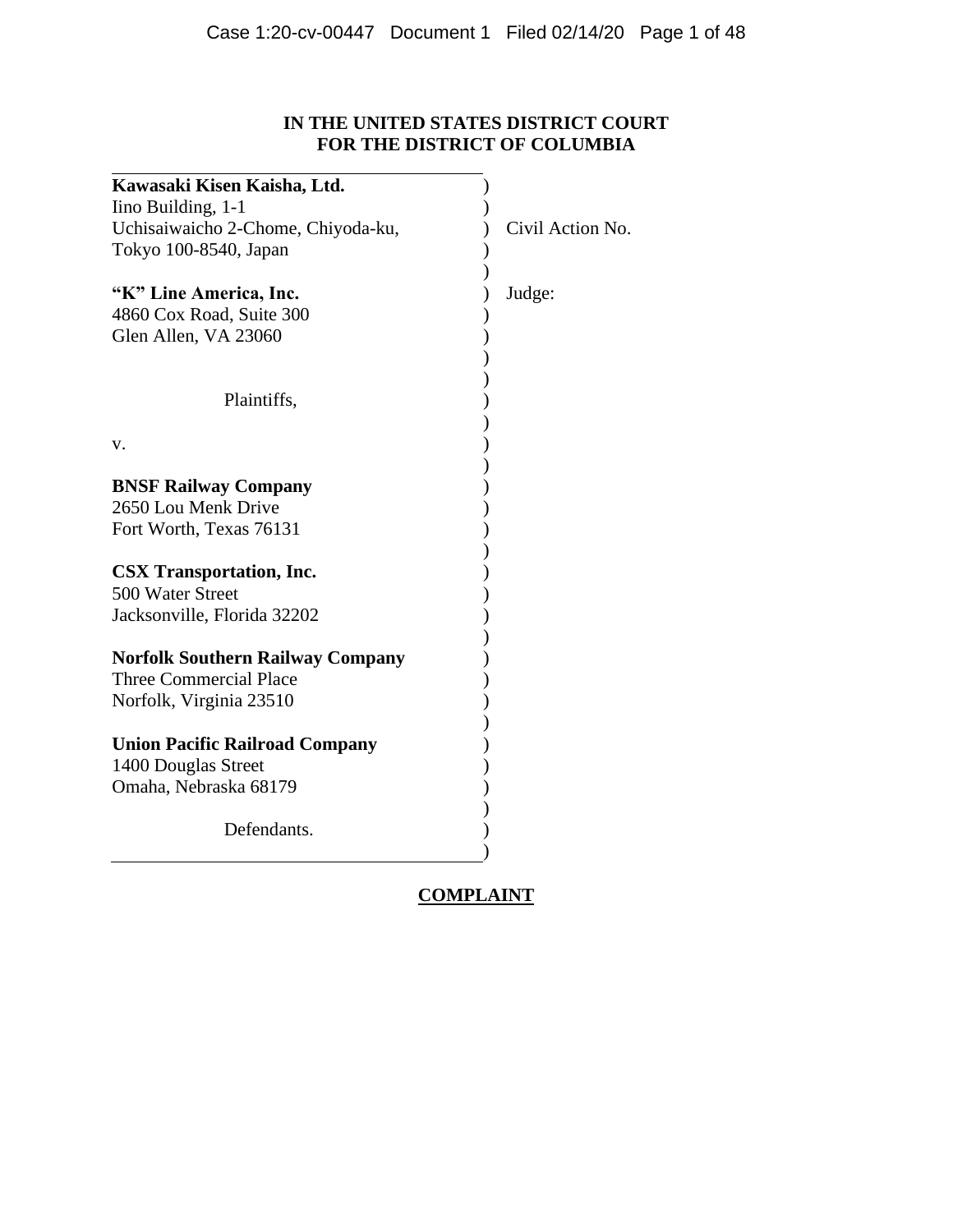#### **INTRODUCTION**

1. Plaintiffs Kawasaki Kisen Kaisha, Ltd. and "K" Line America, Inc., by and through their undersigned attorneys, bring this antitrust suit for treble damages against Defendants BNSF Railway Company, CSX Transportation, Inc., Norfolk Southern Railway Company, and Union Pacific Railroad Company ("Defendants").

2. Plaintiffs allege that, from July 1, 2003 until at least September 30, 2012 (the "Relevant Period"), (i) Defendants engaged in price fixing in violation of Section 1 of the Sherman Act, including by fixing rate-based rail fuel surcharges ("FSC") and/or (ii) through the use of multiyear contracts, Defendants continued to reap the benefits of their anticompetitive scheme (in the form supra-competitive fuel surcharges) for years after Defendants' collusion-tainted contracts were negotiated. During the Relevant Period, Plaintiffs directly purchased unregulated rail freight transportation services from one or more Defendants, which assessed Plaintiffs an FSC for the agreed-upon transportation. As used herein, the term "unregulated" refers to rail freight transportation services where the rates are set by private contracts or through other means exempt from rate regulation under federal law. Certain allegations in this Complaint are premised on factual assertions reflected in pleadings and other court documents filed by former court-appointed lead class counsel, which had full access to the discovery record in the former class suit alleging an identical conspiracy to violate the antitrust laws.

3. In 2003, the four largest United States-based Class I railroads engaged in an extraordinary series of meetings, phone calls, and email communications through which they embarked on a conspiracy—under the guise of a fuel cost recovery program—to apply and enforce rail fuel surcharges across their customers in order to generate profits. Defendants BNSF Railway Company ("BNSF"), Union Pacific Railroad Company ("UP"), CSX Transportation, Inc.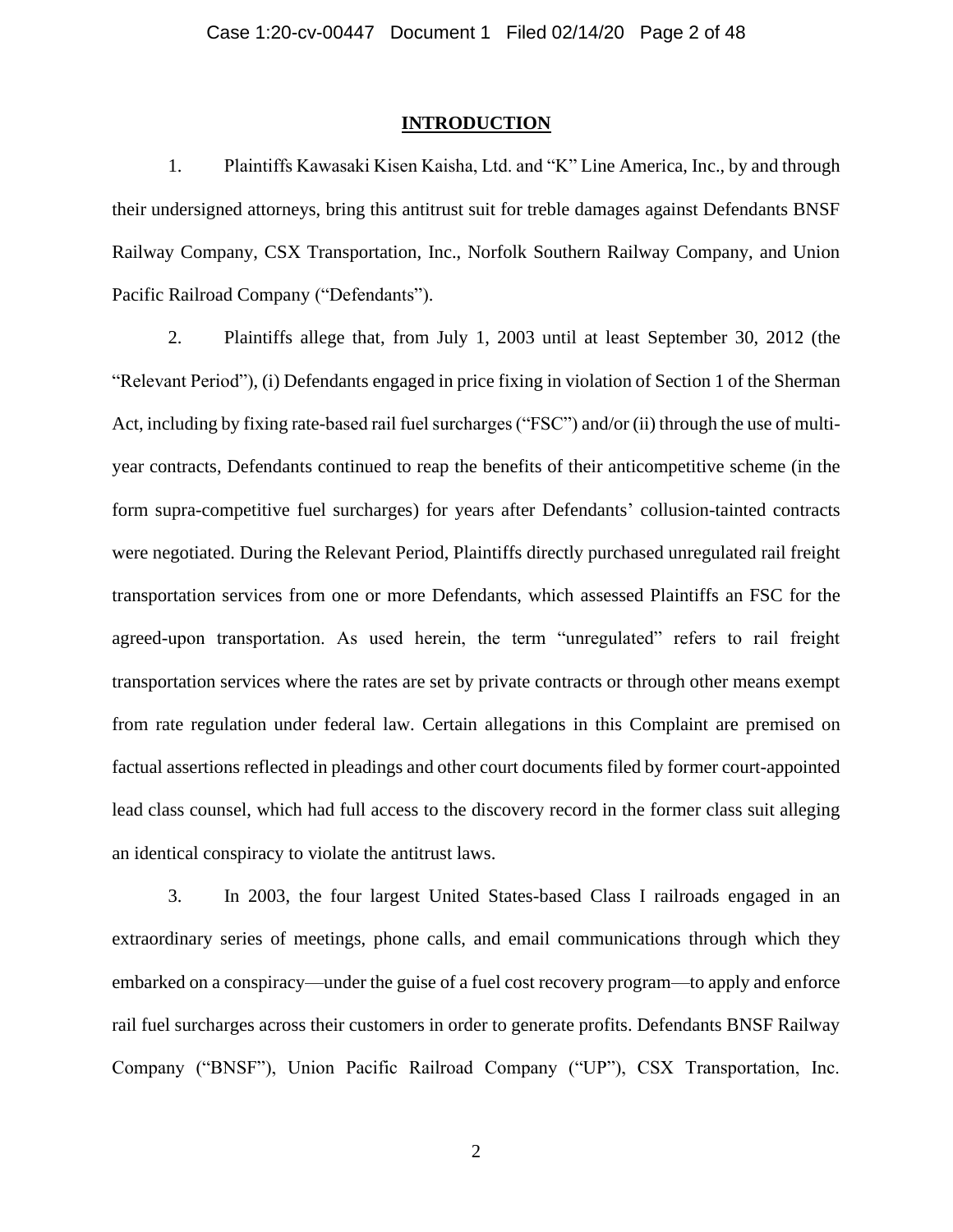#### Case 1:20-cv-00447 Document 1 Filed 02/14/20 Page 3 of 48

("CSX"), and Norfolk Southern Railway Company ("NS") together controlled about 90% of rail freight traffic in the United States during the Relevant Period. Defendants used "rate-based" FSCs—i.e., surcharges that use a percentage applied to the base rate for a shipment—as a means to impose across-the-board rate increases on rail freight shipments, a result that would have been prohibitively difficult to achieve on a contract-by-contract basis. Throughout the conspiracy and despite customer pushback against Defendants' FSCs, Defendants set aside their individual, economic self-interest to undercut one another and instead staunchly maintained their FSC program, pocketing billions of dollars in profits as a result.

4. Prior to conspiring, Defendants operated as businesses should: they actively competed against each other over rates generally and with respect to fuel recovery mechanisms to the benefit of their customers. According to a historical study of rail rates undertaken by the Surface Transportation Board ("STB"), "inflation-adjusted rail rates declined in every year but one from 1985 through 2004." Defendants were aware of, and concerned about, this trend. According to one CSX internal analysis from 2002, this decline resulted from factors including "some very vicious historical price wars" in the rail industry and "destructive pricing for rail share."

5. Between 2000 and 2003, Defendants independently tried to implement revenueenhancing policies, including uncoordinated efforts to impose stand-alone FSCs. These efforts failed. Defendants used the inclusion or absence of FSCs as a basis to compete for each other's business and customers successfully resisted FSCs. They were rarely included in contracts and more rarely collected; those seeking to impose them lost customers to competitors or compensated customers by negotiating discounts. For example:

> a. BNSF explained in a May 2002 Enterprise Wide Risk Assessment that "We are challenged to mitigate the risk through fuel surcharges, particularly as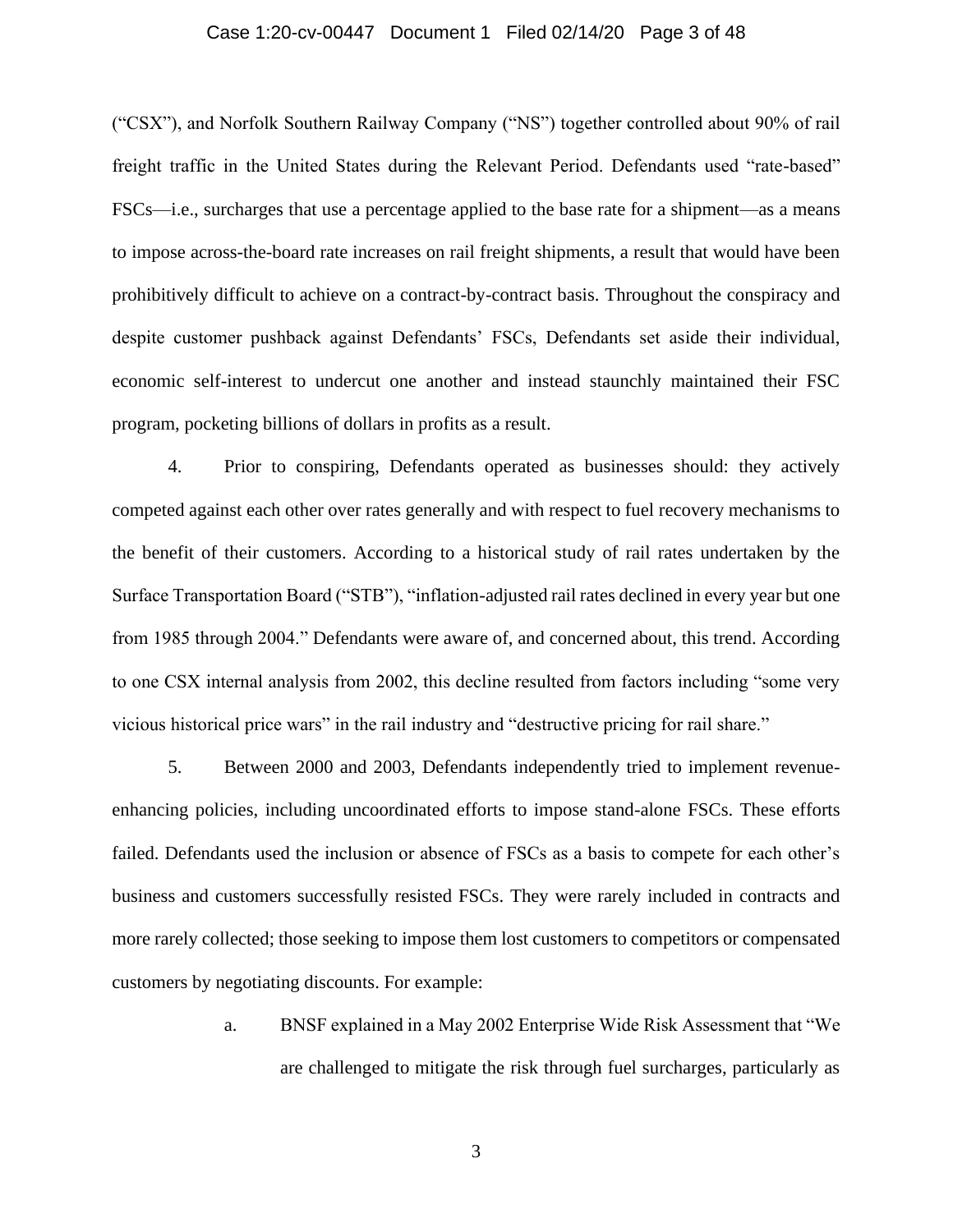the UP does not use a fuel surcharge in the competitive marketplace. . . . The trucking industry uses fuel surcharges but our rail competitors do not and we therefore are hard pressed to achieve it. We do loose [sic] business because of that and we may have to lower margin in other aspects in order to keep the business with the surcharges where we do apply it."

- b. In September 2002, NS's manager of pricing systems Pat Glennon reported to the then-Senior Vice President of Marketing Services and later its CMO Don Seale that "[c]ustomers are now more attuned to fuel issues and are less inclined to agree to a surcharge clause," and that eastern competitor CSX "appear[s] to be more lax in applying the surcharge to private authorities."
- c. As late as April 2003, UP's Bob Toy reported, "Fuel surcharge \$ are melting away at the competition. In a downward-pressure environment, what's on paper must not work in the real world."

6. Moreover, since the passage of the Staggers Act in 1980, which significantly deregulated the American railroad industry, railroads typically entered into private freight transportation contracts that included escalation provisions tied to indexes that weighted actual cost factors, including fuel cost. As UP President James Young acknowledged on an October 2004 earnings call, the Rail Cost Adjustment Factor ("RCAF") "looks at actual costs through the industry." In that respect, Defendants were already recovering fuel costs through the RCAF or the related All Inclusive Index ("AII").

7. In March 2003, everything began to change. Rather than competing, Defendants began coordinating FSC programs. Senior executives at the highest levels of each company began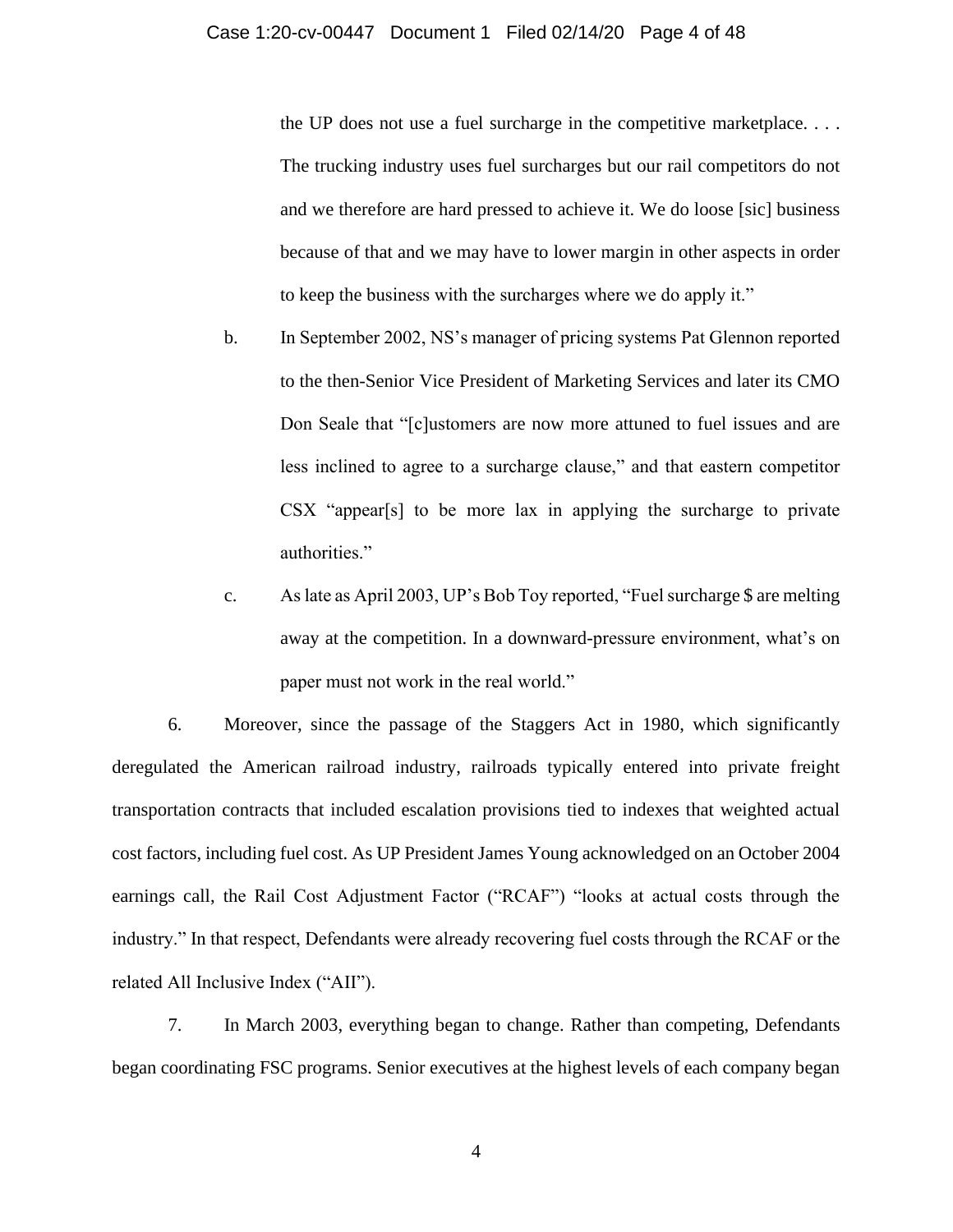#### Case 1:20-cv-00447 Document 1 Filed 02/14/20 Page 5 of 48

to discuss with one another the implementation of more aggressive FSC formulas that the Surface Transportation Board ("STB") later found bore "no real correlation between the rate increase and the increase in fuel costs for that particular movement to which the surcharge is applied . . . ." In short, Defendants stopped competing and started conspiring.

8. On March 11, 2003, CSX internally recommended making changes to its FSC program that would have significantly reduced the surcharges applied to shippers' base rates. Simultaneously, UP's CMO Jack Koraleski was recommending escalation of UP's FSC program to be substantially more aggressive. The very next day, Koraleski traveled to competitor CSX to play golf, socialize, and discuss "fuel surcharge methodology." Within one week, CSX's leadership abruptly reversed course, abandoning its recommended FSC reduction and adopting a program matching UP's escalation.

9. On March 18, 2003, BNSF and NS senior executives met to discuss "synchroniz[ing]" FSCs. Action items for the meeting attended by John Lanigan (BNSF's CMO) and Don Seale stated: "BNSF's fuel surcharge is structured differently than NS, CSX and UP. Should BNSF's by [sic] synchronized with the other big players in the industry?" The answer based on what followed: a resounding yes.

10. On March 20, 2003, CSX publicly announced a new, more aggressive FSC program with a lower trigger and higher base-rate multiplier. On March 31, 2003, UP decided to adopt "the same approach as the CSXT." On April 4, 2003, UP sent a "concurrence" to competitors that its new FSC program will "apply to most Union Pacific pricing documents for local and interline freight movements . . . ." Upon receipt, BNSF marketing officer Paul Anderson reacted ecstatically: "This is sweet!!!! Just like the CSXT."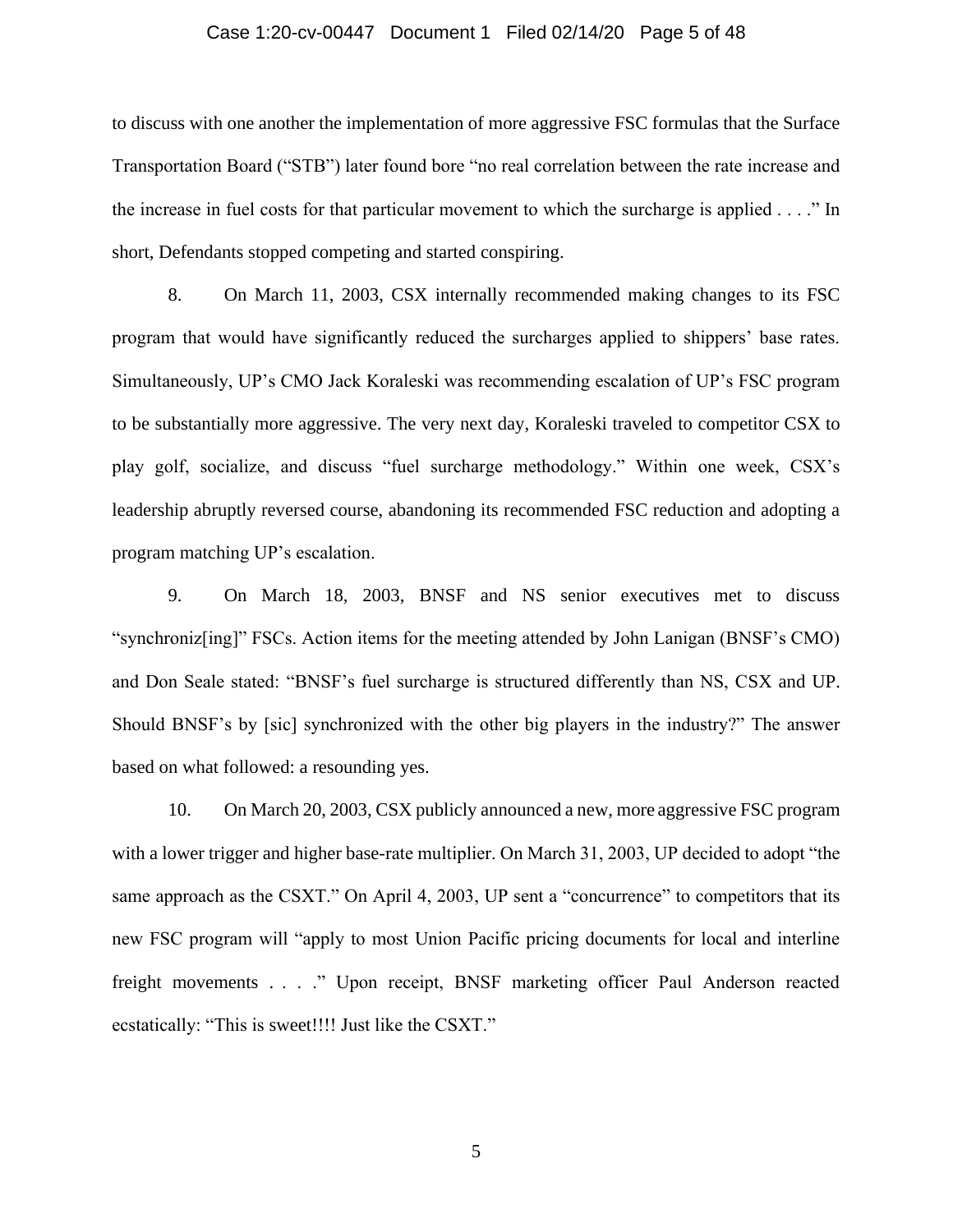#### Case 1:20-cv-00447 Document 1 Filed 02/14/20 Page 6 of 48

11. On April 1, 2003, BNSF and CSX senior executives met. The agenda dictated that CSX's CMO Mike Giftos and BNSF's CMO John Lanigan were to discuss "Fuel Surcharge." Documents also reveal that, between April 2 and 6, 2003, NS's Seale and BNSF's Lanigan continued a prior discussion on "the fuel surcharge issue" at a National Freight Transportation Association meeting.

12. Similar to CSX's abandonment of a less aggressive FSC regime following a meeting with UP in March 2003, BNSF abandoned the internal consideration of an FSC program that could have been fairer for shippers. Between February and April 2003, BNSF had been "[l]eaning toward [a] Cost Per Mile" FSC formula (a mileage-based FSC which could have better correlated the resulting FSCs to actual fuel costs compared to the rate-based FSCs that Defendants broadly implemented during the conspiracy), but abandoned this approach. Instead, BNSF and UP adopted nearly identical rate-based FSCs. An internal NS analysis found that "Once [UP's \$1.35 trigger] kicks in, it exactly matches the BNSF FSC percentage progression, including lag times and effective dates."

13. Defendants' employees recognized these new FSCs were not genuine fuel cost recovery mechanisms as Defendants sought to portray. For example, on March 19, 2003, CSX's Director of Market Strategy John Couch explained that while the coordinated FSC "seems somewhat benevolent, it is actually a large increase in fuel surcharge billings – maybe as much as 100%." On April 7, 2003, NS's Manager of Pricing Systems Pat Glennon recounted "[t]he case in favor of adopting the CSXT standard" to Don Seale and AVP Charlie Brenner, writing the "CSXT standard clearly produces significantly more compensation, and it does it sooner and more consistently." On April 29, 2003, Glennon told Seale that "[b]y dropping the base to \$23 per barrel,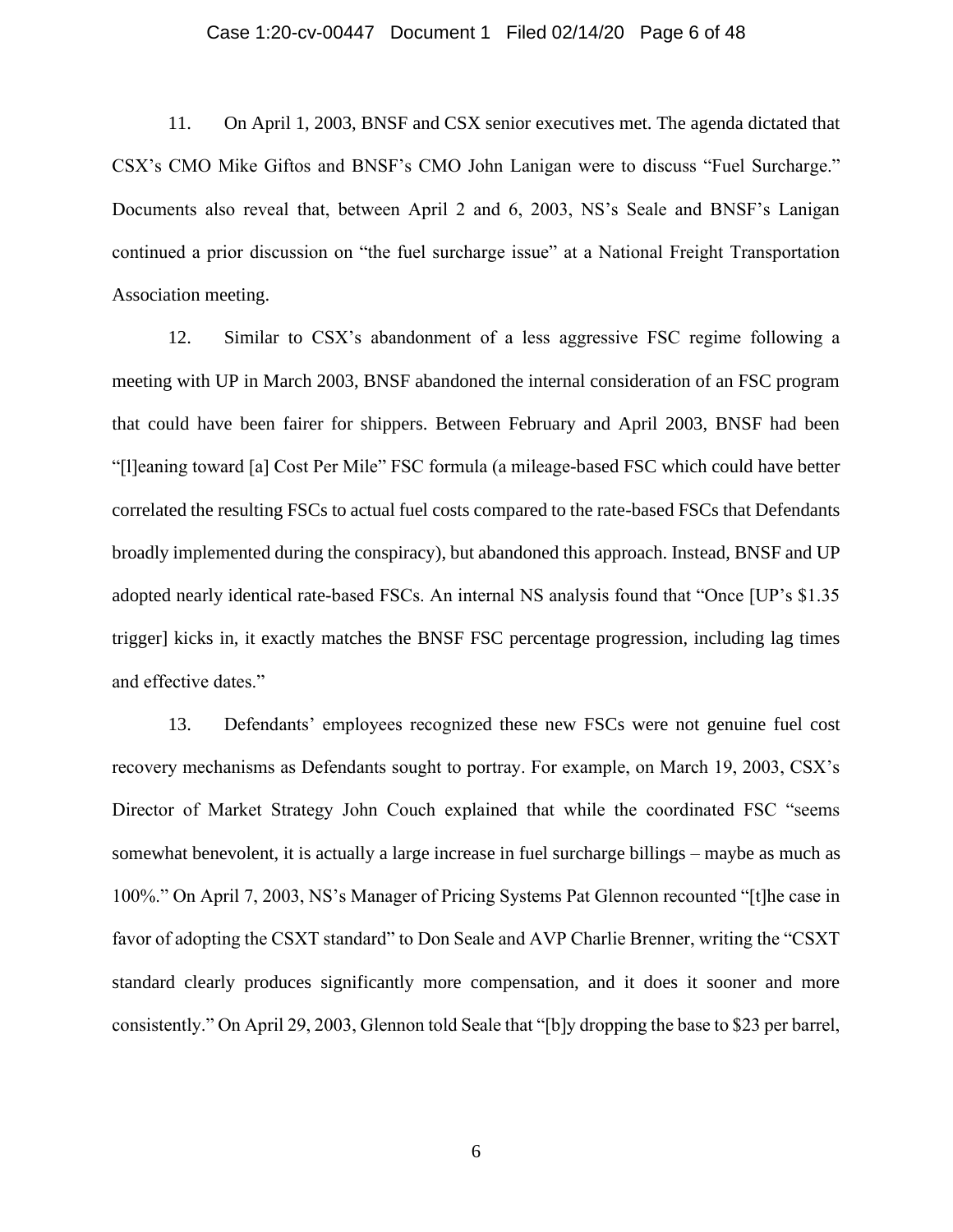#### Case 1:20-cv-00447 Document 1 Filed 02/14/20 Page 7 of 48

raising the percentage yield and talking [sic] it sooner, the change is in fact a blatant general rate increase, and will appear so to customers."

14. Glennon was correct that customers saw the rate increases for what they were and were outraged. Handwritten notes from a June 2003 meeting between CSX and UP's senior executives—including (i) CSX's CEO Michael Ward, EVP and COO Al Crown, CMO Mike Giftos, EVP Clarence Gooden, VP of Strategic Planning Les Passa, and Alan Blumenfield, and (ii) UP's CEO Dick Davidson, President and COO Ike Evans, CMO Jack Koraleski, Head of Operations Dennis Duffy, SVP Charley Eisele, VP and CIO Merill Bryan—reflect that the companies' senior executives discussed their FSC formulas and the "outcry" they were facing from the initial rollout of their new FSC regimes. The notes also state that "Both roads starts [sic] at a \$23 trigger," reflecting an explicit discussion of the strike price above which their FSCs were triggered, and that the competitors "[m]ay have to revisit \$23 if [fuel prices] stay high."

15. But, once the conspiracy was underway, they no longer had to fear customer loss as their imposition of these rate-based FSCs industry-wide meant that customers had no leverage to threaten taking business elsewhere. As an internal BNSF report from 2005 recognized, however, this only worked because Defendants adhered to the scheme: "it would only take one competitor to abandon this in an attempt to gain market share to cause this to fall."

16. Instead of undercutting their competitors to gain market share and maximize their economic interests, Defendants conspired to assess matching FSCs, without waivers or discounts, to their entire customer bases applied across all rail freight traffic, including carload traffic (i.e., shipments that travel from origin to destination only by railcars) and intermodal traffic (i.e., shipments that travel by rail and one other mode of transportation such as truck or ship). The conspiring Defendants' senior executives and chief marketing officers oversaw their railroads'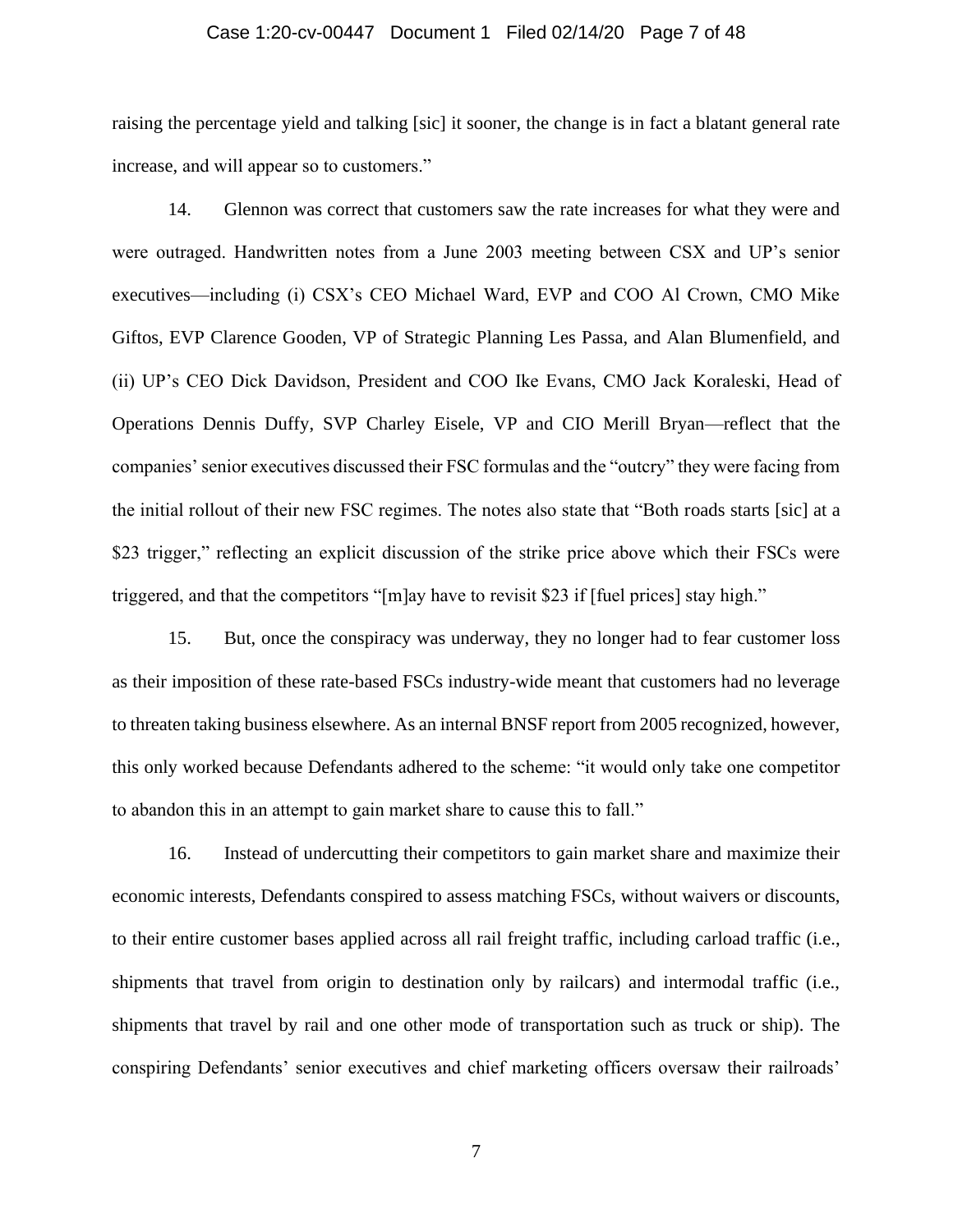#### Case 1:20-cv-00447 Document 1 Filed 02/14/20 Page 8 of 48

carload and intermodal traffic alike and sought to apply FSCs to them broadly. The junior executives overseeing the carload and intermodal traffic also attended and participated in the meetings. Even shippers with "captive" facilities (i.e., facilities served by only one of the Defendants) suffered from the conspiracy. For example, NS's chief executive officer, Charles W. Moorman, testified before Congress in 2007 that even captive shippers are subject to "competitive constraints [that] are real," and he expressly acknowledged that "even where there is only one railroad serving a facility, there are market factors at play."

17. Defendants maintained the scheme and imposed policies designed to ensure their "standard" or "published" FSCs were enforced broadly across all of their customers and for all products without the waivers and discounts they had frequently offered between 2000 and 2002:

- a. BNSF: On April 9, 2003, BNSF ordered, "Effective immediately and urgently per John Lanigan. Authority to omit FSC provision is to be granted to VP's only (who will also clear with John)." On March 11, 2004, Chief Economist Samuel Kyei recounted the company's policy that "Contracts requiring [CEO Matthew Rose's] signature but excluding full fuel surcharge provisions will not be signed."
- b. UP: On December 22, 2003, a sales representative explained to a customer, "As a company policy, all contracts without fuel language will have fuel language upon renewal. This is a mandate by UP management, I have no choice."
- c. CSX: A May 2004 policy memorandum clarified that all CSX traffic would be "subject to fuel surcharge." EVP of Sales and Marketing Clarence Gooden stated that any exception had to come through him and that he had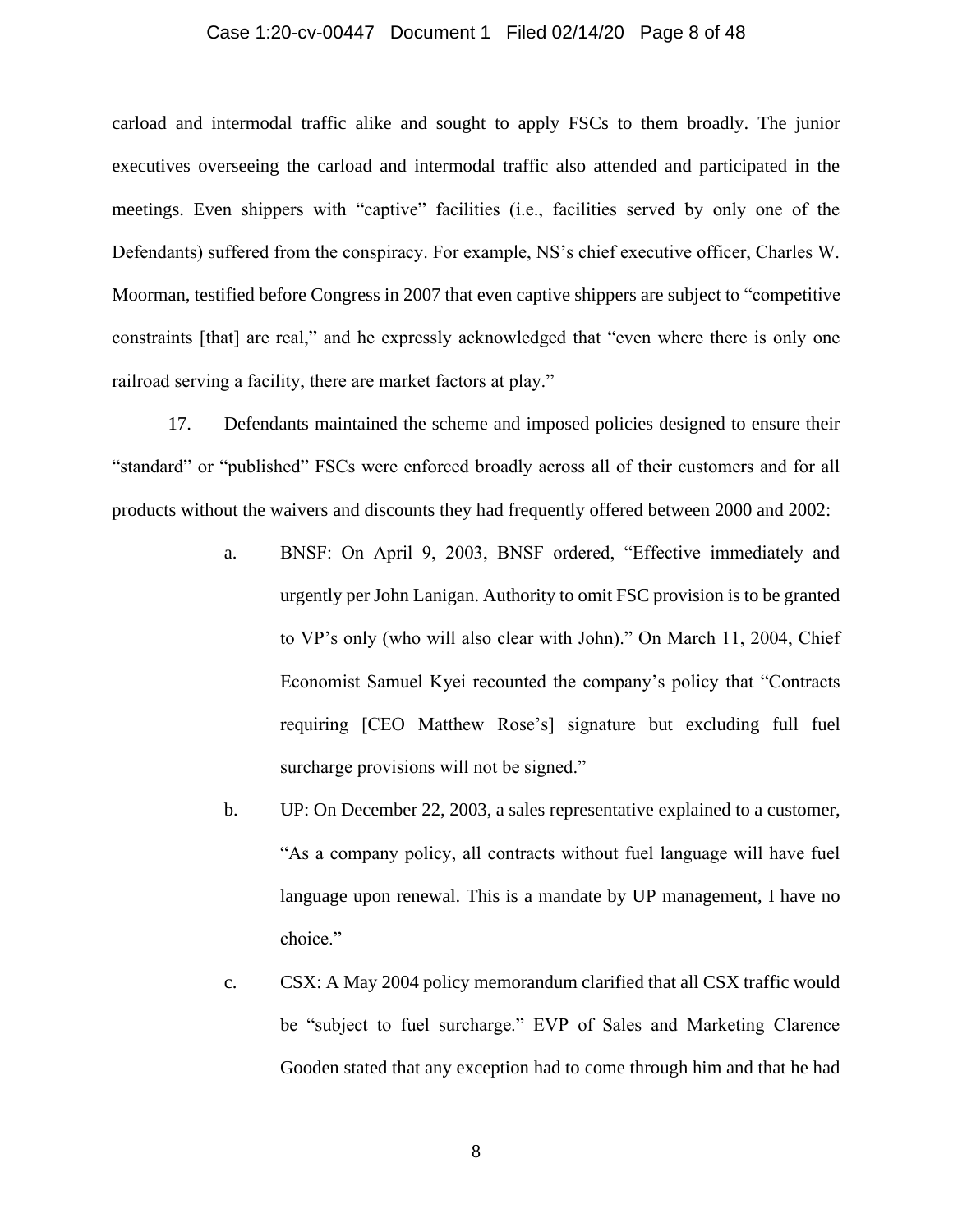zero exceptions as his goal. In 2006, VP of Industrial Products Kyle Hancock directed, "NO ONE is authorized to approve a renewal with [a base rate] increase of less than 10%" and "NO ONE is authorized to approve a deal WITHOUT Fuel Surcharge."

d. NS: A 2004 email from Don Seale to his subordinates mandated "no deviation from NS's published FSC without [his] prior approval." He also rejected any negotiations to forego base rate increases in return for FSC application as a "shell game."

18. In the fall of 2003, BNSF and UP initiated an effort in the Association of American Railroads ("AAR") to get all Defendants to agree to remove fuel costs out of the weighted RCAF and AAI indices (which already permitted the Defendants to recover all of their fuel costs), so that they could more easily charge artificially high FSCs as a revenue enhancement mechanism. As a result, the AAR—whose board was dominated by Defendants—created an unprecedented All Inclusive Index Less Fuel ("AAILF"). Defendants' conspiratorial implementation of the AAILF allowed Defendants to move away from use of the RCAF and more easily apply their FSCs.

19. Defendants worked tirelessly to achieve 100% FSC coverage across their customers. All four Defendants pursued 100% participation goals and tracked their progress toward attaining that goal. Defendants also policed the conspiracy by exchanging FSC coverage data with one another. In addition, Defendants started their negotiations using the standard FSC formula, meaning that any deviations from that standard FSC application still resulted in supracompetitive all-in rates for shippers.

20. Directly undermining the pretense that the FSCs were genuine fuel cost recovery mechanisms, as oil prices skyrocketed from approximately \$40 to \$150 per barrel during the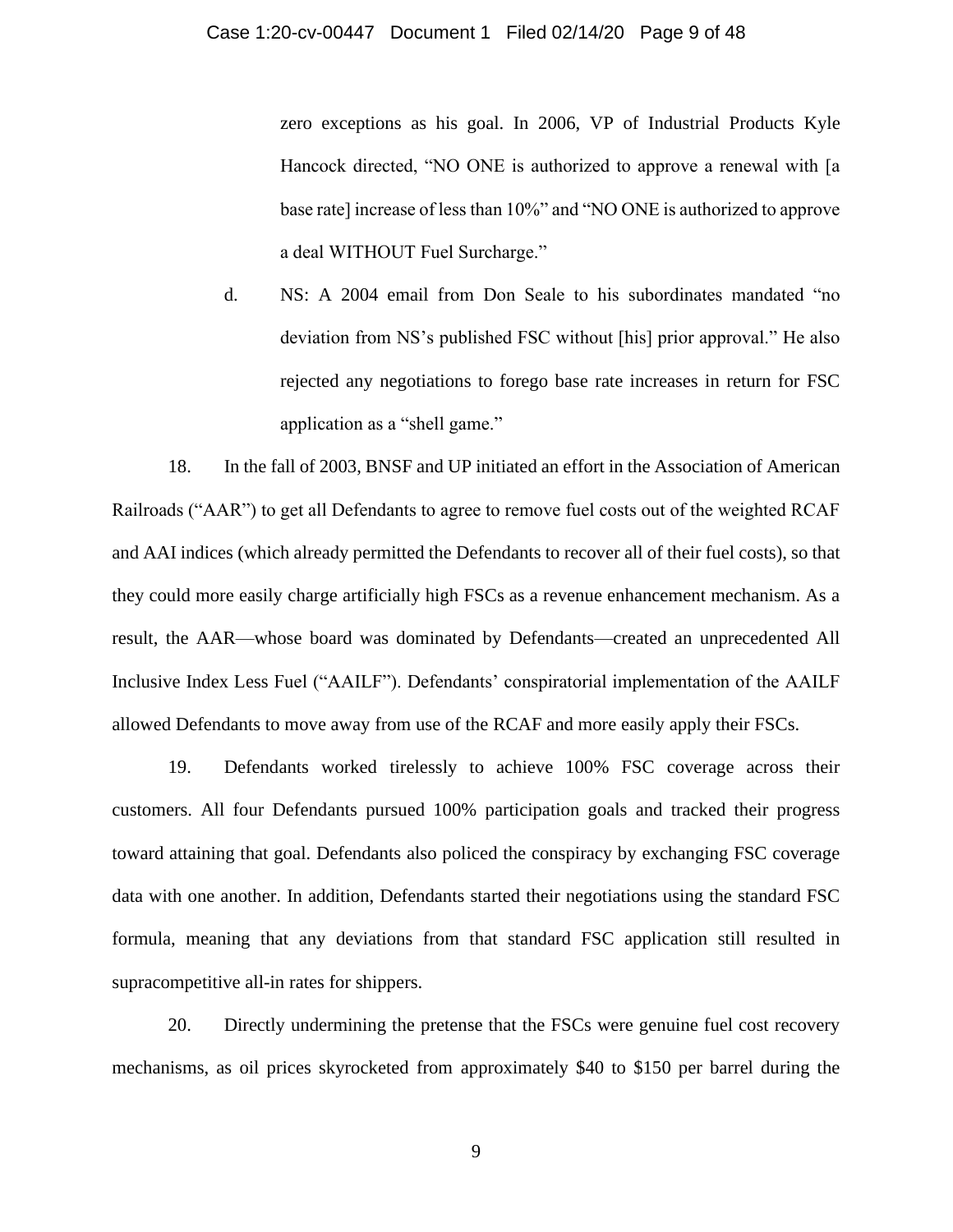#### Case 1:20-cv-00447 Document 1 Filed 02/14/20 Page 10 of 48

Relevant Period, so did Defendants' profits. A Senate Commerce committee report concluded that a "review of the largest four railroads' [SEC] filings shows just how profitable the large rail companies have become over the last decade," and included the following chart documenting the significant growth in profits during the Relevant Period:



Figure 1 - Combined Profit Margins (Net Income/Revenue) for BNSF, Union Pacific, CSX, and Norfolk Southern, 2000-09 (Source: SEC filings)

21. An independent 2007 study commissioned by the American Chemistry Council and Consumers United for Rail Equity ("CURE") similarly found that the difference between Defendants' FSC revenue (as publicly reported or estimated) and Defendants' publicly reported actual fuel costs during the period from 2003 through the First Quarter of 2007 came to over \$6 billion.

- 22. Defendants also attributed their record revenues to FSCs. For example:
	- a. NS's 2006 "[r]ailway operating revenues increased \$880 million, reflecting higher rates, including fuel surcharges that accounted for about 40% of the increase and modestly higher traffic volume."
	- b. BNSF's freight revenues "increased 15 percent [in 2006] to a record high of \$14.5 billion on double-digit increases in each of our four business units."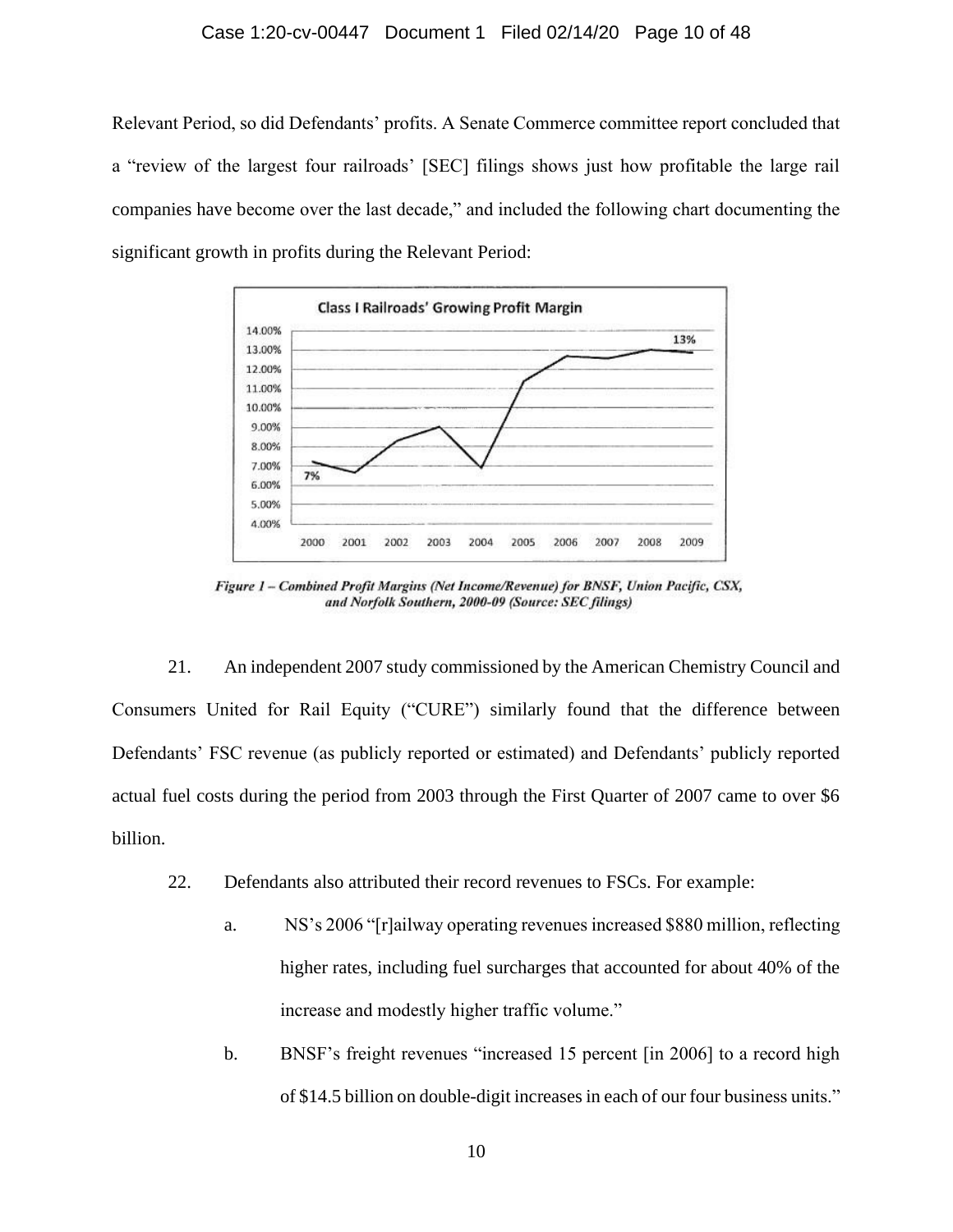"Growth in prices and fuel surcharges drove average revenue per car/unit up 9 percent in 2006 to \$1,367 from \$1,258 in 2005."

- c. UP "achieved record revenue levels [in 2006] in all six of our commodity groups, primarily driven by better pricing and fuel surcharges."
- d. CSX's operating revenue increased \$948 million in 2006; "the primary components of the revenue gain" were "continued yield management and the Company's fuel surcharge program, which drove revenue per unit across all major markets."

#### **THE PARTIES**

23. Plaintiff Kawasaki Kisen Kaisha, Ltd. ("'K' Line") is a corporation organized under the laws of Japan, with its principal place of business at Iino Building, 1-1 Uchisaiwaicho 2- Chome, Chiyoda-ku, Tokyo 100-8540, Japan. For more than 100 years, "K" Line, and its subsidiaries, have provided customers with comprehensive shipping services around the globe. During the Relevant Period, "K" Line purchased unregulated rail freight transportation services directly from and paid intermodal FSCs directly to one or more of the Defendants to transport intermodal shipments between ports, docks, terminals, and gateways nationwide.

24. Plaintiff "K" Line America, Inc. ("KAM"), a direct subsidiary of "K" Line, is incorporated under the laws of the State of Michigan, with its principal place of business at 4860 Cox Road, Suite 300 Glen Allen, VA 23060. KAM is the main American unit of "K" Line, and serves as general agent and representative for "K" Line in North America. During the Relevant Period, KAM purchased unregulated rail freight transportation services directly from one or more of the Defendants to transport intermodal shipments between ports, docks, terminals, and gateways nationwide.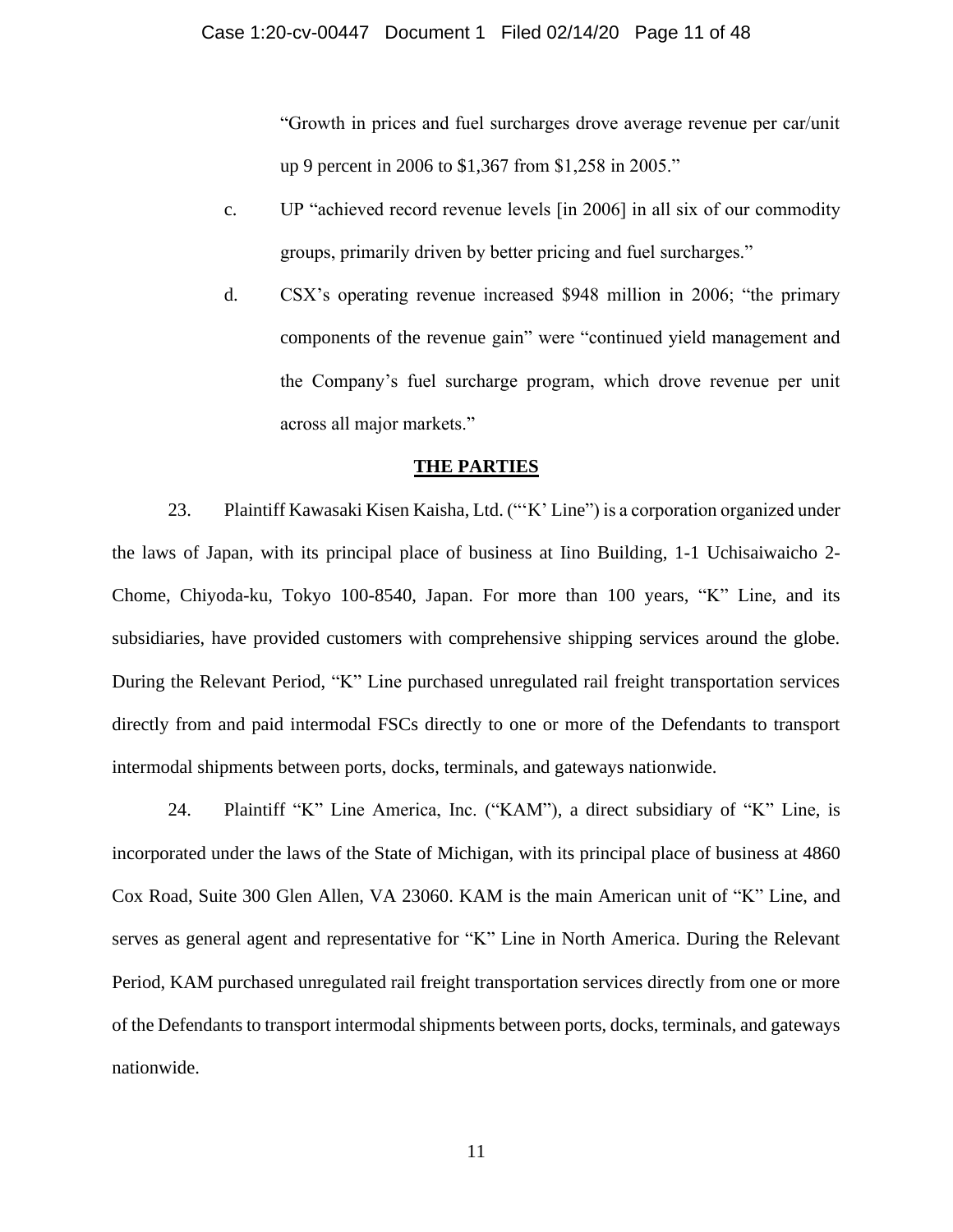#### Case 1:20-cv-00447 Document 1 Filed 02/14/20 Page 12 of 48

25. As a proximate result of the conspiracy described herein, "K" Line and KAM each paid FSCs in connection with the unregulated rail freight transportation services obtained from Defendants that they would not have paid in the absence of the conspiracy; and therefore the prices each Plaintiff paid to Defendants during the Relevant Period for those unregulated rail freight transportation services on which FSCs were imposed were greater than the prices each Plaintiff would have paid absent the conspiracy alleged herein. Each Plaintiff has therefore been injured in its business and property by reason of Defendants' antitrust violations.

26. Defendant CSX has its principal place of business at 500 Water St., Jacksonville, Florida 32202. CSX is a major freight railroad operating primarily in the eastern United States and Canada. CSX has railway lines throughout the eastern United States, and maintains coordinated schedules with other rail carriers to handle freight to and from other parts of the country (including in this District).

27. Defendant NS has its principal place of business at Three Commercial Place, Norfolk, Virginia 23510. NS is a major freight railroad operating primarily in the eastern United States. NS has railway lines throughout the eastern United States, and maintains coordinated schedules with other rail carriers to handle freight to and from other parts of the country (including in this District).

28. Defendant BNSF has its principal place of business at 2650 Lou Menk Drive, Fort Worth, Texas 76131. BNSF is a major freight railroad operating primarily in the western United States. BNSF has railway lines throughout the western United States, and maintains coordinated schedules with other rail carriers to handle freight to and from other parts of the country (including in this District).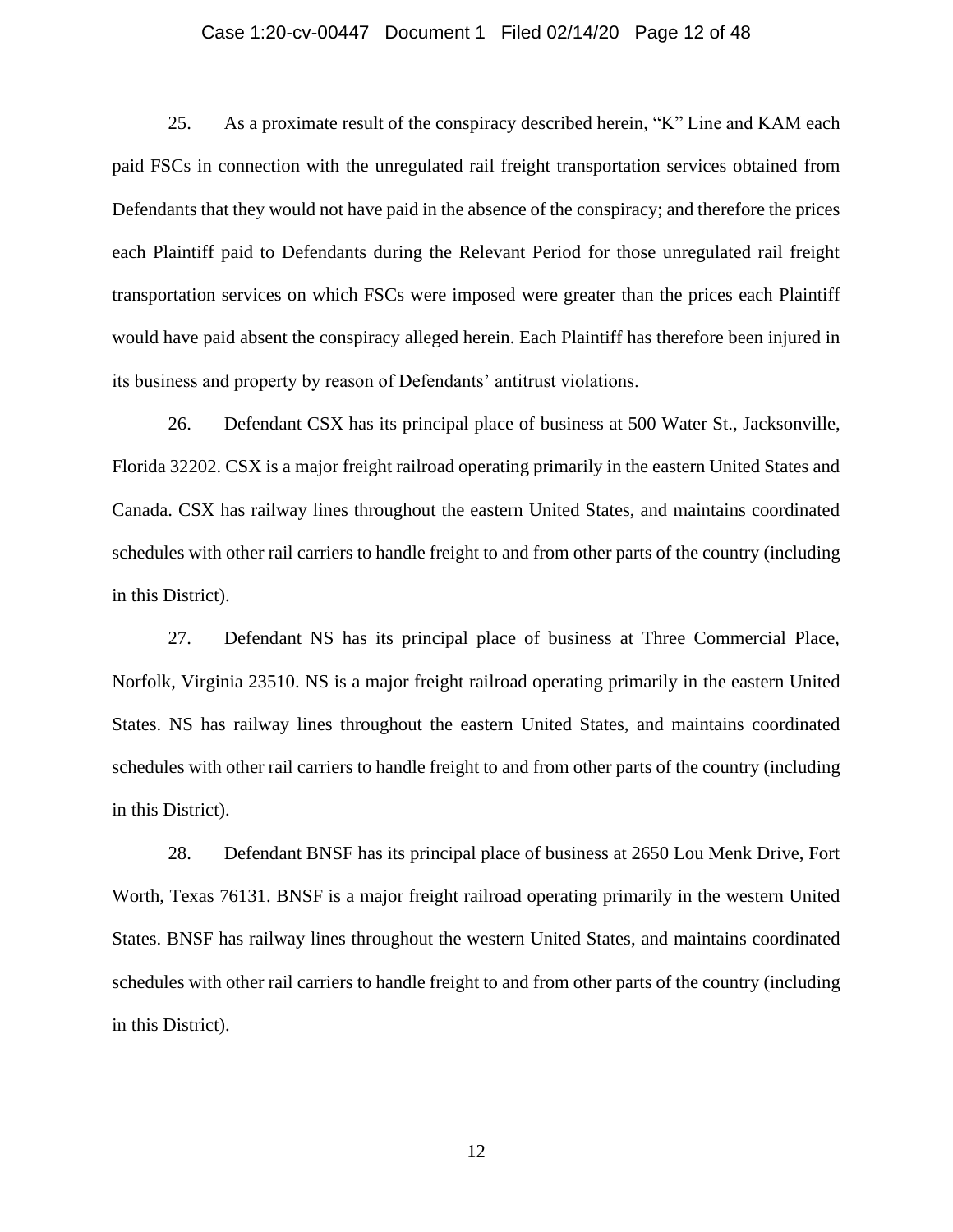#### Case 1:20-cv-00447 Document 1 Filed 02/14/20 Page 13 of 48

29. Defendant UP has its principal place of business at 1400 Douglas Street, Omaha, Nebraska 68179. UP is a major freight railroad operating primarily in the western United States. UP has railway lines throughout the western United States, and maintains coordinated schedules with other rail carriers to handle freight to and from other parts of the country (including in this District).

## **JURISDICTION AND VENUE**

30. This action is brought under Section 4 of the Clayton Act, 15 U.S.C. § 15, to recover treble damages and reasonable attorneys' fees and costs from Defendants for the injuries sustained by each Plaintiff by reasons of Defendants' violations of Section 1 of the Sherman Act, 15 U.S.C. § 1.

31. Jurisdiction of this Court is founded on 15 U.S.C. § 15 and 28 U.S.C. §§ 1331 and 1337.

32. Venue is proper in this judicial District pursuant to 15 U.S.C. § 15(a) and 22 and 28 U.S.C. § 1391, because during the Relevant Period one or more of the Defendants resided, transacted business, were found, or had agents in this District, and a substantial part of the events giving rise to each Plaintiff's claims occurred and a substantial portion of the affected interstate trade and commerce described below, has been carried out, in this District.

33. This Court has personal jurisdiction over each Defendant because, inter alia, each: (a) transacted business in this District; (b) directly or indirectly sold and delivered rail transportation services in this District; (c) has substantial aggregate contacts with this District; and (d) engaged in an illegal price-fixing conspiracy that was directed at, and had the intended effect of causing injury to, persons and entities residing in, located in, or doing business in this District.

## **INTERSTATE TRADE AND COMMERCE**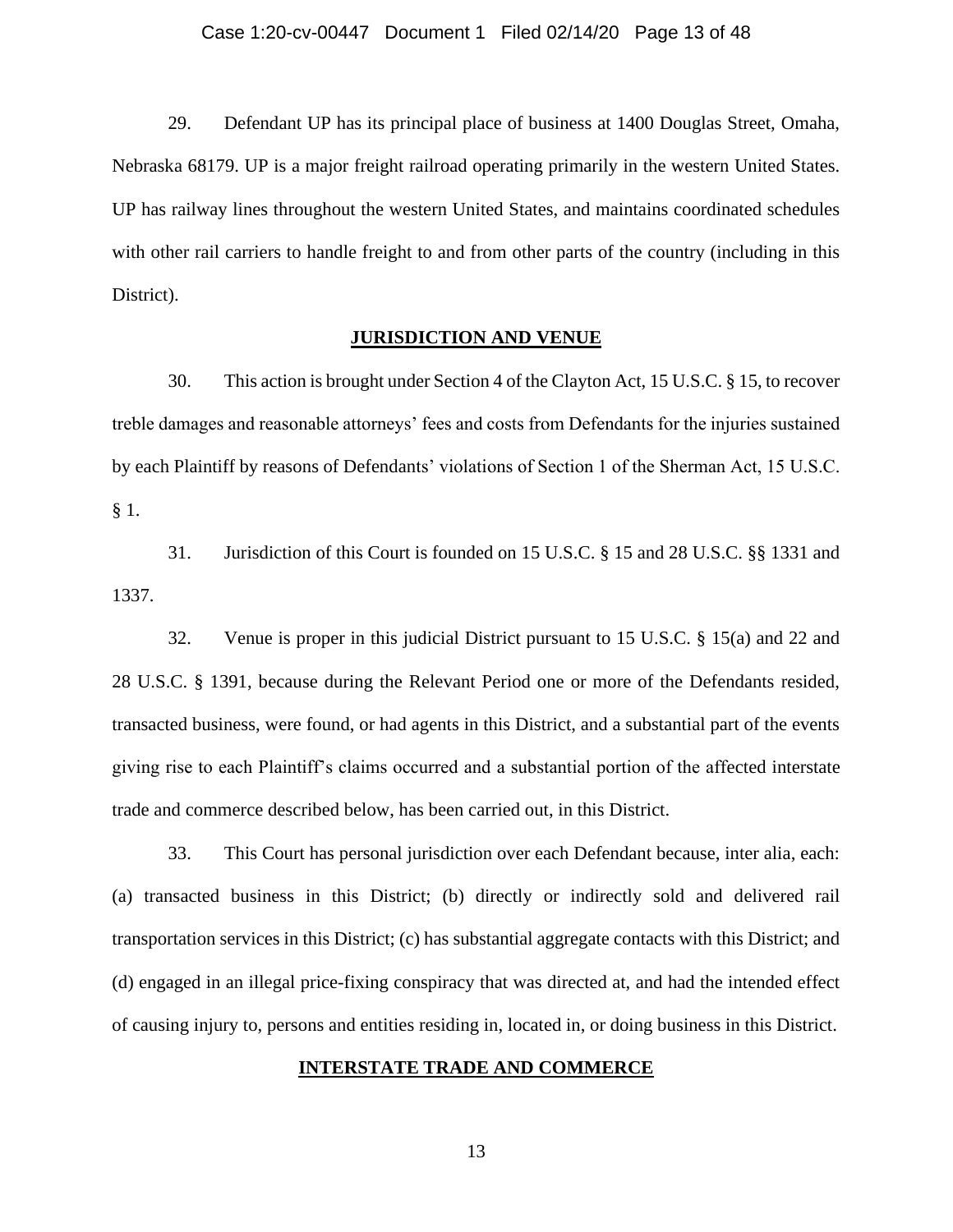#### Case 1:20-cv-00447 Document 1 Filed 02/14/20 Page 14 of 48

34. During the Relevant Period, Defendants accounted for over 90% of all rail shipments within the United States. The AAR Policy and Economics Department reported that railroad total operating revenue in the United States in 2006 exceeded \$52 billion.

35. The activities of Defendants and their co-conspirators were within the flow of, and substantially affected interstate commerce. During the Relevant Period, Defendants sold and carried out rail shipments in a continuous and uninterrupted flow of interstate commerce to shippers and customers throughout the United States. Each Defendant and their co-conspirators used instrumentalities of interstate commerce to sell and market rail freight transportation services.

36. The unlawful activities of Defendants have had a direct, substantial, and reasonably foreseeable effect on interstate commerce.

## **DEREGULATION OF THE RAILROAD INDUSTRY**

37. Congress deregulated the railroad industry with passage of the Staggers Rail Act of 1980 ("Staggers Act"). This landmark legislation marked a dramatic change in the evolution of U.S. railroads. After decades of regulatory control over virtually every aspect of their economic operations, railroads were free to set market rates for rail transportation.

38. Prior to the Staggers Act, railroads for freight transport generally would only charge the published tariff rates filed by the railroads with the Interstate Commerce Commission ("ICC"). During that era of full regulation, railroads could apply to the ICC for across-the-board rate increases, which could lawfully be implemented on a collective basis.

39. Today, by contrast, 80% or more of all rail shipments move under private transportation contracts, which are not rate-regulated, or are otherwise exempt from rate regulation. For all of this rate-unregulated traffic, the railroads cannot turn to some agency—like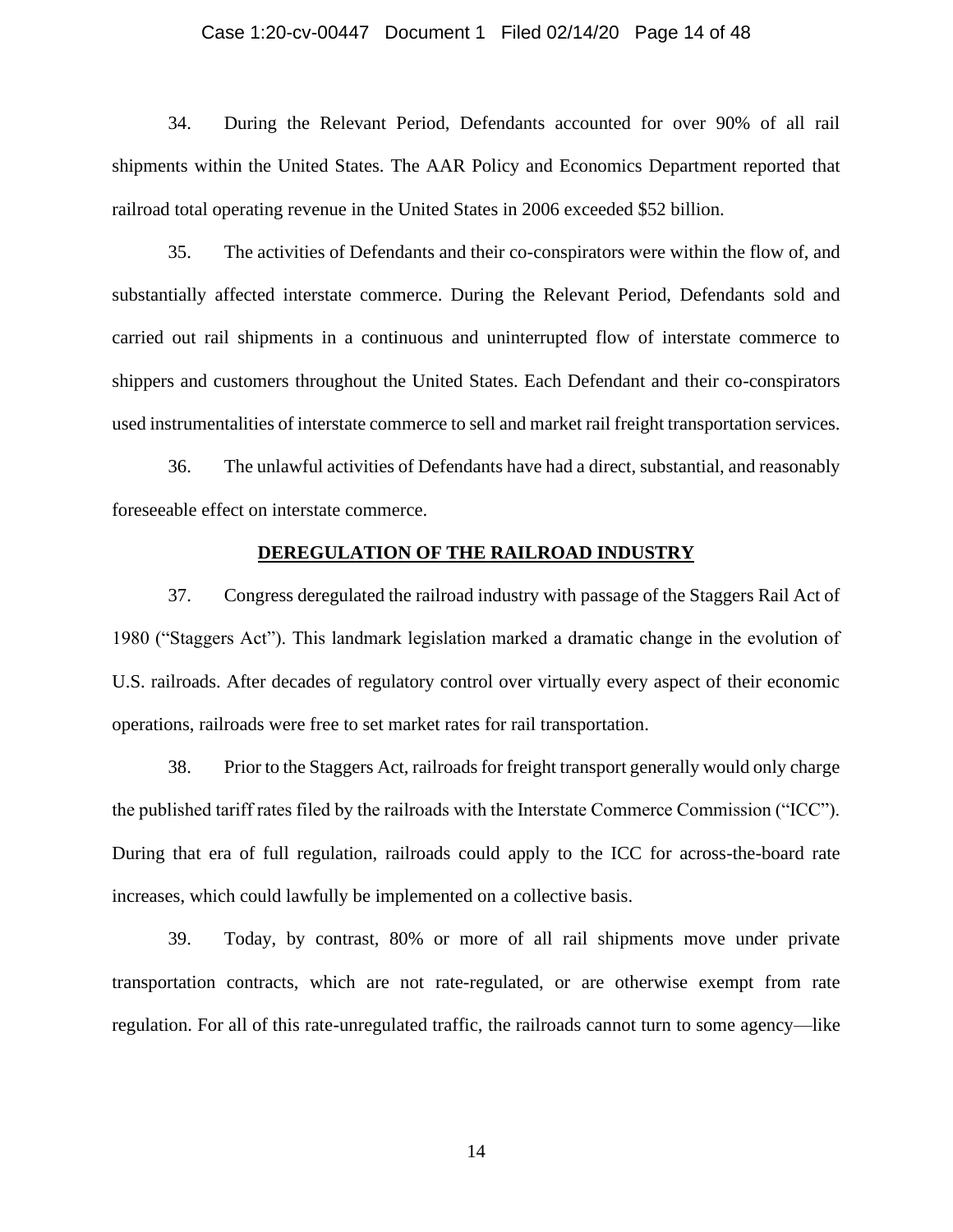#### Case 1:20-cv-00447 Document 1 Filed 02/14/20 Page 15 of 48

the previously-existing ICC—to obtain across-the-board increases in freight rates, nor can the railroads lawfully collude to set those rates.

40. Since 1980, the number of Class I railroads has declined dramatically, from 35 at the time of passage of the Staggers Act to just seven today (two of which are owned by Canadian entities). The railroad industry is now (and was during the Relevant Period) highly concentrated: four of these railroads—Defendants BNSF, UP, CSX and NS—operate more than 90% of all railroad track in the U.S. and in 2006 accounted for nearly \$50 billion in total annual revenue. Given the high fixed costs in the railroad industry and its significant barriers to entry (i.e., the need to invest in a vast network of tracks, stations, yards, and switching facilities that take decades to develop, and require onerous regulatory and environmental reviews and approval), there is only a fringe or niche market of smaller carriers, and the competition offered by these small carriers is negligible.

41. Although the reason for deregulation of the railroad industry was to promote competition and lower freight rates, it is now clear that the opposite has come true—railroads are collectively charging shippers supracompetitive rates.

## **DEFENDANTS SEEK UNSUCCESSFULLY TO RAISE RATES BEFORE THE RELEVANT PERIOD**

42. For many years before the Relevant Period, Defendants confronted a long-term, structural decline in rail freight rates. Indeed, according to the Surface Transportation Board, Office of Economics, Environmental Analysis & Administration Section of Economics, *Study of Railroad Rates: 1985-2007*, "inflation-adjusted rail rates declined in every year but one from 1985 through 2004." Figure 1 from the *Study of Railroad Rates* evidences that trend: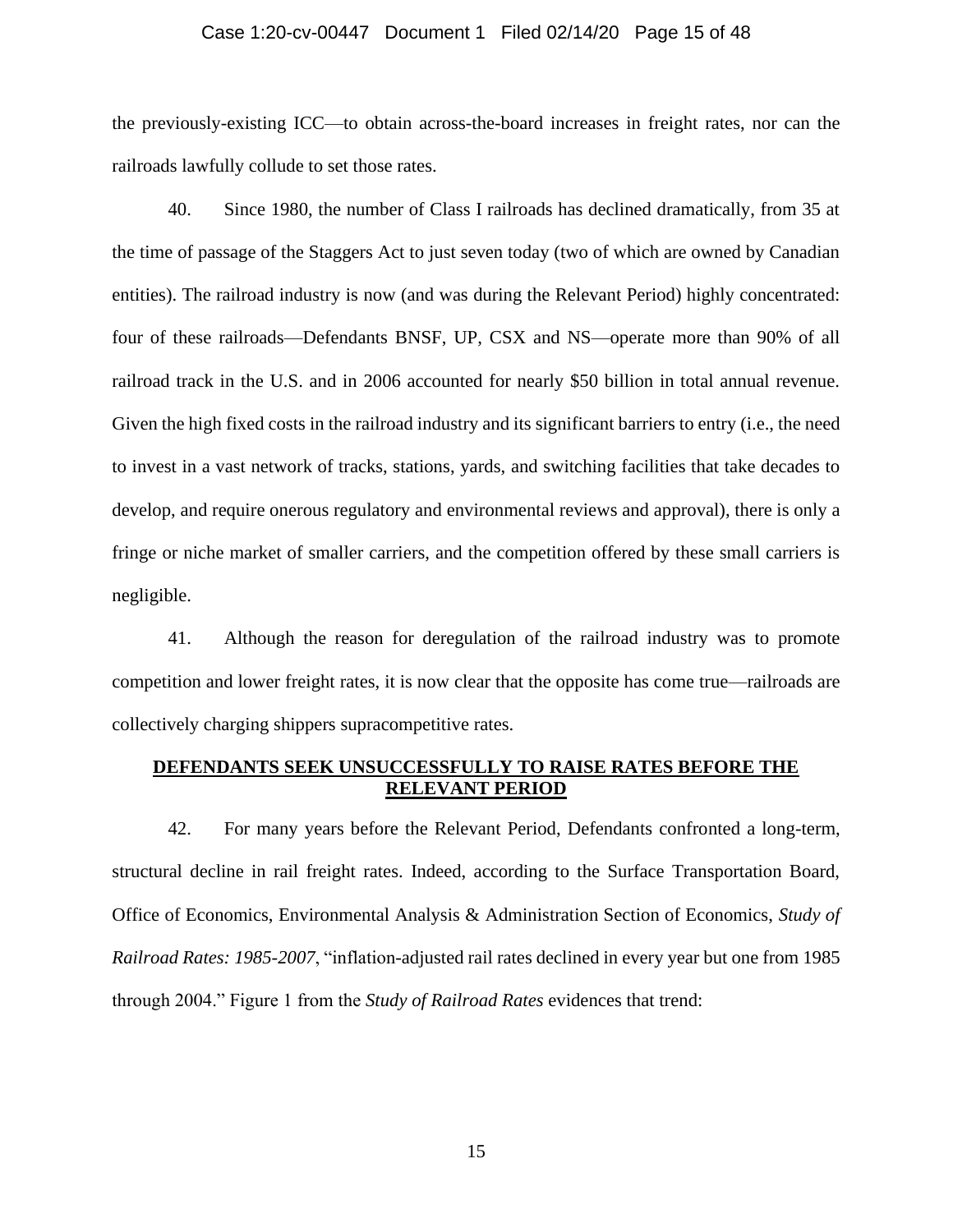

43. Between 2000 and early 2003, the three-year period preceding the Relevant Period, Defendants unilaterally took various actions designed to increase rail freight prices and revenues. These uncoordinated actions included, among other things, unilateral attempts by the individual Defendants to apply stand-alone FSCs. Indeed, in March 2001, Defendants considered but expressly decided not to create an industry-standard FSC.

44. During this period, Defendants acting on their own had limited success when trying to boost rates and revenues including through FSCs. The trend reflected in the STB data above was brought about by various factors, including what Defendant CSX characterized in an internal analysis as "some very vicious historical price wars" and "destructive pricing for rail share." A 2002 BNSF "risk assessment" described this problem, while at the same time foreshadowing the eventual coordination Defendants would agree upon to solve this problem:

The dynamic that is involved in that is our competition, particularly in the rail industry, not being able to improve revenue through adequate rate increases. We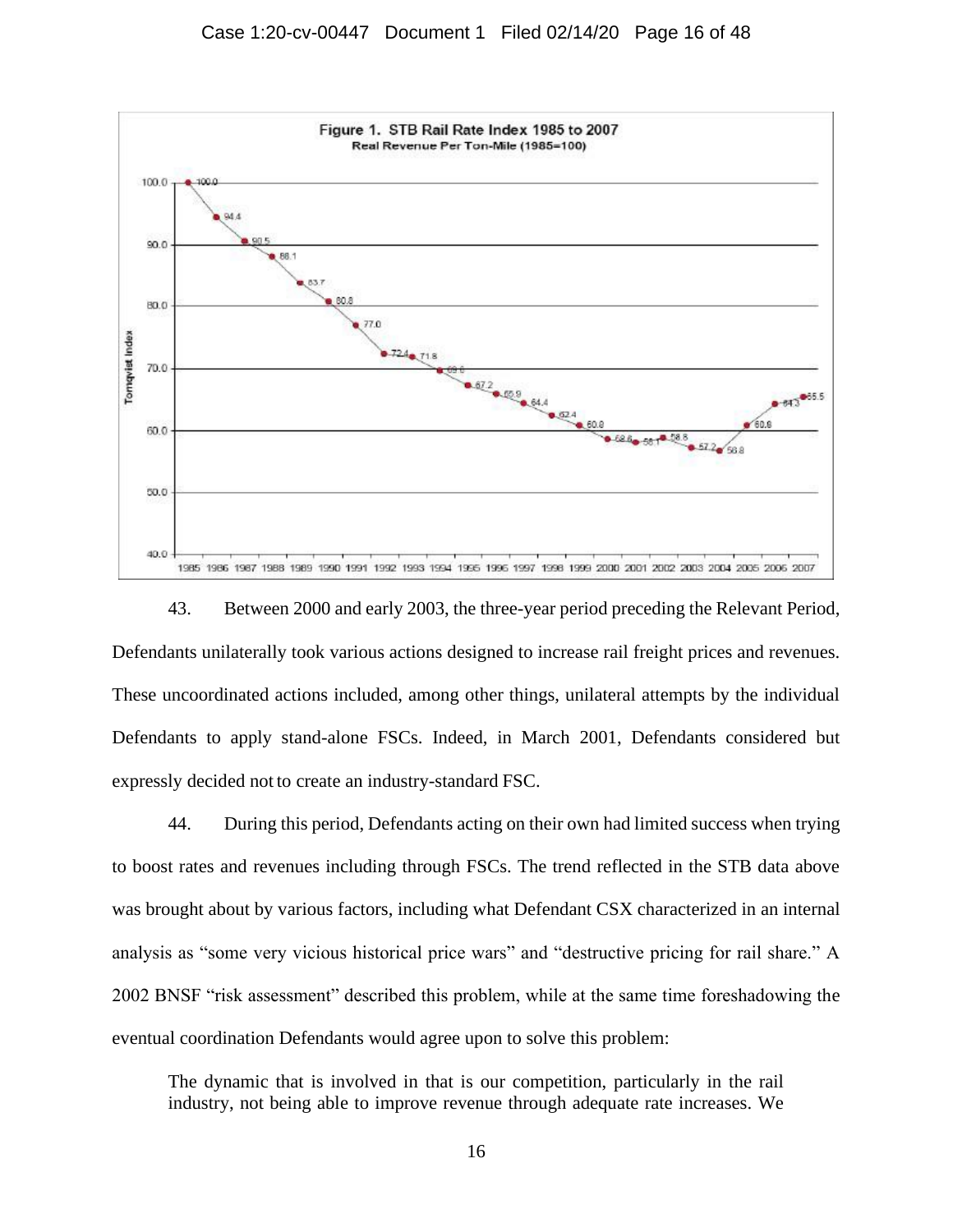#### Case 1:20-cv-00447 Document 1 Filed 02/14/20 Page 17 of 48

need to be able to achieve price rate improvement. How can we do this if the other competing railroads do not do this at the same time? We are still not together as an industry. We are fighting for revenue share as opposed to rate adequacy.

45. During this era of competition, Defendants' efforts to impose FSCs were met by customer resistance and FSCs were applied only sporadically to a limited number of shippers. During this period, Defendants acknowledged their failure to contract for and collect FSCs. By way of example:

- a. NS: In June 2000, VP Thomas Brugman reported, "Customers are picking up on the surcharge situation and are starting to get nasty." VP Jeffrey Heller directed his group to "discontinue billing and waive outstanding [FSCs] immediately" for "[c]ontract customers who have refused to pay the FSC and are not paying it." The same month, Director of Marketing Ken Yopp made plans to keep "track of lost business [sic] account [sic] the FSC." In September 2002, manager of pricing systems Pat Glennon reported to SVP of Marketing Services Don Seale that "[c]ustomers are now more attuned to fuel issues and are less inclined to agree to a surcharge clause," and that eastern competitor CSX "appear[s] to be more lax in applying the surcharge to private authorities" and "[t]his does have competitive implications for NS." Glennon testified that in 2001 and 2002, FSCs were only "theoretically billable."
- b. CSX: In August 2000, CSX reported at a staff meeting that it could collect only 67.4% of the then-modest FSCs it had billed over the preceding nine months. EVP of Sales and Marketing Clarence Gooden testified that CSX's FSC coverage was "very low" and that he was "embarrassed" by the figure.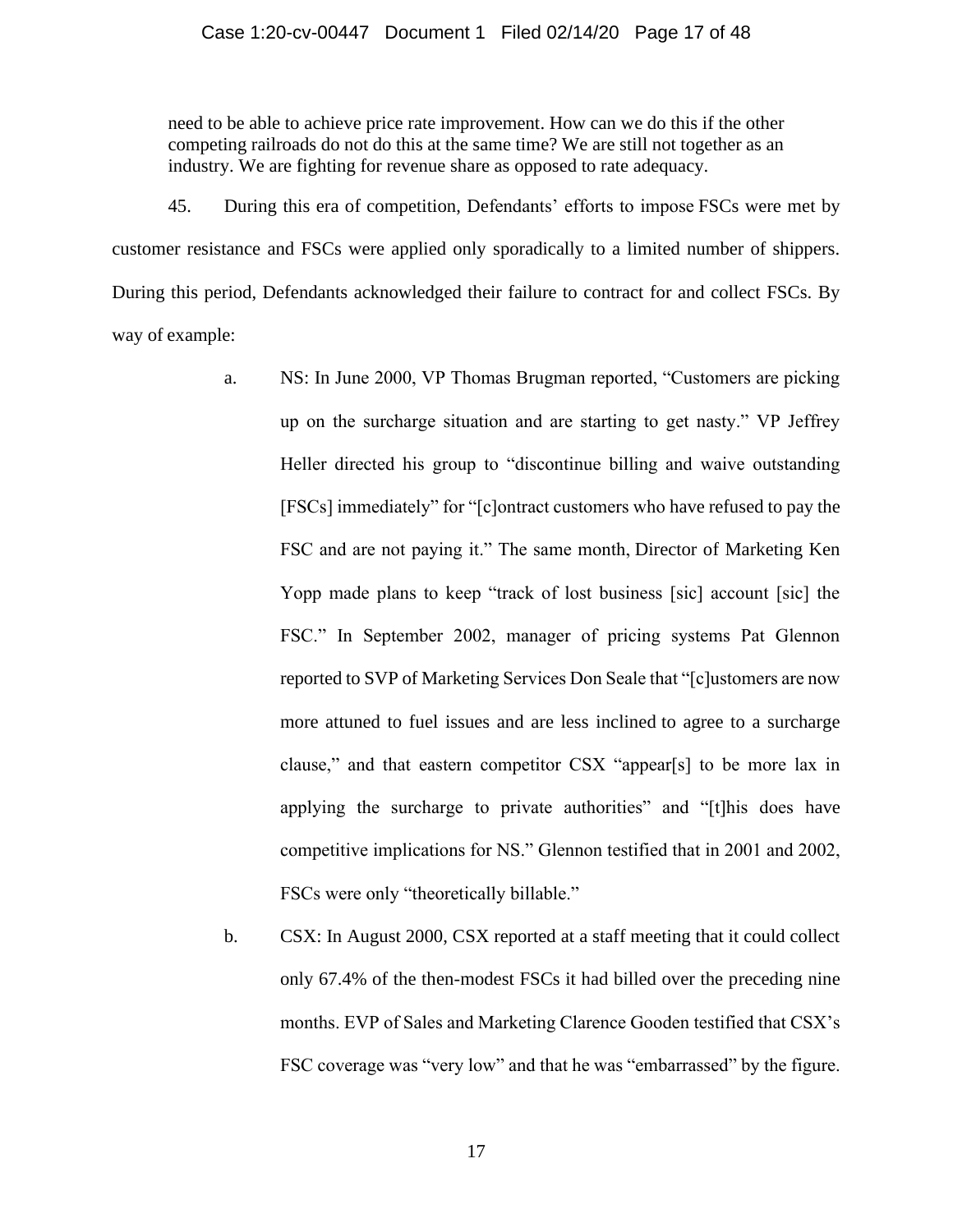- c. BNSF: In May 2002, BNSF's Enterprise Wide Risk Assessment explained, "We are challenged to mitigate the risk through fuel surcharges, particularly as the UP does not use a fuel surcharge in the competitive marketplace. . . . The trucking industry uses fuel surcharges but our rail competitors do not and we therefore are hard pressed to achieve it. We do loose [sic] business because of that and we may have to lower margin in other aspects in order to keep the business with the surcharges where we do apply it." In January 2003, EVP and CMO Charles Schultz told Chairman, President, and CEO Matthew Rose and other executives, "any increase in fuel surcharges would result in a decrease in prices of the same amount in order to remain competitive." Schultz's successor John Lanigan testified BNSF's FSC coverage was "low" in January 2003—"in the 25 to 30 percent range."
- d. UP: Current EVP and CFO Robert Knight Jr. testified that between 2000 and 2002, "[t]here were some isolated situations where there were surcharges, but . . . no policy position." UP implemented an FSC program in December 2002, but initially limited the application of that program to certain tariffs and circulars and exempted private shipments in its Industrial Products group from FSCs. This was true even though FSCs were generally not triggered and only "theoretically billable." And in April 2003, Director Bob Toy reported, "Fuel surcharge \$ are melting away at the competition. In a downward-pressure environment, what's on paper must not work in the real world."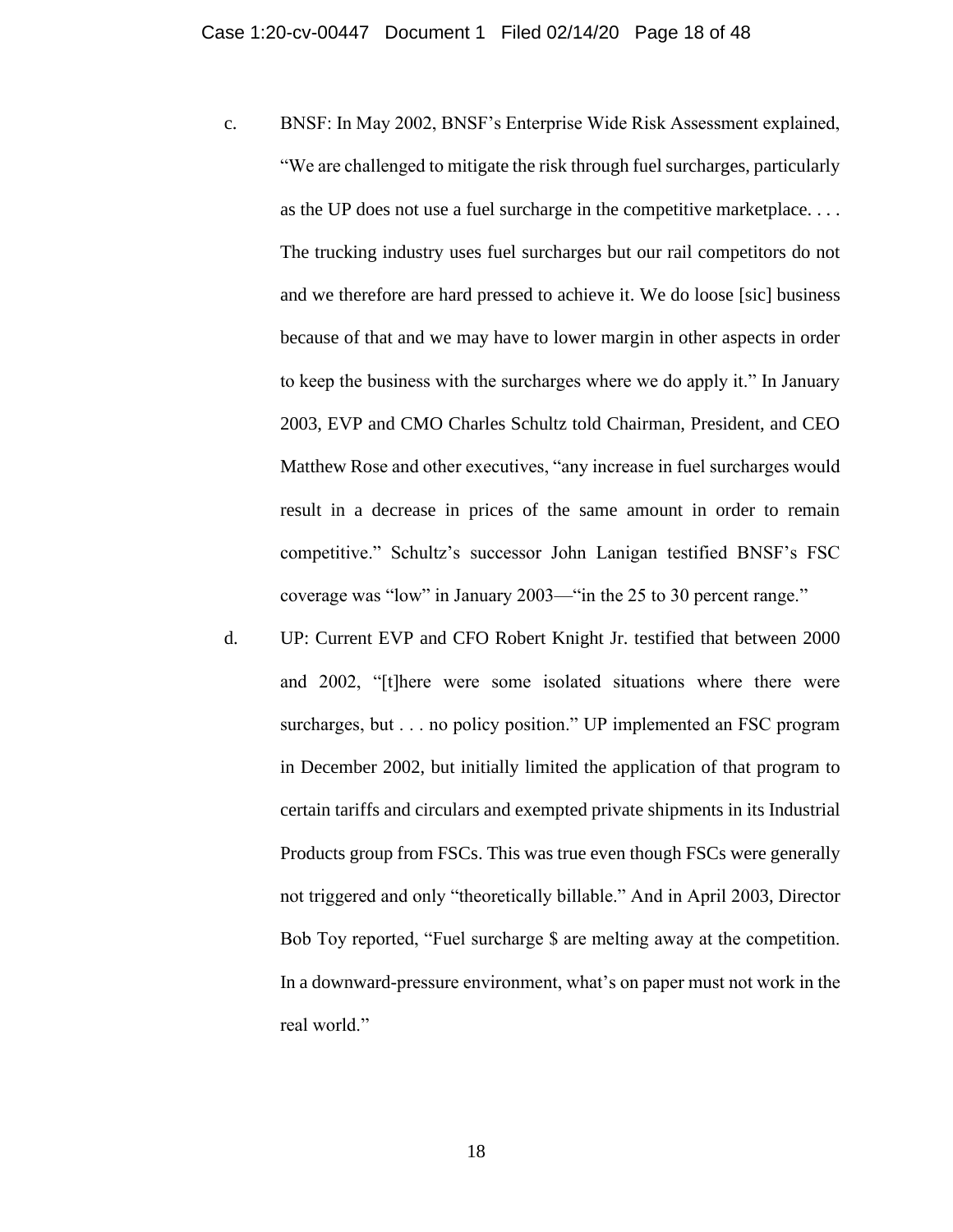#### Case 1:20-cv-00447 Document 1 Filed 02/14/20 Page 19 of 48

46. The reason Defendants were not able to achieve broader FSC coverage was clear: Defendants were concerned about losing business to other Defendants that did not apply FSCs, made concessions, or otherwise applied FSCs less aggressively. Defendants expressed these concerns internally and, in fact, lost business through FSC competition. Each Defendant also frequently agreed not to apply FSCs in the face of shipper objections. These competitive pressures applied across all rail freight traffic, affecting carload and intermodal traffic alike.

47. Defendants undercut each other on FSCs and waived them for competitive advantage. In 2000, NS's intermodal group "made the decision to stop applying the fuel surcharge to International accounts that are under contract." NS "stop[ped] invoicing the fuel surcharge immediately and cancel<sup>[led]</sup> any outstanding amounts" for any international customers with intermodal contracts who had "refused to pay the fuel surcharge and are not paying." In 2001, an NS intermodal employee noted to SVP of Marketing Services Don Seale and others that "we have finally been forced to acquiesce on some of the International contracts and stop charging an FSC where there is an RCR [Rail Cost Recovery Index]. Even our attorney's [sic] said we were on shakey [sic] ground, and after a year of assessing and collecting this from a few carriers, we have terminated it."

48. In January 2003, BNSF's EVP and CMO Chuck Schultz responded to a series of "Fuel Surcharge Questions" from CEO Matt Rose, including "Why can't we get more fuel surcharges or RCAF escalation in each of the forecast groups?" These groups included intermodal and carload traffic. Schultz responded that "competition [and] contract negotiating power all play a role." The effect was that "any increase in fuel surcharges would result in a decrease in prices of the same amount in order to remain competitive."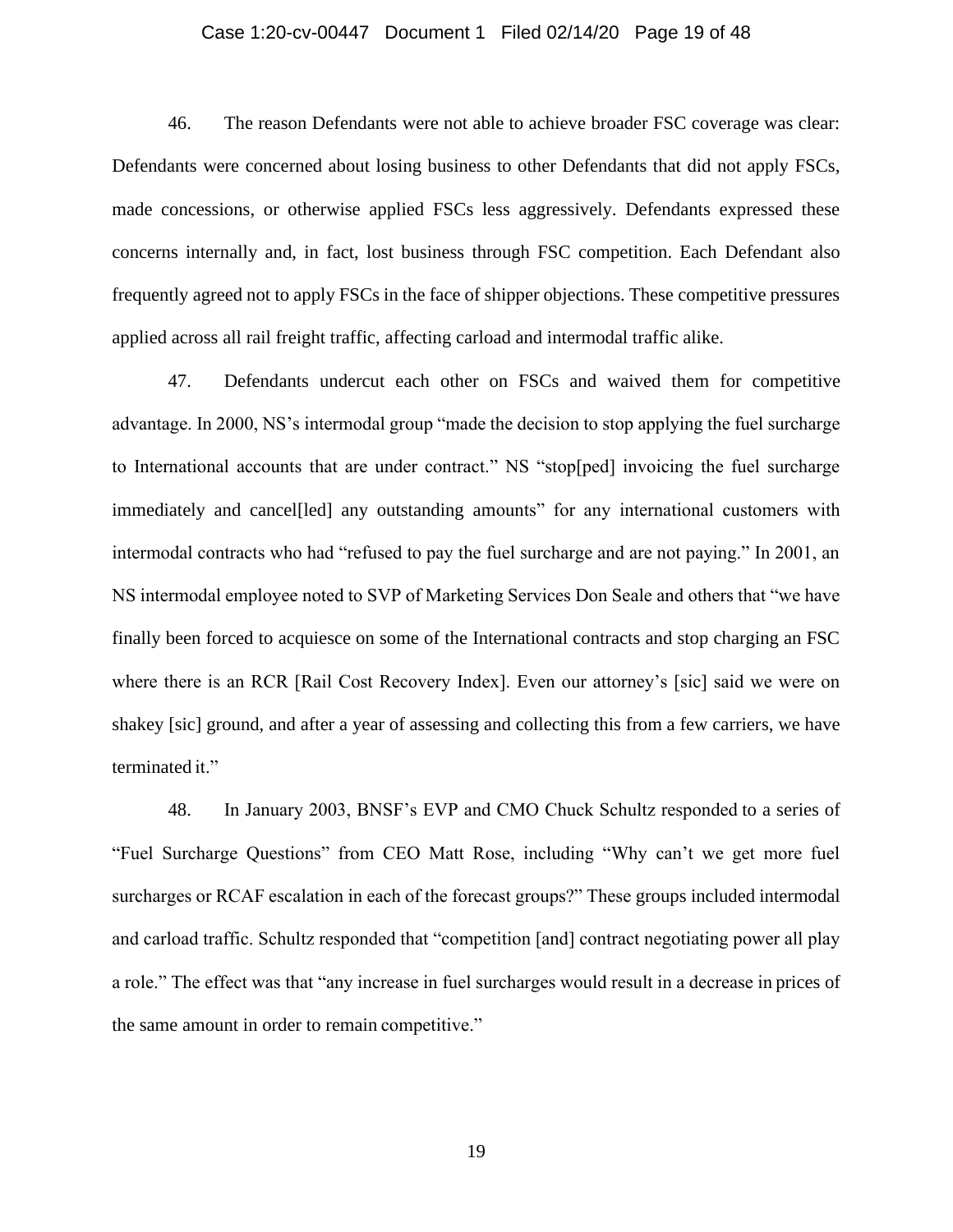#### Case 1:20-cv-00447 Document 1 Filed 02/14/20 Page 20 of 48

49. Absent coordination, Defendants struggled to identify who was undercutting whom. In April 2001, it was reported to Anne McMahon, NS's Manager of Planning and Intermodal, that NS was losing market share in part because its main eastern competitor "CSX has begun waiving the fuel surcharge for specific accounts." But a month later, an intermodal employee reported to UP's President and COO Ike Evans and CMO Jack Koraleski that "[w]hile it is difficult to pinpoint who is cutting prices . . . evidence continues to mount that it is NS."

50. In May 2002, BNSF reported that it was challenging to impose FSCs because its main western competitor, "UP[,] does not use a fuel surcharge in the competitive marketplace." It continued, "rail competitors do not [use FSCs] and we therefore are hard pressed to achieve it. We do loose [sic] business because of that and we may have to lower margin in other aspects in order to keep the business with the surcharges where we do apply it." In January 2003, NS reported that CSX "appear[s] to be more lax in applying the surcharge to private authorities" and "[t]his does have competitive implications for NS."

51. Customers balked at FSC entries on their bills. In April 2002, an employee complained that NS's intermodal FSC of 1.5% was generating "[n]ot much incremental revenue" and, later, another NS employee reported that shippers were resisting intermodal FSCs of only 3 percent. In October 2002, a UP employee cited an "issue" that intermodal customers had started requiring "separate billings for FSC," which had resulted in "[l]ess customer acceptance/payment as a separate line item charge on the Freight Bill." In 2003, BNSF Chief Economist Sam Kyei informed CMO John Lanigan of the "Status of BNSF Fuel Surcharge Programs," reporting that the railroad had struggled to apply the "General Intermodal Program," garnering only 34% participation among international customers." He continued, BNSF needed to "assess the effectiveness of our participation rates through exception management and tracking."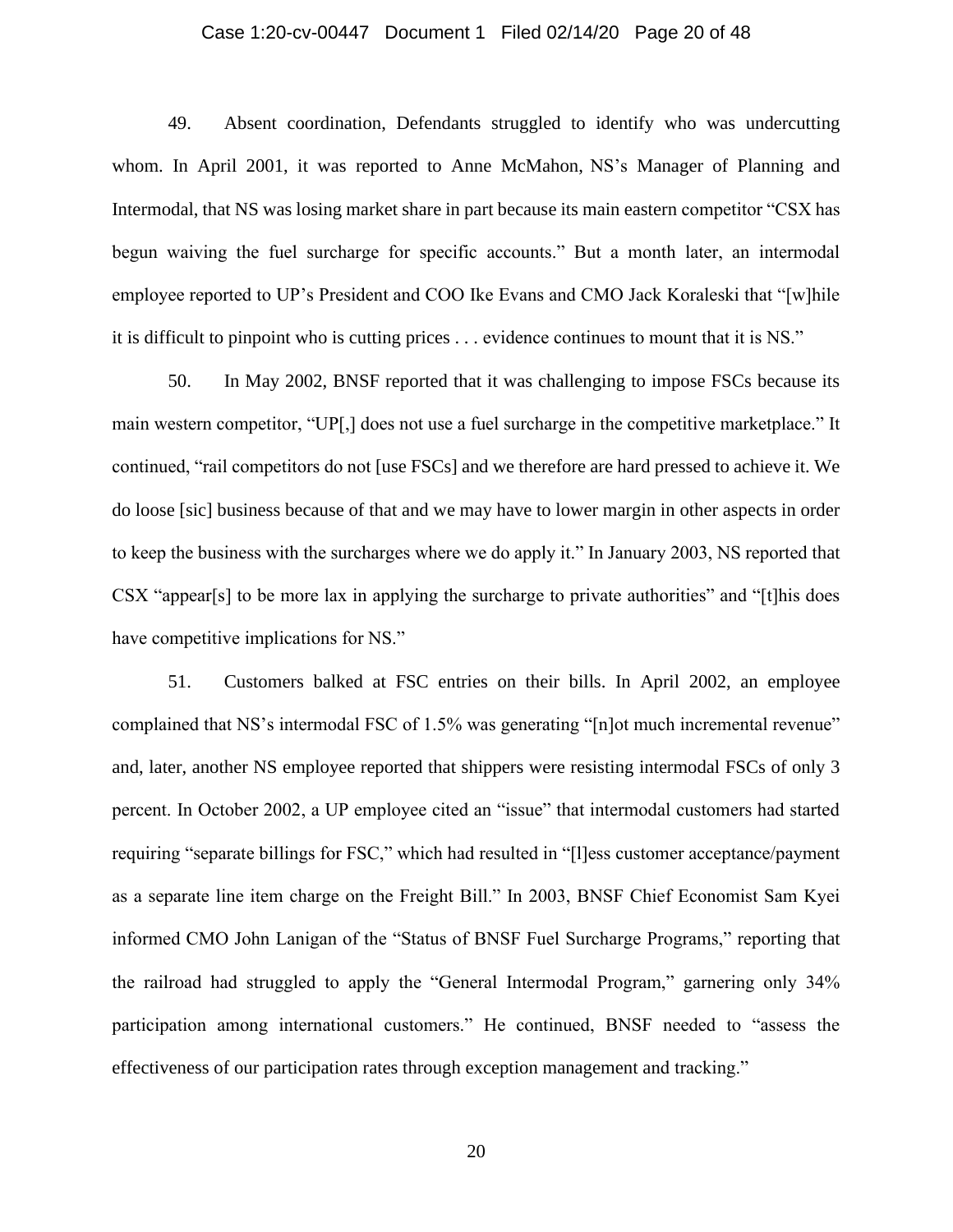#### Case 1:20-cv-00447 Document 1 Filed 02/14/20 Page 21 of 48

52. And, in May 2003, BNSF announced that it would reduce its standard carload FSC to 2% from 5% in May 2003 because a 5% FSC "would be significantly higher than several competing railroads and that we might place ourselves, as well as our patrons, at a competitive disadvantage."In response, UP observed internally that "Fuel surcharge \$ are melting away at the competition. In a downward-pressure environment, what's on paper must not work in the real world."

53. Another impediment to broad application of FSCs during this period was the socalled Rail Cost Adjustment Factor, or "RCAF." The RCAF is a weighted index that accounts for all significant input costs, including fuel. The RCAF was utilized in multi-year contracts as a formula to adjust prices to account for increasing (or decreasing) input costs.

54. Defendants recognized that imposing a stand-alone FSC where fuel price increases were already covered by the RCAF would be perceived by shippers as "double dipping." For example, Pat Glennon, at the time NS's director of price administration, observed that "[p]hilosophically, it is hard to defend applying both a FSC and an index based rail cost recovery formula, particularly now that we are significantly increasing the FSC percentages."

55. As a result, the number of shippers covered by stand-alone, rate-based FSCs was relatively low before the Relevant Period, and FSCs did not contribute significantly to Defendants' revenues or bottom lines.

# **DEFENDANTS CONSPIRE IN 2003 TO RAISE PRICES BY ESTABLISHING AND BROADLY ENFORCING A COORDINATED RATE-BASED FSC PROGRAM AS MEANS TO INCREASE ALL-IN RATES**

56. By 2003, Defendants' initial attempts to apply rate-based FSCs on their own taught them an important lesson: they could not achieve their revenue enhancement objectives unless the FSC was widely applied on a coordinated basis by all four Defendants. Absent coordination, a railroad seeking to impose FSCs more aggressively than its competitors would risk losing business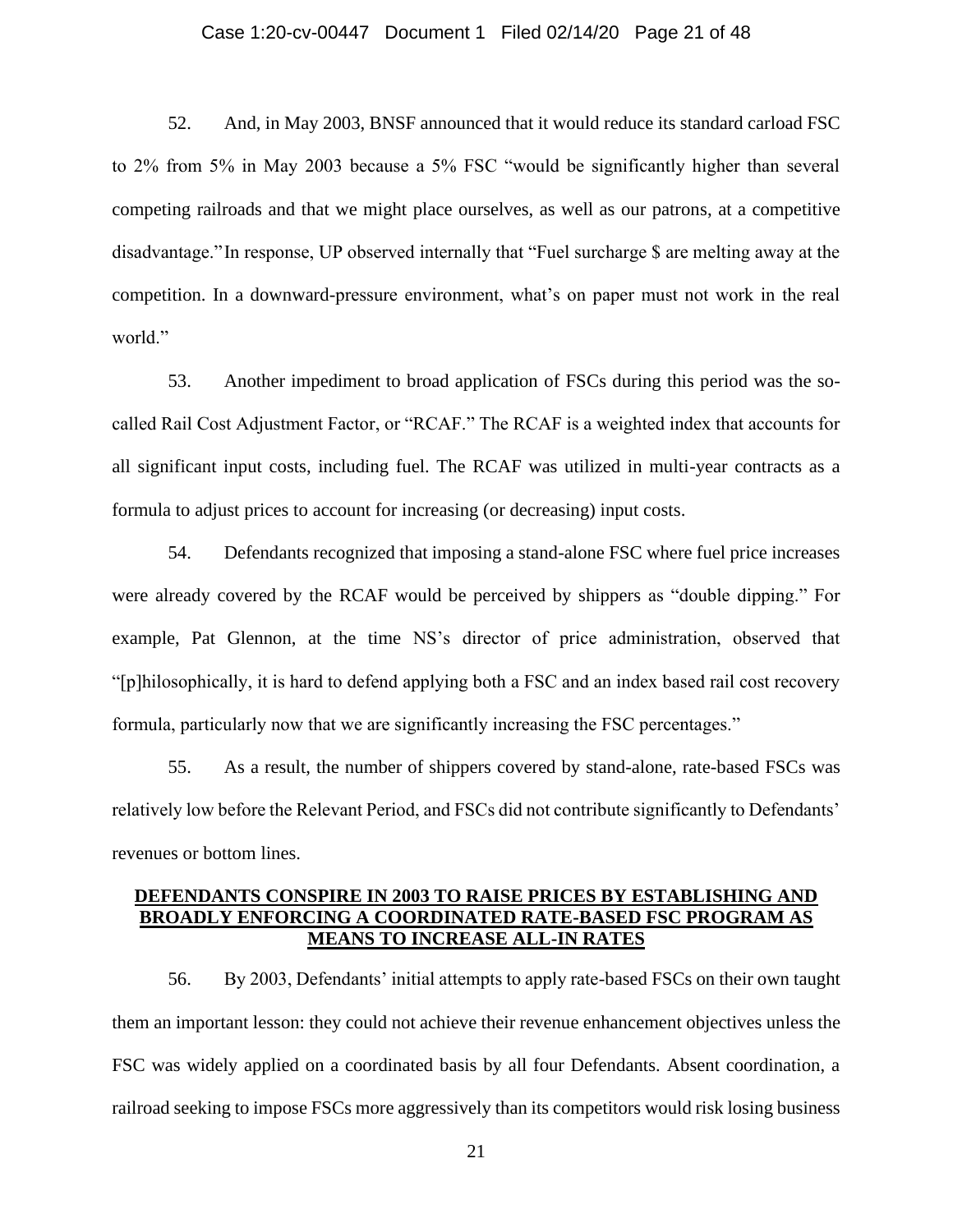#### Case 1:20-cv-00447 Document 1 Filed 02/14/20 Page 22 of 48

to another railroad who imposed no FSC or whose FSC policies were more flexible. By early 2003, it became apparent to Defendants that they would encounter difficulties making their FSC policies "stick" absent an industry-wide agreement.

57. Thus, beginning in the spring of 2003, Defendants' senior executives—including their CEOs and top sales/marketing executives—engaged in an extraordinary series of in-person meetings, phone calls, and email communications concerning the establishment of a new FSC program. The purpose of these communications was to discuss, and agree upon, FSC policies and practices intended to apply across-the-board to shippers industry-wide.

58. The FSC programs that Defendants implemented between March 2003 and January 2004 by mutual agreement are exactly the sort of industry-standard FSC that Defendants' senior executives discussed.

59. On March 11, 2003, CSX internally recommended making changes to its FSC program that would have significantly reduced the surcharges applied to shippers' base rates.

60. That same day, UP issued a "Revised Fuel Surcharge Recommendation" and "Proposal" attributed to UP CMO Jack Koraleski. Under the UP "Revised" proposal, FSCs were more aggressive, escalating at roughly twice the rate of the formula CSX had internally recommended. The "Revised Surcharge proposal" retained the \$28 West Texas Intermediate ("WTI") strike price of UP's existing program but would increase by 0.4% for every \$1 increase in the WTI index, compared to UP's existing formula, which called for a 2.0% increase for every \$5 increase in the WTI index.

61. The following day, Koraleski traveled to CSX to play golf, socialize, and discuss "fuel surcharge methodology." Beforehand, Koraleski and CSX's executive vice president of sales and marketing, Clarence Gooden, "talked on" the subject of "[f]uel surcharge methodology."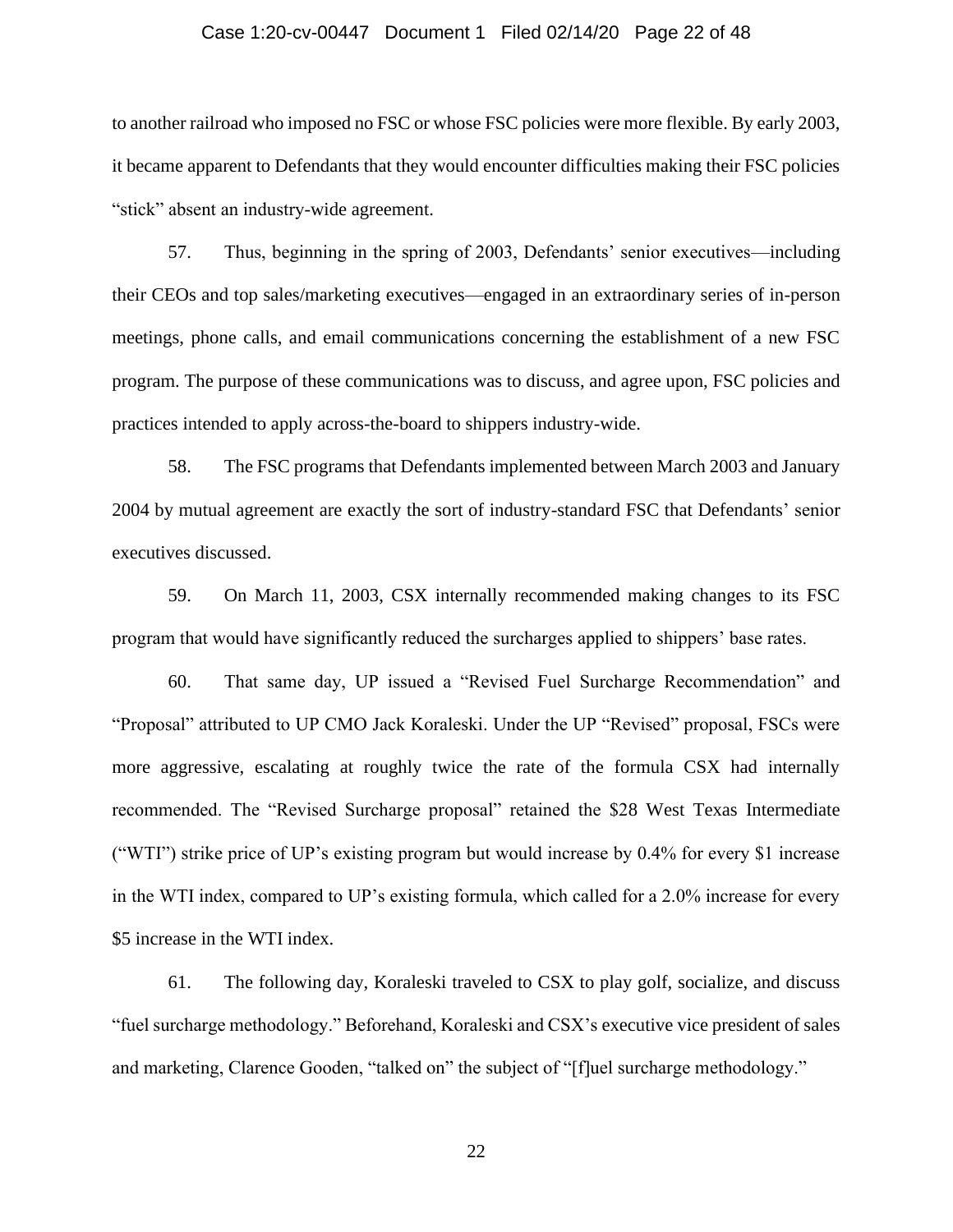#### Case 1:20-cv-00447 Document 1 Filed 02/14/20 Page 23 of 48

62. On March 19 and 20, 2003, within one week of the UP-CSX meeting on "fuel surcharge methodology," CSX publicly announced a new FSC policy. The program retained the lower \$23 WTI trigger that CSX had proposed but abandoned the planned change to a relaxed escalation schedule, and instead adopted the more aggressive escalation formula contemplated in UP's "Revised Surcharge proposal." Thus, under CSX's new FSC policy, CSX would assess a 0.4% FSC when the price of oil on the WTI index exceeded \$23 per barrel, and an additional 0.4% for every dollar increase above \$23.48.

63. Further, unlike its predecessor program, which required the price of oil to exceed the threshold price (\$28 per barrel under the old program) for 30 consecutive days, CSX's new program would be based on the average price of oil from the preceding month. CSX reasoned that while these modifications to its FSC program might "seem<sup>[]</sup> somewhat benevolent," they would actually result in "a large increase in fuel surcharge billings – maybe as much as 100%."

64. On March 31, 2003, less than two weeks after CSX's announcement, UP decided to adopt "the same approach as the CSXT." Following the CSX approach, UP would impose a 0.4% FSC at a monthly-average WTI "trigger" price of \$23 (i.e., the index price at which FSCs begin), and assess an additional 0.4% charge for every dollar increase in the WTI index above \$23. BNSF, which had previously discussed the need for a "synchronized" FSC policy with NS, had a predictably positive reaction to UP's announcement: "This is sweet!!!! Just like the CXST."

65. On March 18, 2003, NS and BNSF senior executives—including NS's Chairman, President, and CEO David Goode, Vice Chairman and COO Steve Tobias, Vice Chairman and CFO Hank Wolf, VP and CMO Ike Prillaman, SVP of Planning Jim McClellan, VP of Intermodal Mike McClellan, SVP of Transportation Mark Manion, SVP of Marketing Services Don Seale, BNSF's Chairman, President, and CEO Matt Rose, current President and CEO and then-VP and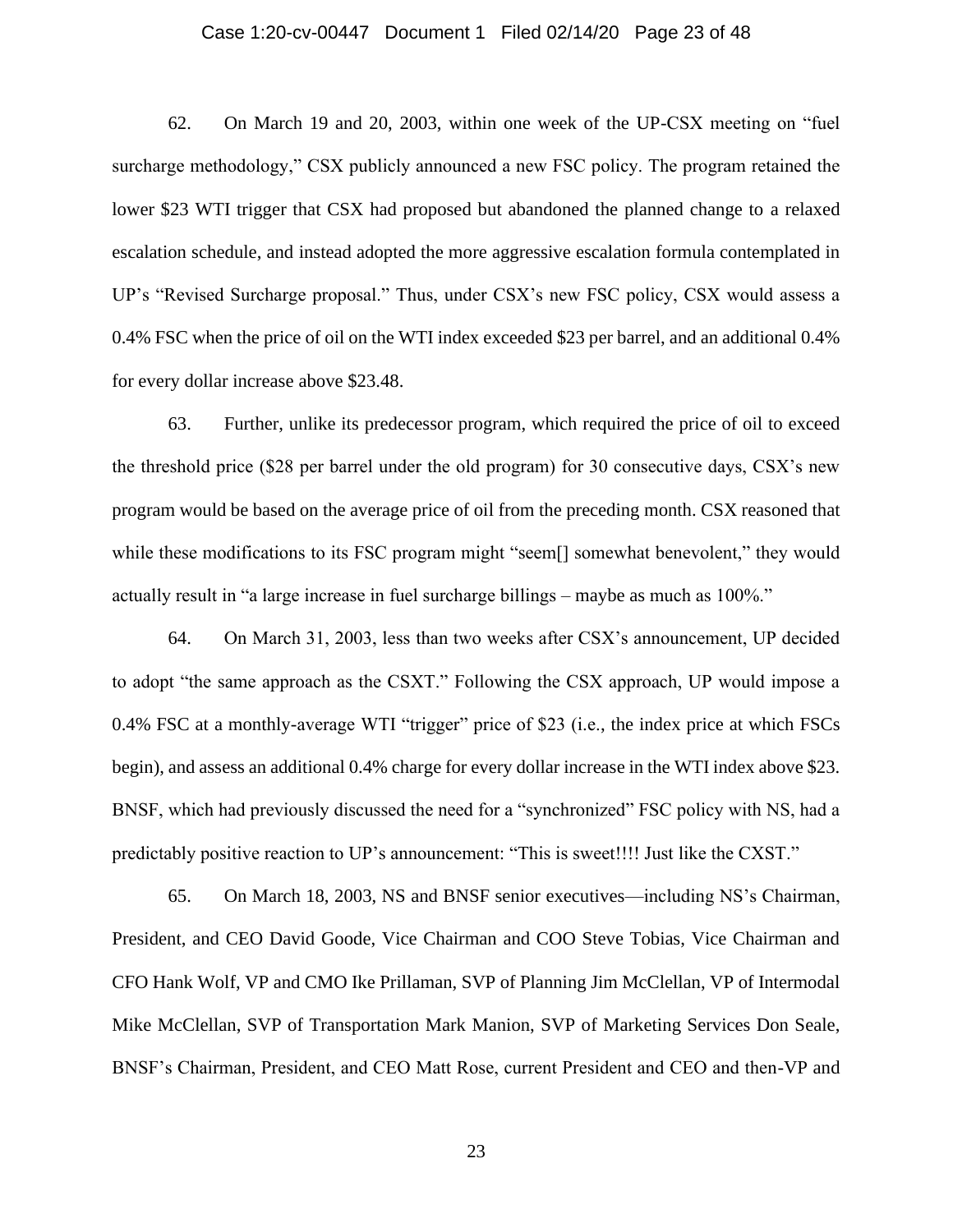#### Case 1:20-cv-00447 Document 1 Filed 02/14/20 Page 24 of 48

COO Carl Ice, CMO John Lanigan, CFO Tom Hund, VP of Network Strategy Pete Rickershauser, VP of Consumer Products and head of intermodal activities Steve Branscum—met and discussed how the FSC programs of all four Defendants were structured, and then adopted an "action item" for the BNSF and NS senior marketing officers to address "synchroniz[ing]" BNSF's FSC program with the programs of the other Defendants. This discussion point was assigned to NS's Seale and BNSF's Lanigan.

66. On March 27, 2003, Seale wrote to Lanigan that at an upcoming trade association meeting, he wanted to talk about "the fuel surcharge issue we discussed in Norfolk."

67. The trade association meeting was the biannual National Freight Transportation Association ("NFTA") meeting that took place on April 2-6, 2003 at the Wigwam resort, in Litchfield Park, Arizona. Each of the Defendants attended the meeting. Almost immediately following the NFTA meeting, a new internal directive was issued at BNSF that was designed to ensure across-the-board FSC application: "Effective immediately and urgently per John Lanigan[:] Authority to omit FSC provision is to be granted to VP's only (who will also clear with John)."

68. On April 1, 2003, CSX CMO Mike Giftos and BNSF CMO John Lanigan met in Jacksonville, Florida to discuss "Fuel Surcharge."

69. When Defendants met to conspire, they discussed applying FSCs across *all* rail freight traffic; they did not distinguish between carload and intermodal traffic. The conspiring Defendants' senior executives and chief marketing officers oversaw their railroads' carload and intermodal traffic alike and sought to apply FSCs to them broadly. The junior executives overseeing the carload and intermodal traffic also attended and participated in the meetings.

70. The same chief marketing officers who oversaw Defendants' carload traffic—and participated in the relevant meetings identified above—were responsible for Defendants'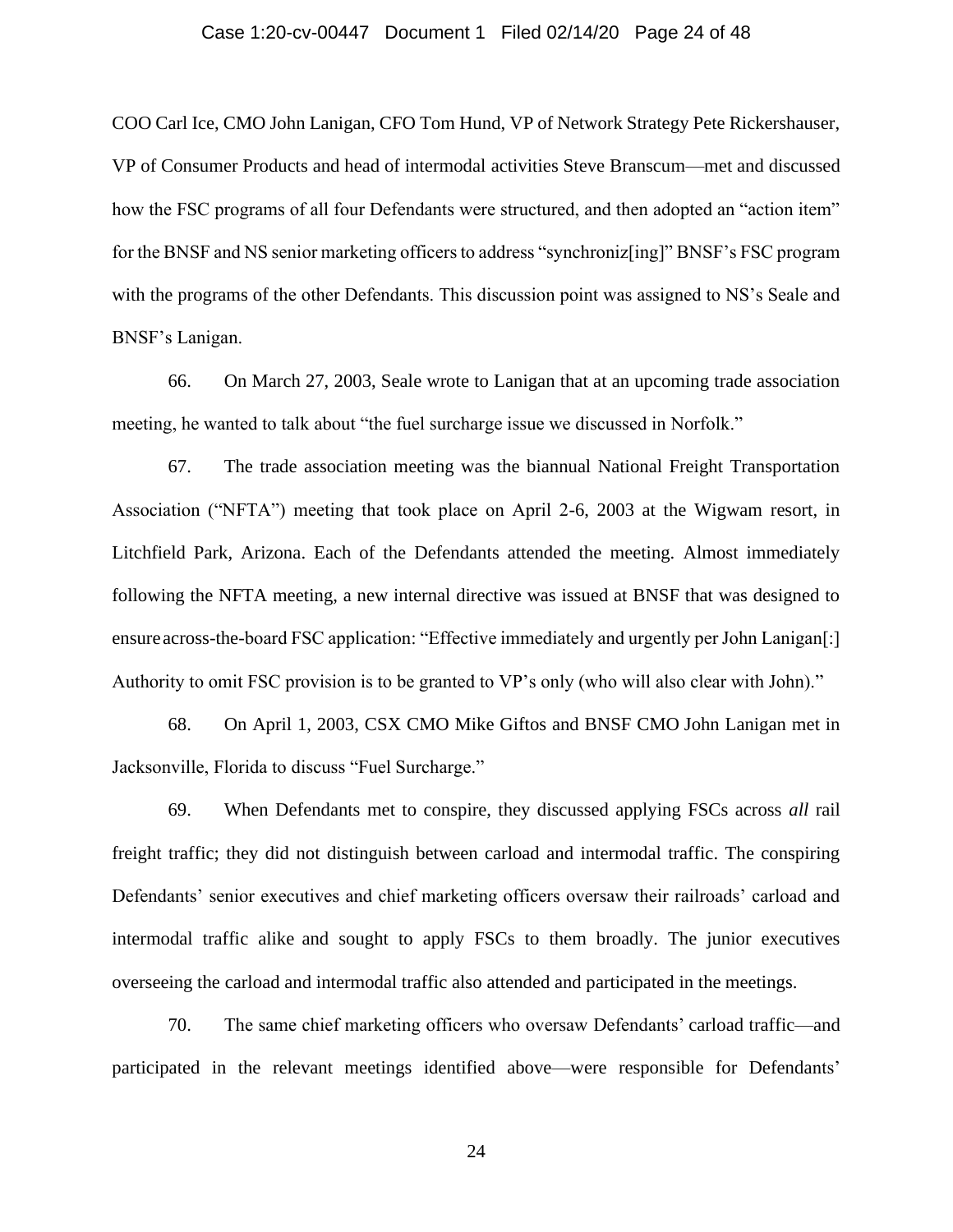#### Case 1:20-cv-00447 Document 1 Filed 02/14/20 Page 25 of 48

intermodal businesses. Moreover, those employees directly in charge of intermodal traffic were participants. NS's VP of Intermodal Mike McClellan and BNSF's VP of Consumer Products and head of intermodal activities Steve Branscum attended the March 2003 meeting at which their railroads discussed how the FSC programs of all four Defendants were structured, and then adopted an "action item" for the BNSF and NS senior marketing officers to address "synchroniz[ing]" BNSF's FSC program with the programs of the other Defendants. CSX's Alan Blumenfield, his predecessor Les Passa, and UP's Bradley King, EVP of Network Design and Integration, participated in the June 2003 meeting at which CSX and UP's senior executives discussed their FSC formulas, their FSC strike prices, and the "outcry" they were facing from the initial rollout of their new FSC regimes. UP's intermodal group regularly imposed adjustable FSC provisions and their practice was to adjust them on ad hoc bases to align with BNSF's FSCs.

71. In early 2003, BNSF had been leaning toward a mileage-based carload FSC and trying to drum up support within the industry for a mileage-based FSC formula. But on May 7, 2003—approximately one month after the NFTA meeting and its meeting with CSX—BNSF abandoned that effort. Instead, it changed its FSC program to make it more aggressive by decreasing the formula's trigger price from an amount based on the per-gallon price of diesel fuel reflected in the On-Highway Diesel Fuel ("HDF") index, to \$1.25, a number that "reflected the \$23 WTI crude price used by UP."

72. Moreover, before this time, the FSC had been adjusted monthly based on the WTI Index. The BNSF FSC had been based on the HDF Index. In or about July 2003, however, UP switched to the HDF Index. From that point on, BNSF and UP (together, the "Western Railroads") moved in lockstep and charged the exact same FSC percentage for each month of the Relevant Period.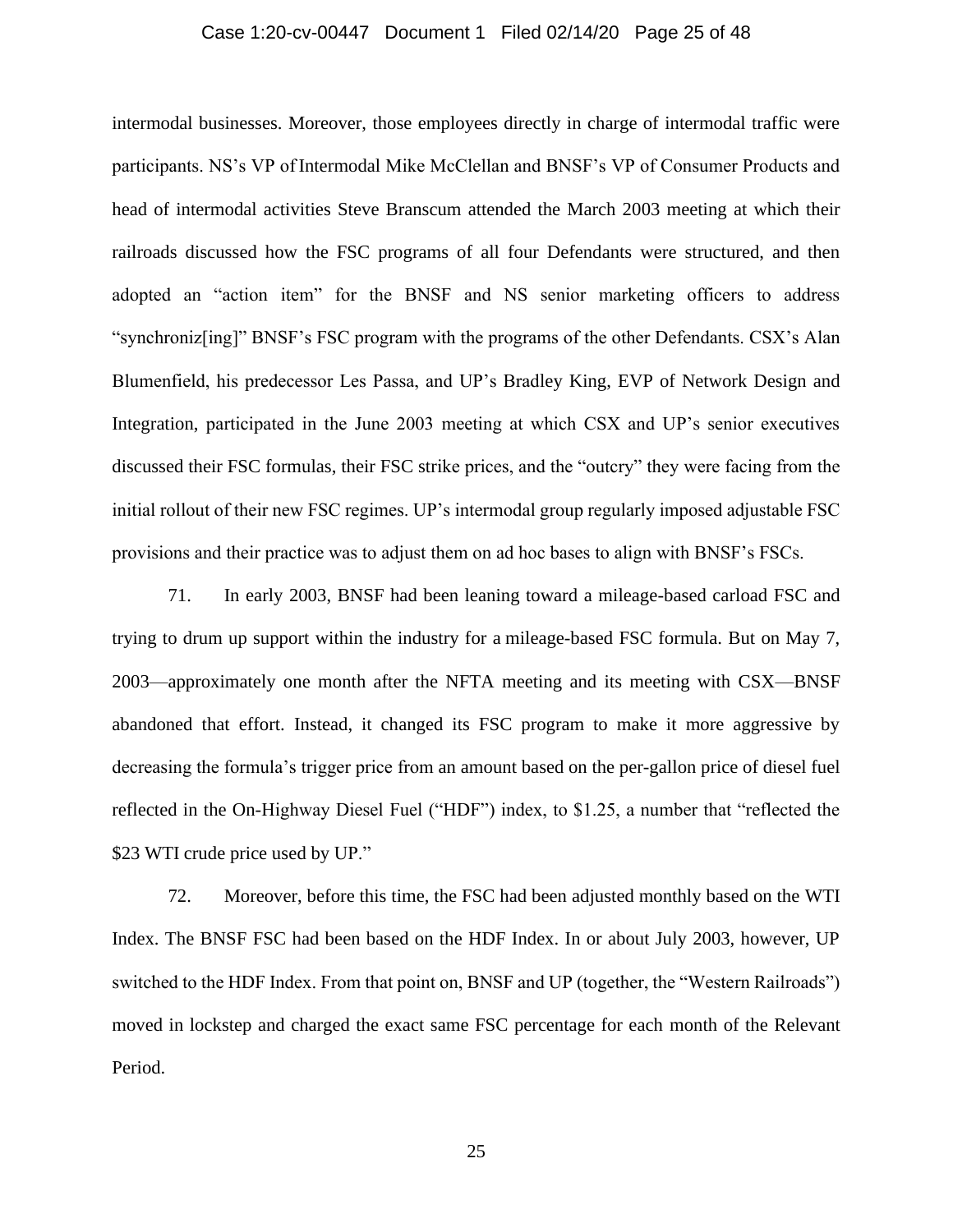#### Case 1:20-cv-00447 Document 1 Filed 02/14/20 Page 26 of 48

73. BNSF and UP agreed to administer the HDF Index in precisely the same way. Whenever the U.S. average price of diesel fuel as measured by the HDF Index equaled or was lower than \$1.35 per gallon, no FSC was applied. When the HDF Index exceeded \$1.35 per gallon, however, BNSF and UP both applied an FSC of 0.5% for every five cent increase above \$1.35 per gallon. So, for example, if the HDF Index rose to \$1.55 per gallon, BNSF and UP would apply an FSC of 2%. The FSC would increase 2% for every 20-cent increase in the HDF Index.

74. The Western Railroads also coordinated when they would change their FSC. They agreed that the FSC would be applied to shipments beginning the second month after the month in which there was a change in the HDF Index average price calculation. So, for example, if the HDF Index average price changed in January, the Western Railroads would announce their new FSC percentage on February 1 (always on the first day of the month), and then apply the FSC to shipments in March. The Western Railroads published their monthly FSC percentages on their websites, making any deviation from cartel pricing easily detectable.

75. The Western Railroads' agreed-upon coordination is reflected in their simultaneous selection and adoption of the same novel, arbitrary, and complex combination of features for their FSC programs, including use of the HDF Index for FSCs, setting the trigger point at \$1.35 per gallon of diesel fuel, and applying the FSC in the second calendar month after the HDF Index average price had changed. The similarities are both too precise and too comprehensive to have been independent responses to any common market phenomenon that the Defendants were facing.

76. UP's move to the same fuel price index used by BNSF in July of 2003 is striking evidence of concerted conduct in light of the fact that, just two months before, UP had announced a different modification to its existing FSC program. In April of 2003, UP made modifications to the trigger points it used for adjusting FSCs in its program, but did not change the index it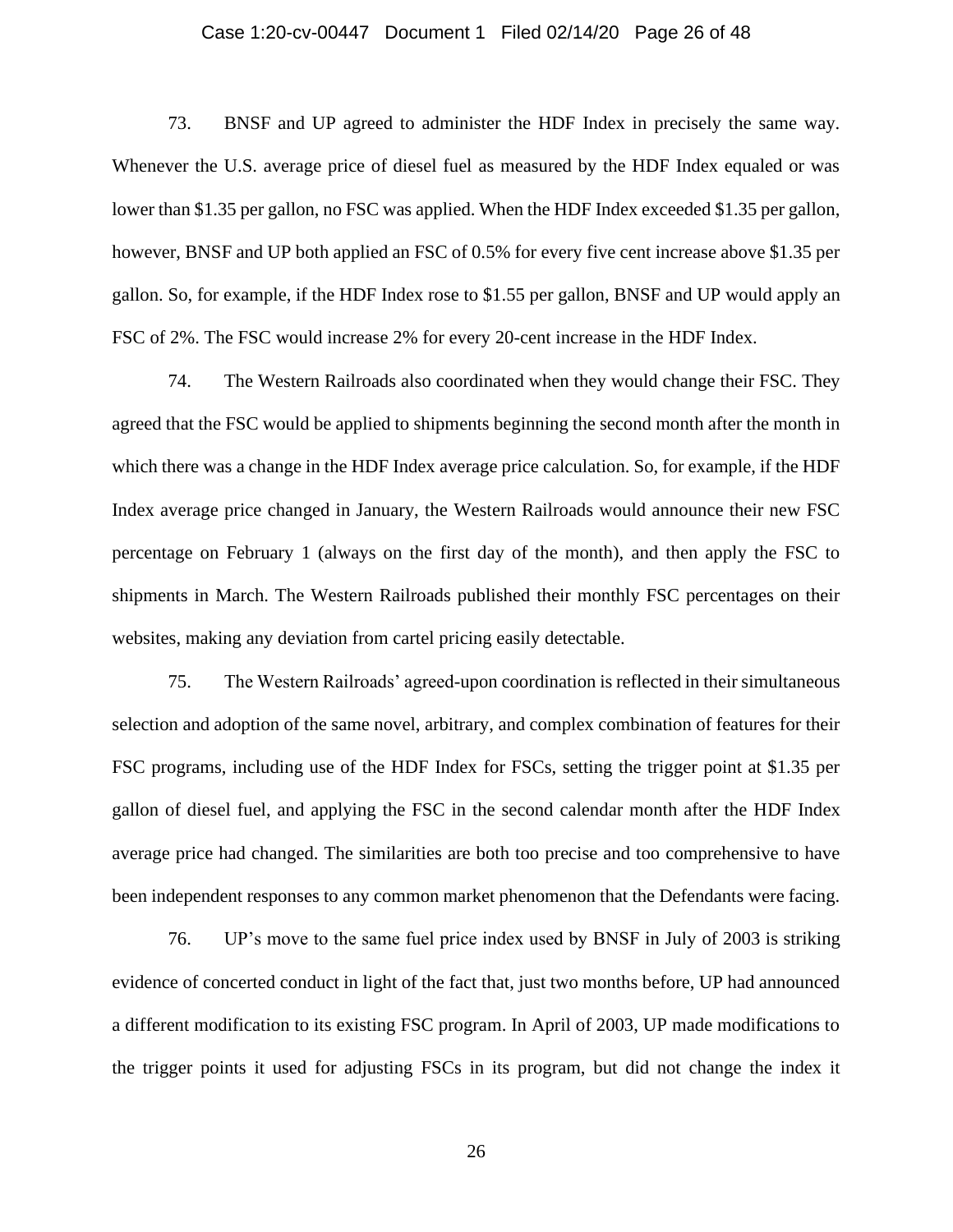#### Case 1:20-cv-00447 Document 1 Filed 02/14/20 Page 27 of 48

employed. The fact that, just two months later, UP switched indices and began charging exactly the same FSCs as BNSF is further evidence that this switch was the result of concerted conduct.

77. As to NS, between March 2003 and December 2003, while positioning itself to quickly implement the FSC first announced by CSX, NS had regular discussions with the other Defendants, including discussions of what FSC was "acceptable" to them and the desirability of an industry-standard FSC.

78. As it had planned and prepared for from March 2003 onward, NS announced in January 2004 that it was adopting, effective March 1, 2004, a new FSC policy, which mimicked the policy announced by CSX in March 2003 and was intended to "standardize" NS's FSC with the FSCs of the other Defendants. As with CSX's program, NS would assess a 0.4% FSC when the price of oil on the WTI index exceeded \$23 per barrel, and an additional 0.4% for every dollar increase thereafter. Also like CSX, NS's program would be based on the average price of oil for the preceding month rather than the prior requirement of thirty consecutive days.

79. After NS's announcement, all four Defendants had essentially uniform carload FSCs and remained in synch throughout the Relevant Period. By October 2004, CSX had changed its intermodal FSC formula to be aligned with BNSF and NS's in every respect. UP's was nearly identical, but looked to weekly, rather than monthly, fuel prices. When weekly fluctuations caused UP's intermodal FSC to exceed the other Defendants', UP would "manually adjust the formuladriven amounts" to the other Defendants' FSCs. The synchronization continued through the end of the Relevant Period.

#### **PUBLICATION OF THE AIILF AND FIXING FSC RATES**

80. Even after having agreed to coordinate their FSCs, however, Defendants still faced a significant barrier to widespread use of FSCs: widely-used private contracts had cost escalation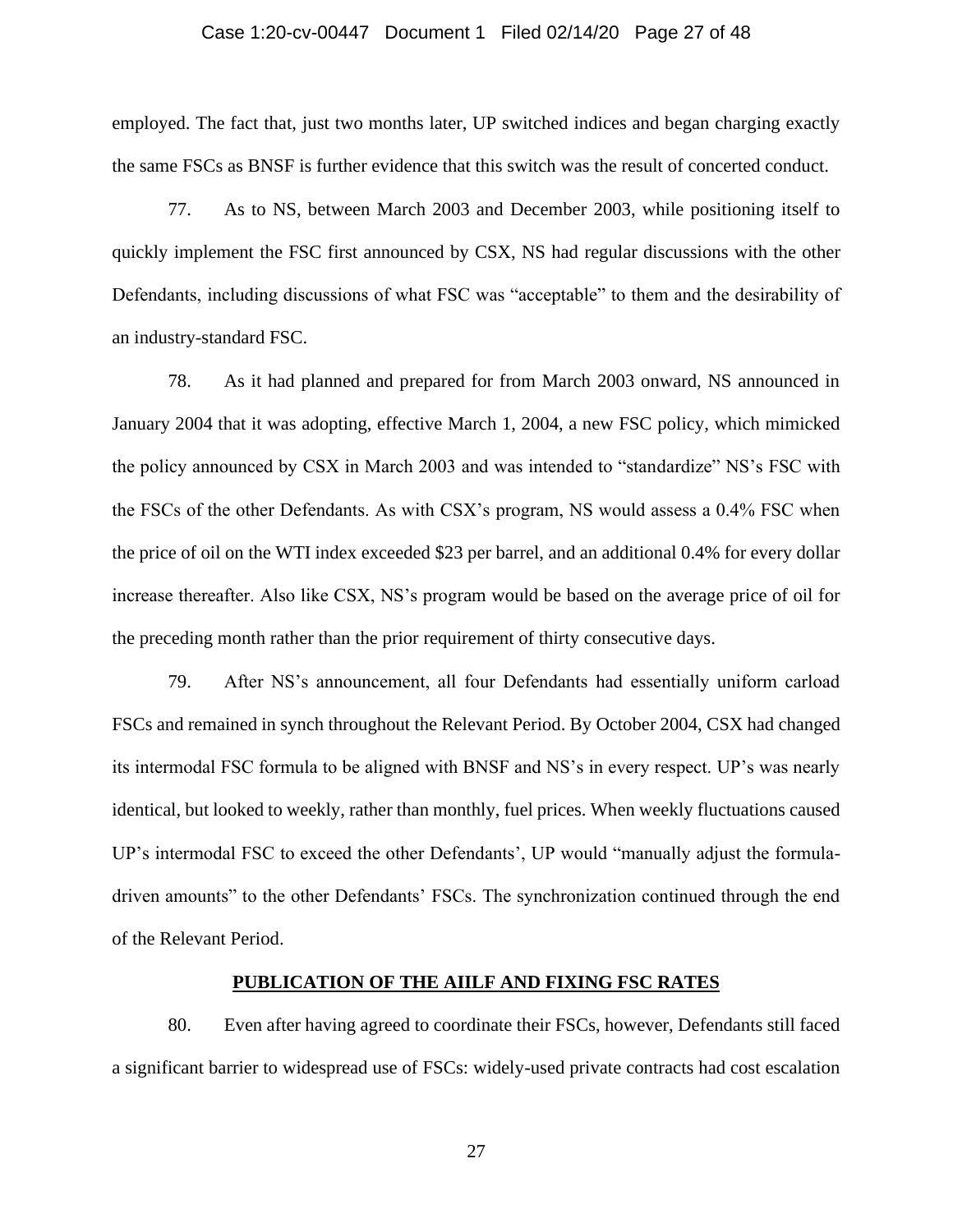#### Case 1:20-cv-00447 Document 1 Filed 02/14/20 Page 28 of 48

provisions that already accounted for fuel costs. BNSF, UP, CSX and NS agreed to solve this problem by conspiring to remove fuel from the widely-used cost escalation indexes, thereby paving the way for widespread imposition of the new FSC program in which all four of the Defendants could participate, and from which all four could earn excessive profits.

81. In the fall of 2003, BNSF and UP initiated an effort in the AAR to get all Defendants to agree to take fuel costs out of the weighted RCAF and AII, and instead apply artificially high FSCs as a revenue enhancement mechanism: that is, use the "surcharge" to charge a percentage increase on the total cost of the freight transport, regardless of the actual cost of fuel for that transport job.

82. Pursuant to the agreements among Defendants BNSF, UP, CSX and NS, the Defendants, who dominate the AAR board, caused the AAR to announce in December 2003 the creation of an unprecedented, new All Inclusive Index Less Fuel (the "AIILF"). This new index was similar to the AII and the RCAF, except that this new index excluded fuel as a component. The AAR announcement in December 2003 stated: "This issue of AAR Railroad Cost Indexes inaugurates a new index: the All-Inclusive Index Less Fuel. This index is calculated using the same components and methods as the All-Inclusive Index uses for the Rail Cost Adjustment Factor, with the exception of the exclusion of the fuel component." This announcement, and the underlying decision to create the new index, were the collective action of the Defendants, and could not have been accomplished without the conspiracy. The new AIILF specified the fourth quarter of 2002 as its base period.

83. Defendants BNSF, UP, CSX and NS conspired to cause the AAR to inaugurate the AIILF so that they could begin assessing separate, stand-alone FSCs, applied against the total cost of rail freight transportation, and coordinate that practice. The creation of this new index was an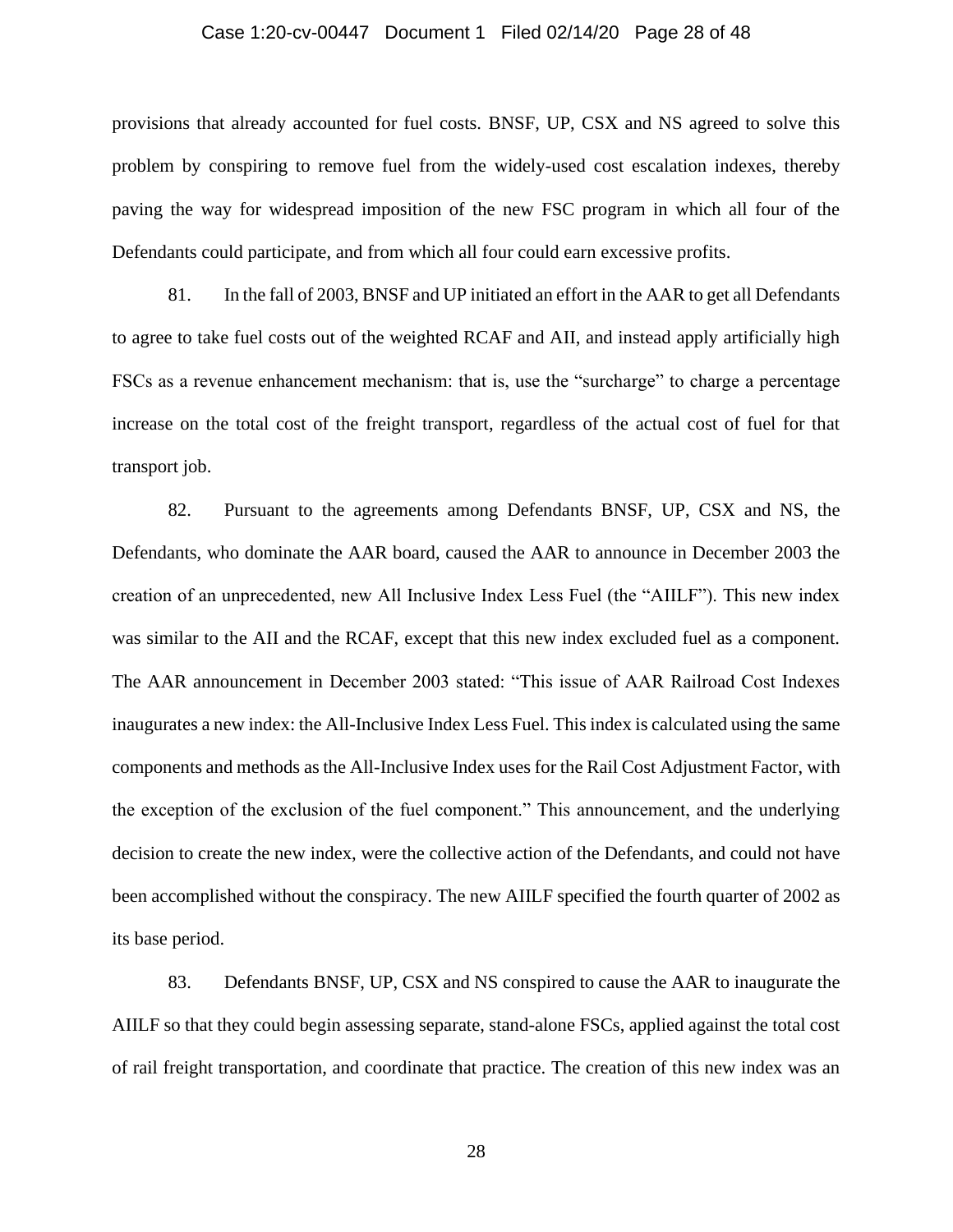#### Case 1:20-cv-00447 Document 1 Filed 02/14/20 Page 29 of 48

important, carefully-planned step taken collectively by the Defendants to allow implementation and continuation of their price fixing conspiracy—a conspiracy that would enable the Defendants to widely impose price increases on the entire cost of rail freight transport and thereby obtain additional revenues far beyond any actual increases in fuel costs. This step was a notable departure from past practice, and marked the first time that the AAR created a cost escalation index without a fuel cost component.

84. Defendant BNSF has admitted that it worked through the AAR to accomplish this revenue-generating measure in 2003. When asked how BNSF would be able to apply the new revenue-based FSCs into contracts with coal shippers, John Lanigan, BNSF's Chief Marketing Officer, responded that BNSF would be able to do so because of the changes made to the RCAF through the AAR. Referring to Matthew K. Rose, BNSF's Chairman, President, and CEO, Lanigan stated: "What happened last year, and Matt led the charge on there, is that there's a new index that [the AAR] has that's basically an index without fuel . . . So we'll do RCAF less fuel plus a direct fuel surcharge in the future."

85. Almost immediately after the announcement in December 2003 of the new AIILF (the cost escalation index without fuel), and pursuant to the conspiracy, Defendants CSX and NS (together, the "Eastern Railroads"), suddenly moved into lockstep with FSCs based on the WTI Index. This move into lockstep was part and parcel of, and flowed from, the aforementioned agreements reached and implemented by BNSF, UP, CSX and NS in late 2003.

86. Specifically, the Eastern Railroads agreed to apply an FSC whenever the monthly average WTI price exceeded \$23 per barrel of crude oil. When that happened, the Eastern Railroads' rates were increased 0.4% for every \$1 that the price of WTI oil exceeded \$23 per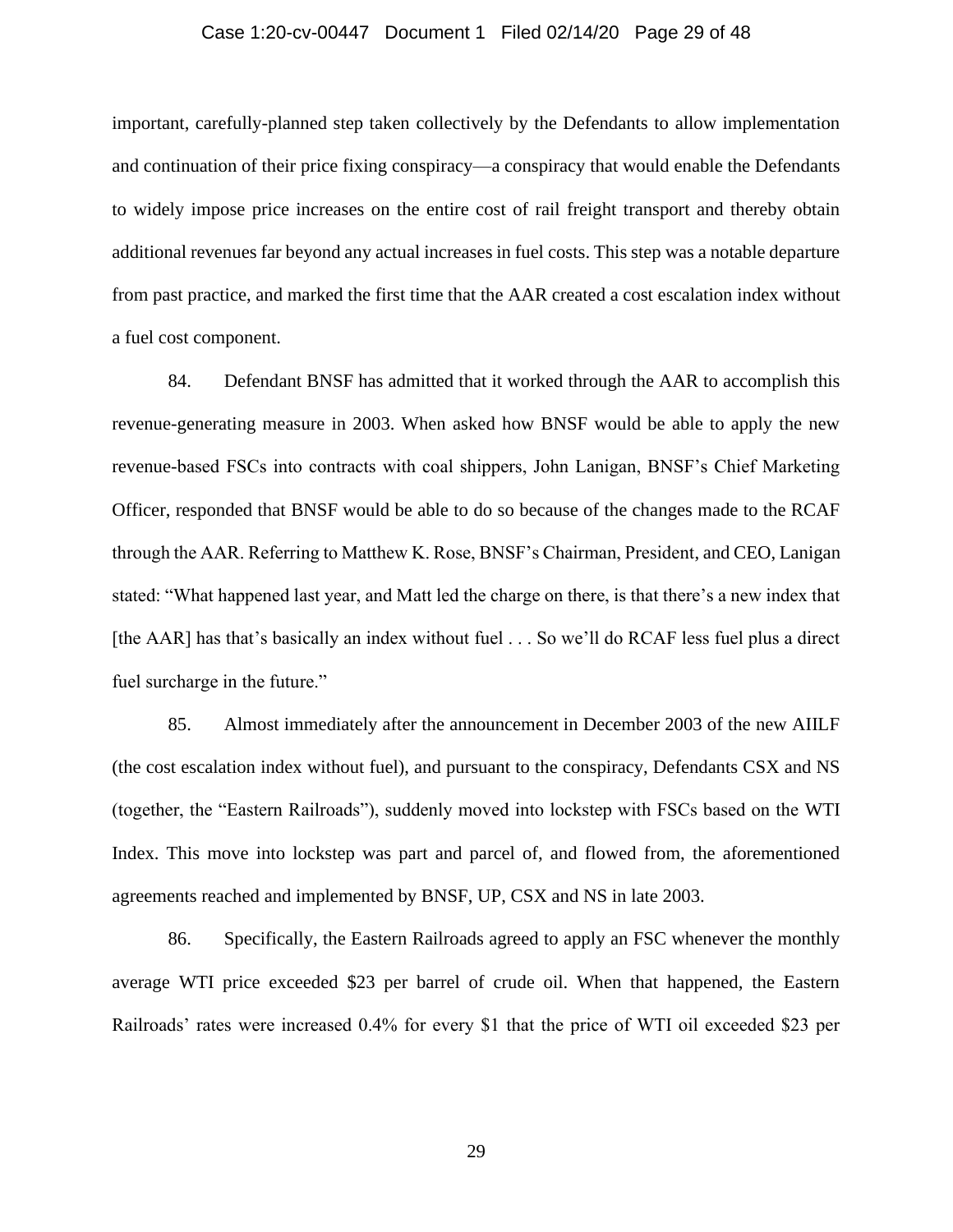#### Case 1:20-cv-00447 Document 1 Filed 02/14/20 Page 30 of 48

barrel. So, for example, if the price of WTI oil was \$28 per barrel, the FSC percentage would be 2%. The FSC would be adjusted upward at 2% for every \$5 increase in the WTI average price.

87. The Eastern Railroads also coordinated when they would change their FSC—two calendar months after the WTI Index had adjusted, thereby adopting the same FSC price timing used by the Western Railroads. For example, if the WTI average price exceeded \$23 per barrel in January, the Eastern Railroads would assess the applicable FSC percentage to all bills of lading dated in the month of March. In this way, Defendants could apply exactly the same FSC percentage month after month. The Eastern Railroads published their monthly FSC percentages on their websites, making any deviation from cartel pricing easily detectable.

88. The Eastern Railroads' coordination is reflected in their simultaneous selection and adoption of the same novel, arbitrary and complex combination of features for their FSC programs: including using the WTI Index for FSCs, setting the trigger point at \$23 per barrel, and applying the FSC in the second calendar month after the average price of WTI oil had changed. The similarities, and the coordination with the Western Railroads, are too precise and too comprehensive to have been independent responses to any common market phenomenon that the Defendants were facing.

89. There was no legitimate business justification or natural explanation for the collective action of BNSF, UP, CSX and NS to cause the AAR to adopt and publish the AIILF. Such a "revenue-based" FSC bore no direct relationship to Defendants' actual increase in fuel costs. The FSC program was not a cost recovery mechanism, but a revenue enhancement measure that could only have been accomplished by the Defendants' conspiratorial action of removing fuel from the widely used cost escalation indexes. The AII and RCAF both included a fuel cost component, and the Defendants had used these indices for decades to measure fuel-cost increases.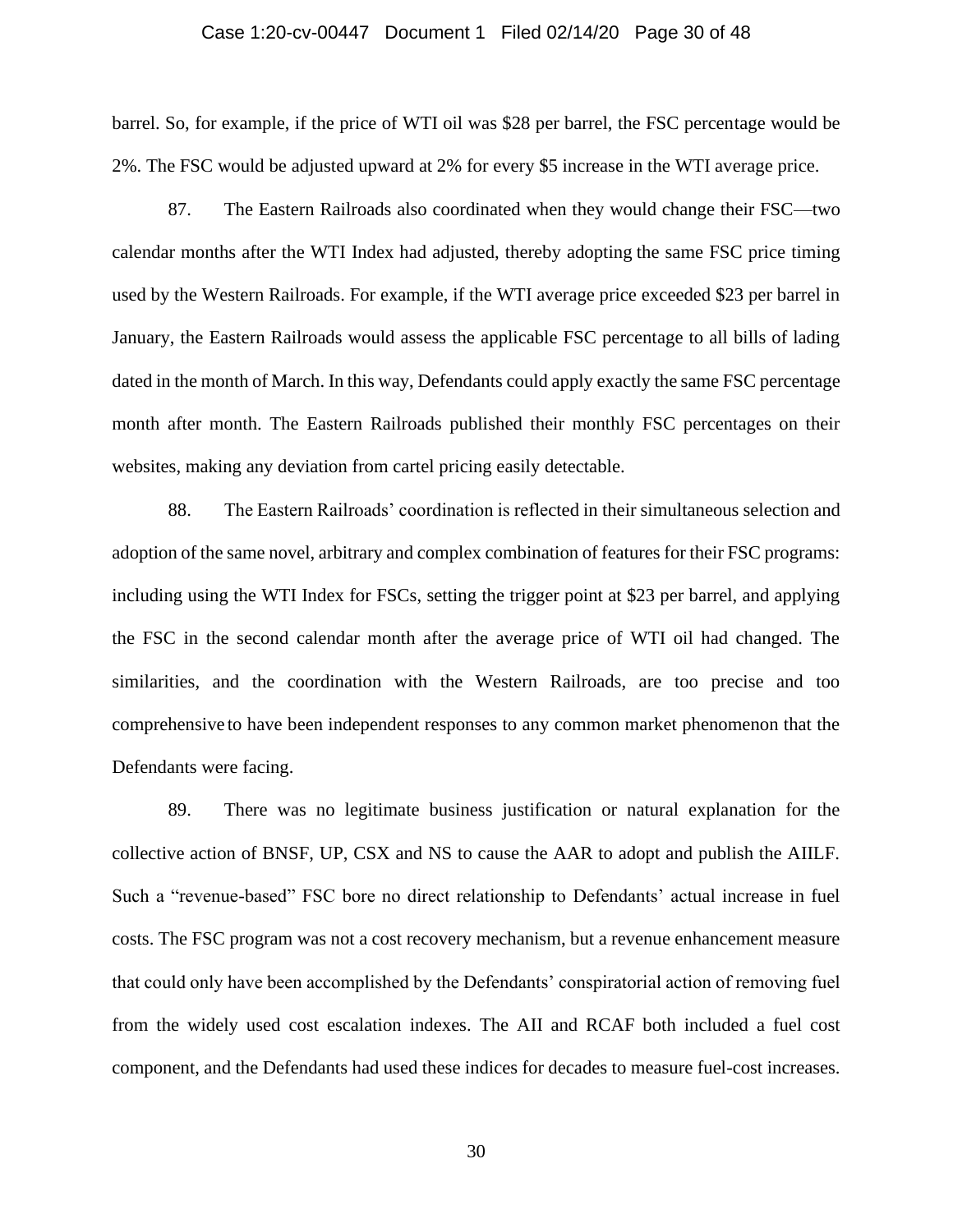#### Case 1:20-cv-00447 Document 1 Filed 02/14/20 Page 31 of 48

As an empirical matter, the fuel component of the AII and RCAF would have permitted the Defendants to recover all of their increased fuel costs throughout the Relevant Period. Thus, the motivation of BNSF, UP, CSX and NS in collectively causing the adoption of the AIILF could not have been greater fuel cost recovery or more efficient fuel cost recovery.

90. The actions by Defendants thus were not independent responses to a common problem of increasing fuel costs. Rather, the only purpose in taking these collective actions was to begin wide application of more aggressive stand-alone FSCs to revenue (i.e., the entire base rate for the freight shipment), not costs; to act in concert with one another in setting FSC prices and demanding them from shippers and customers; and to ensure collective enforcement of the program. That is, pursuant to their conspiracy, Defendants would now be able to undermine resistance from shippers and begin across-the-board application of the supposed fuel cost increase percentage to the entire cost of the freight shipment (notwithstanding that fuel only accounts for a portion of the costs of the shipment). Through these collective actions, Defendants BNSF, UP, CSX and NS planned to use the stand-alone FSC as an easy way to dramatically increase profits without having to wait for new rail capacity to come on line to meet growing demand—so long as these railroads participated by not competing on FSC prices to undercut one another.

91. In November of 2004, BNSF's CMO John Lanigan "visit[ed] with his railroad counterparts at the upcoming NEMC [Network Efficiency Management Committee] / SOMC [Safety & Operations Management Committee] meeting in Kansas City to judge the appetite for a mileage-based FSC program." The other Defendants "pushed back as expected." Again, Defendants had collectively rebuffed the concept of an FSC that could potentially be more correlated with actual fuel costs, agreeing instead to continue charging supracompetitive ratebased FSCs.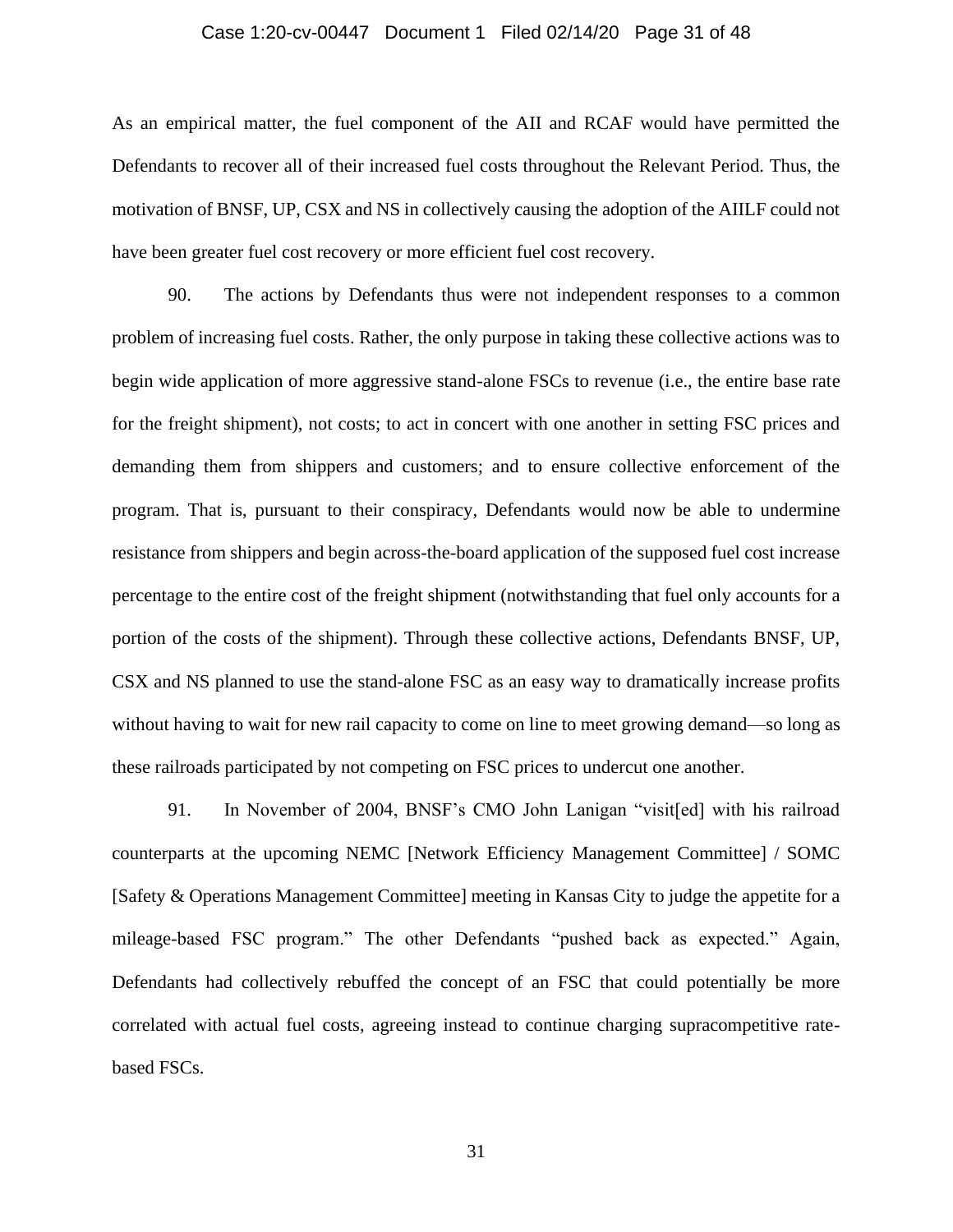# Case 1:20-cv-00447 Document 1 Filed 02/14/20 Page 32 of 48

92. With the conspiracy underway, the two Western Railroads, using the HDF Index, moved in lockstep and charged virtually identical FSCs on a monthly basis throughout the Relevant Period. The chart below shows that the FSC percentages charged by the Western Railroads for freight shipments varied before the Relevant Period began, but were identical starting in July 2003 through at least mid-2007:

| <b>MONTH</b> | <b>BNSF</b> | <b>UP</b> |
|--------------|-------------|-----------|
| $Jun-02$     | 1%          | 0%        |
| Jul-02       | $1\%$       | 0%        |
| Aug-02       | 0%          | 0%        |
| $Sep-02$     | 0%          | 0%        |
| $Oct-02$     | 1%          | 0%        |
| $Nov-02$     | 2%          | $0\%$     |
| Dec-02       | 2.5%        | 0%        |
| $Jan-03$     | 2%          | 2%        |
| Feb-03       | 2%          | 2%        |
| Mar-03       | 2.5%        | 2%        |
| Apr-03       | 4.5%        | 2%        |
| May-03       | 2%          | 2%        |
| $Jun-03$     | 3.0%        | 2.0%      |
| Jul-03       | 2.5%        | 2.5%      |
| Aug-03       | 2.0%        | 2.0%      |
| $Sep-03$     | 2.0%        | 2.0%      |
| Oct-03       | 2.5%        | 2.5%      |
| $Nov-03$     | 2.5%        | 2.5%      |
| $Dec-03$     | 2.5%        | 2.5%      |
| Jan-04       | 2.5%        | 2.5%      |
| Feb-04       | 2.5%        | 2.5%      |
| Mar-04       | 3.5%        | 3.5%      |
| Apr-04       | 3.5%        | 3.5%      |
| May-04       | 4.0%        | 4.0%      |
| $Jun-04$     | 4.5%        | 4.5%      |
| $Jul-04$     | 5.0%        | 5.0%      |
| Aug-04       | 5.0%        | 5.0%      |
| $Sep-04$     | 5.0%        | 5.0%      |

# **MONTHLY FSC PERCENTAGES – WESTERN RAILROADS**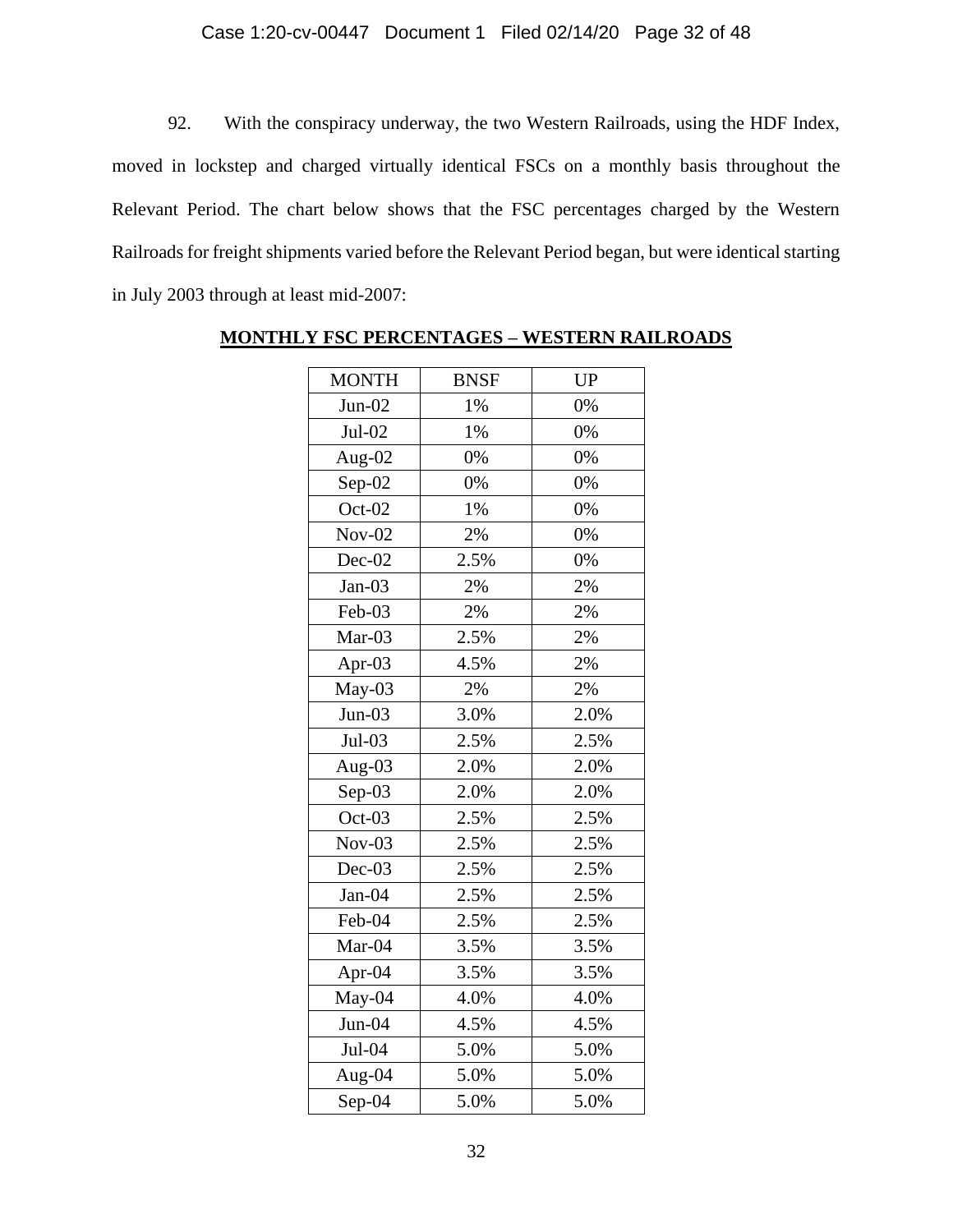| Oct-04    | 6.0%  | 6.0%  |
|-----------|-------|-------|
| $Nov-04$  | 7.0%  | 7.0%  |
| $Dec-04$  | 9.0%  | 9.0%  |
| $Jan-05$  | 9.0%  | 9.0%  |
| Feb-05    | 8.0%  | 8.0%  |
| Mar-05    | 7.5%  | 7.5%  |
| Apr- $05$ | 8.0%  | 8.0%  |
| $May-05$  | 10.0% | 10.0% |
| $Jun-05$  | 10.5% | 10.5% |
| $Jul-05$  | 9.5%  | 9.5%  |
| Aug-05    | 10.5% | 10.5% |
| $Sep-05$  | 11.5% | 11.5% |
| $Oct-05$  | 13.0% | 13.0% |
| $Nov-05$  | 16.0% | 16.0% |
| $Dec-05$  | 18.5% | 18.5% |
| Jan-06    | 13.5% | 13.5% |
| Feb-06    | 12.0% | 12.0% |
| Mar-06    | 12.5% | 12.5% |
| Apr-06    | 12.5% | 12.5% |
| May-06    | 13.5% | 13.5% |
| $Jun-06$  | 15.0% | 15.0% |
| $Jul-06$  | 16.5% | 16.5% |
| Aug-06    | 16.5% | 16.5% |
| Sep-06    | 17.0% | 17.0% |
| Oct-06    | 18.0% | 18.0% |
| $Nov-06$  | 15.5% | 15.5% |
| $Dec-06$  | 13.0% | 13.0% |
| $Jan-07$  | 13.0% | 13.0% |
| Feb-07    | 14.0% | 14.0% |
| Mar-07    | 12.5% | 12.5% |
| Apr-07    | 12.5% | 12.5% |
| $May-07$  | 14.5% | 14.5% |
| $Jun-07$  | 16.0% | 16.0% |

93. As detailed above, there also was uniformity among the Eastern Railroads in the monthly FSC percentages, based on the WTI Index, that they charged customers for most of the Relevant Period. The chart below shows that the FSC percentages charged by Defendants CSX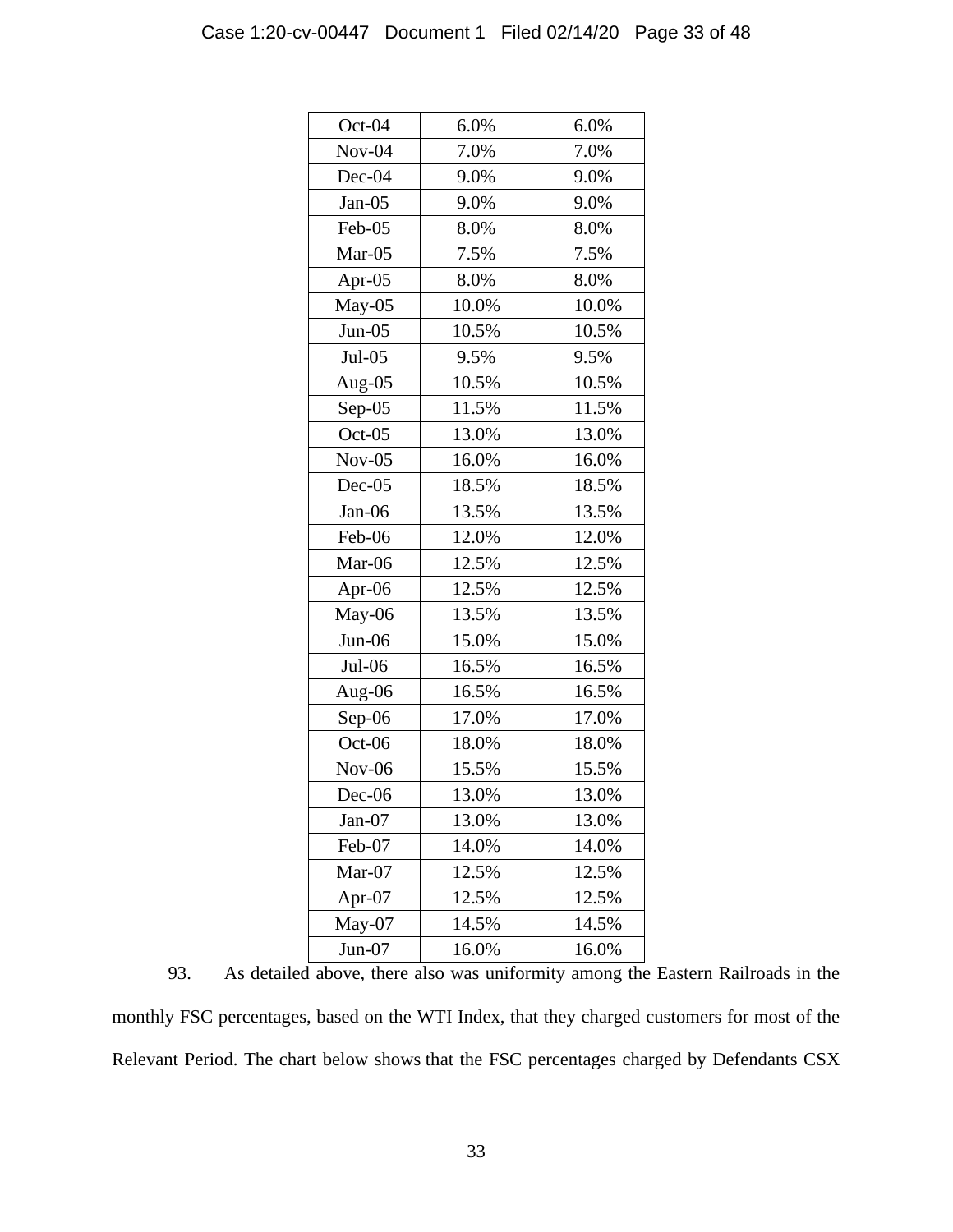and NS for carload shipments varied before the Relevant Period, but were identical starting in March 2004 through at least mid-2007:

| <b>MONTH</b> | <b>CSX</b> | <b>NS</b> |
|--------------|------------|-----------|
| $Jun-03$     | 2.4%       | 2%        |
| $Jul-03$     | 2.4%       | 2%        |
| Aug-03       | 3.2%       | 2%        |
| $Sep-03$     | 3.2%       | 2%        |
| $Oct-03$     | 3.6%       | 2%        |
| $Nov-03$     | 2.4%       | 2.0%      |
| Dec-03       | 3.2%       | 2.0%      |
| Jan-04       | 3.6%       | 2.0%      |
| Feb-04       | 4.0%       | 2%        |
| Mar-04       | 4.8%       | 4.8%      |
| Apr-04       | 4.8%       | 4.8%      |
| May-04       | 5.6%       | 5.6%      |
| $Jun-04$     | 5.6%       | 5.6%      |
| Jul-04       | 7.2%       | 7.2%      |
| Aug-04       | 6.4%       | 6.4%      |
| Sep-04       | 7.2%       | 7.2%      |
| Oct-04       | 8.8%       | 8.8%      |
| $Nov-04$     | 9.2%       | 9.2%      |
| Dec-04       | 12.4%      | 12.4%     |
| $Jan-05$     | 10.4%      | 10.4%     |
| Feb-05       | 8.4%       | 8.4%      |
| Mar-05       | 9.6%       | 9.6%      |
| Apr-05       | 10.0%      | 10.0%     |
| $May-05$     | 12.8%      | 12.8%     |
| $Jun-05$     | 12.4%      | 12.4%     |
| $Jul-05$     | 10.8%      | 10.8%     |
| Aug-05       | 13.6%      | 13.6%     |
| $Sep-05$     | 14.4%      | 14.4%     |
| Oct-05       | 16.8%      | 16.8%     |

# **MONTHLY FSC PERCENTAGES – EASTERN RAILROADS<sup>1</sup>**

<sup>&</sup>lt;sup>1</sup> The fact that this Complaint includes charts of the monthly FSC percentages for the Western and Eastern Railroads that end only in mid-2007 is not meant to suggest that either the conspiracy or its effects ended in mid-2007.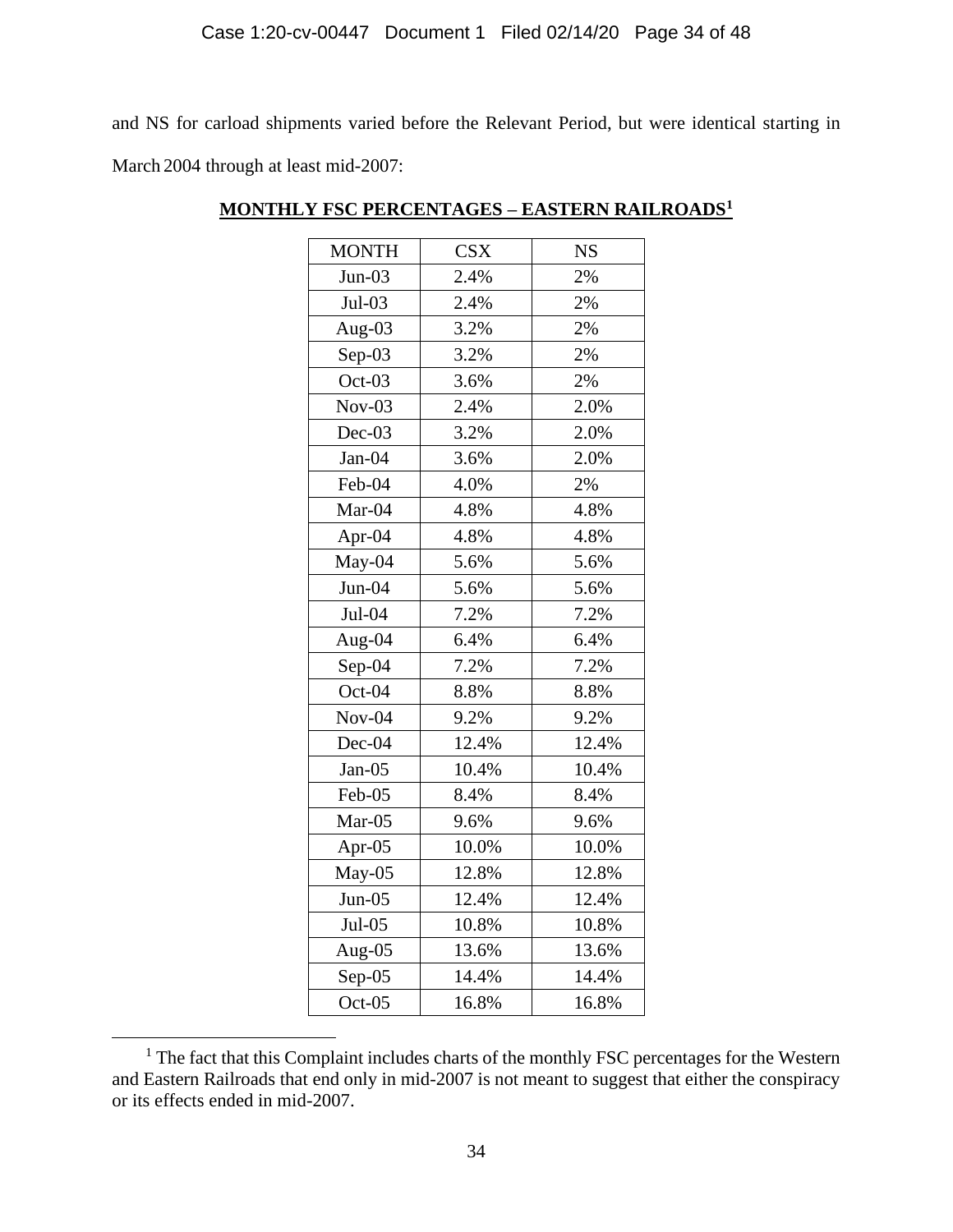| $Nov-05$   | 17.2% | 17.2% |
|------------|-------|-------|
| $Dec-05$   | 16.0% | 16.0% |
| Jan-06     | 14.4% | 14.4% |
| Feb-06     | 14.8% | 14.8% |
| Mar-06     | 17.2% | 17.2% |
| Apr- $062$ | 15.6% | 15.6% |
| May-06     | 16.0% | 16.0% |
| Jun-06     | 18.8% | 18.8% |
| $Jul-06$   | 19.2% | 19.2% |
| Aug-06     | 19.2% | 19.2% |
| Sep-06     | 20.8% | 20.8% |
| Oct-06     | 20.4% | 20.4% |
| $Nov-06$   | 16.4% | 16.4% |
| $Dec-06$   | 14.4% | 14.4% |
| $Jan-07$   | 14.8% | 14.8% |
| Feb-07     | 16.0% | 16.0% |
| Mar-07     | 12.8% | 12.8% |
| Apr-07     | 14.8% | 14.8% |
| May-07     | 15.2% | 15.2% |
| $Jun-07$   | 16.4% | 16.4% |

94. In stark contrast to this uniformity in FSC percentages, fuel cost as a percentage of operating cost and fuel efficiency differs widely among the Defendant railroads. Absent collusion, it is extremely unlikely that Defendants, in both the east and the west, would independently price their FSCs to arrive at the identical percentage month after month, year after year. The fact that Defendants moved in uniform lockstep indicates that Defendants were coordinating their behavior

 $2$  On April 24, 2006, NS announced that it would "revise its fuel surcharge program," assessing a 0.3% surcharge when the price of oil on the WTI index exceeded \$64 per barrel, and an additional 0.3% for every dollar increase above \$64 per barrel. While NS claimed to the STB that it was rebasing because of a "decision to reduce its fuel surcharge percentage," NS had calculated the rebased fuel surcharge "to bake in FSC [the existing fuel surcharges] to [base] rate." NS had determined that a 16.4% base rate increase would allow it a "full % [fuel surcharge] pass thru" under the new program. Importantly, NS executives discussed the rebasing plan with its counterparts at the other Defendants, who recognized that the new FSC program was an economic wash compared to the program announced in late 2003 (which continued to apply to shippers under earlier contracts in any event).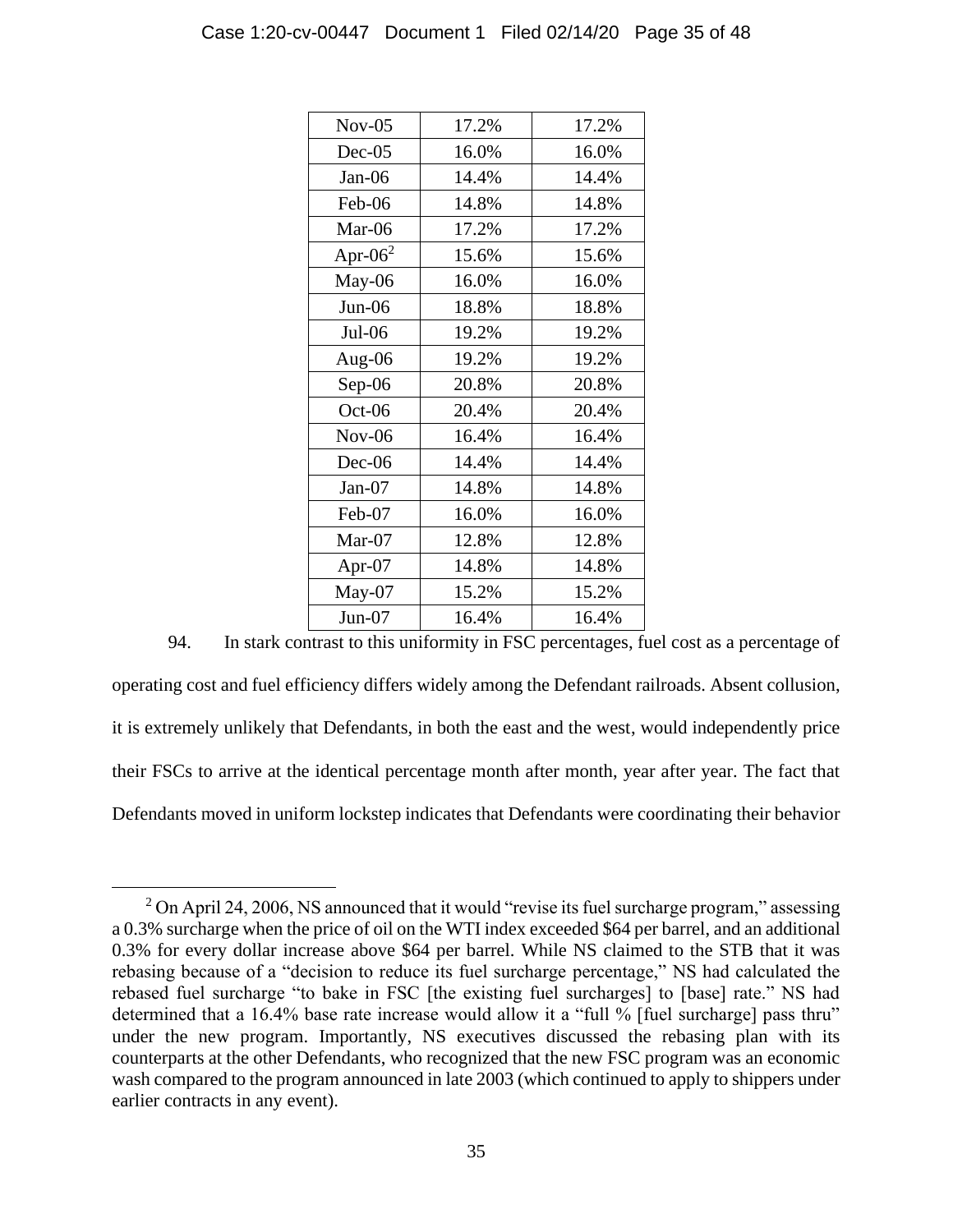#### Case 1:20-cv-00447 Document 1 Filed 02/14/20 Page 36 of 48

and conspired to fix prices for FSCs. In addition, the advance announcements of each Defendant's FSCs was an important implementation and enforcement mechanism for the conspiracy.

95. Although Defendants began to adjust their FSC programs after the 2007 STB ruling discussed below—including, in some cases, by adopting mileage-based FSCs—Defendants continued to engage in discussions concerning FSCs following the STB ruling, and to apply ratebased FSCs that are the subject of this case to their shippers pursuant to agreements entered into before the STB Ruling.

96. While the above formulas and percentages reflect the FSCs applied by Defendants to their carload businesses (i.e., shipments that travel from origin to destination only by railcars), Defendants also coordinated with respect to the FSCs applied to their intermodal business (i.e., shipments that travel by rail and one other mode of transportation such as truck or ship).

# **IMPLEMENTATION OF THE SCHEME: DEFENDANTS' ACROSS-THE-BOARD APPLICATION OF FSCs**

97. Defendants recognized that their coordinated FSCs were more aggressive and could generate substantially more revenue. For example, describing the new FSC program that resulted from Defendants' coordination, CSX's John Couch remarked: "While the above seems somewhat benevolent, it is actually a large increase in fuel surcharge billings – maybe as much as 100%." In addition, an internal NS email from April 2003 remarked, "By dropping the base to \$23 per barrel, raising the percentage yield and talking [sic] it sooner, the change is in fact a blatant general rate increase, and will appear so to customers."

98. Defendants recognized that their new aggressive FSC program could be undermined by resistance from shippers and competition between the Defendant railroads. A 2003 internal NS memorandum recognized that moving to the more aggressive formula would "run the risk of losing the surcharge altogether. . . . The loss of the FSC clause with just a few major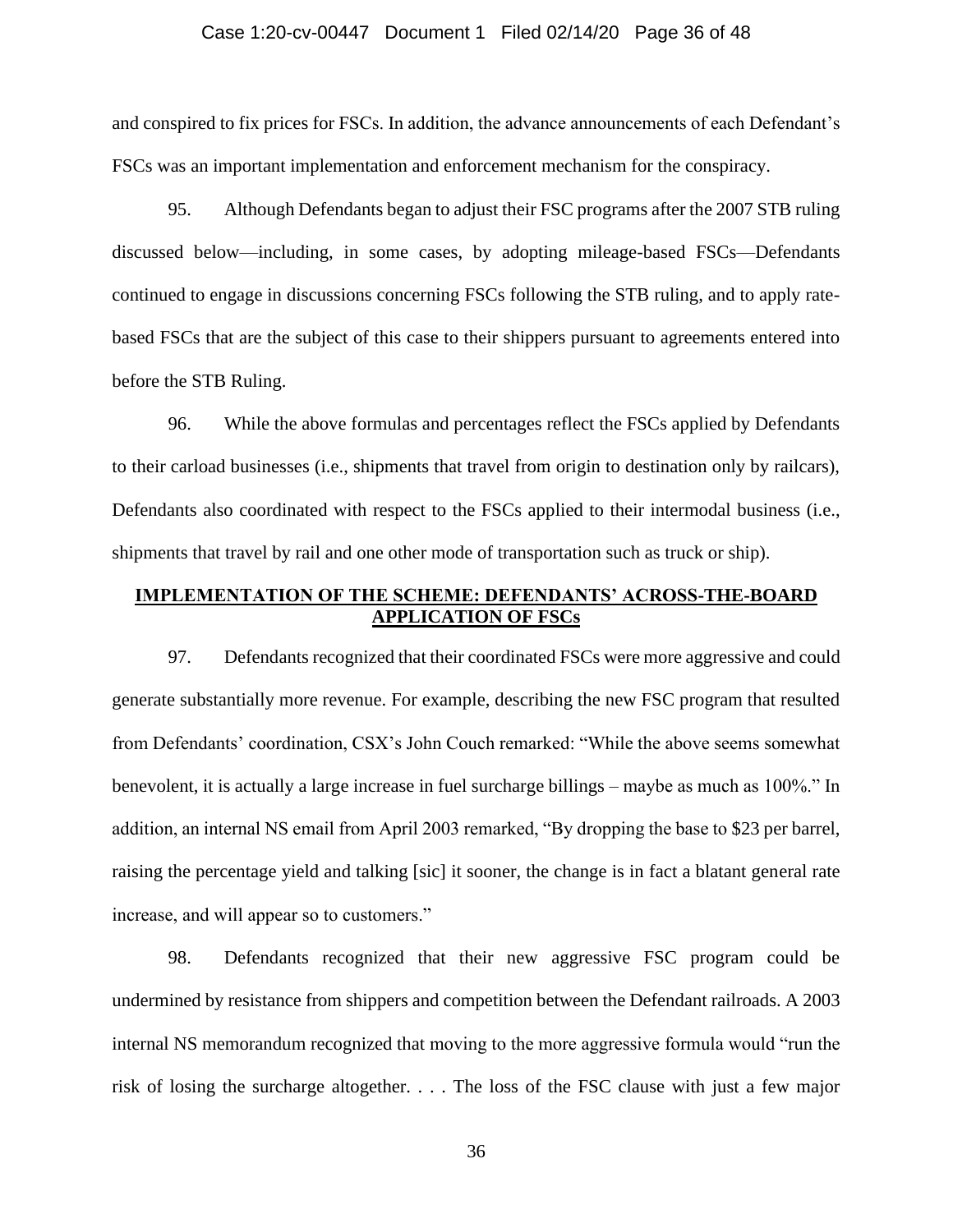#### Case 1:20-cv-00447 Document 1 Filed 02/14/20 Page 37 of 48

customers could offset some of the gains derived from the new FSC." And, in a 2005 BNSF "Risk Assessment" memorandum, BNSF observed the "risk that competitors reverse course on using a fuel surcharge" to gain market share, recognizing that "it would only take one competitor to abandon this in an attempt to gain market share to cause this to fail."

99. To ensure that shipper resistance would be muted, and to achieve their conspiratorial goals, each Defendant adopted policies to apply FSCs to 100% of its traffic and tracked its progress toward attaining that goal. It required "total FSC discipline" on all shipments, including intermodal. For example, in 2004, BNSF marketing leadership began an initiative to monitor FSC "adherence" on a quarterly basis. These adherence reports track topics such as FSC revenue, the amount of newly-issued price authorities including FSCs, and top opportunities (e.g., shippers with expiring contracts that do not include an FSC). The reports—showing increasing FSC coverage each year—were presented to the chief marketing officer with a goal of achieving a 100% participation rate for BNSF's shippers. The same year, BNSF issued a "Mandate" that the "Marketing Team should strive for 100% fuel coverage by account" and a "business unit strategy of re-signing all expiring contracts with full fuel surcharge provisions."

100. Customers were forced to pay the FSCs despite one BNSF regional sales manager's report that "the response [to a 9% FSC pricing update] was ferocious." He requested some "propaganda" because he could only "muddle through an explanation" that did not "satisf[y] anyone."

101. CSX also monitored its effectiveness in applying FSCs to its shippers, and started tracking its progress toward implementing its FSC mandate—that "[e]verything is subject to fuel surcharge." CSX tracked the progress that its individual marketing teams were making toward widespread FSC application, and tracked contracts without FSCs to ensure they would receive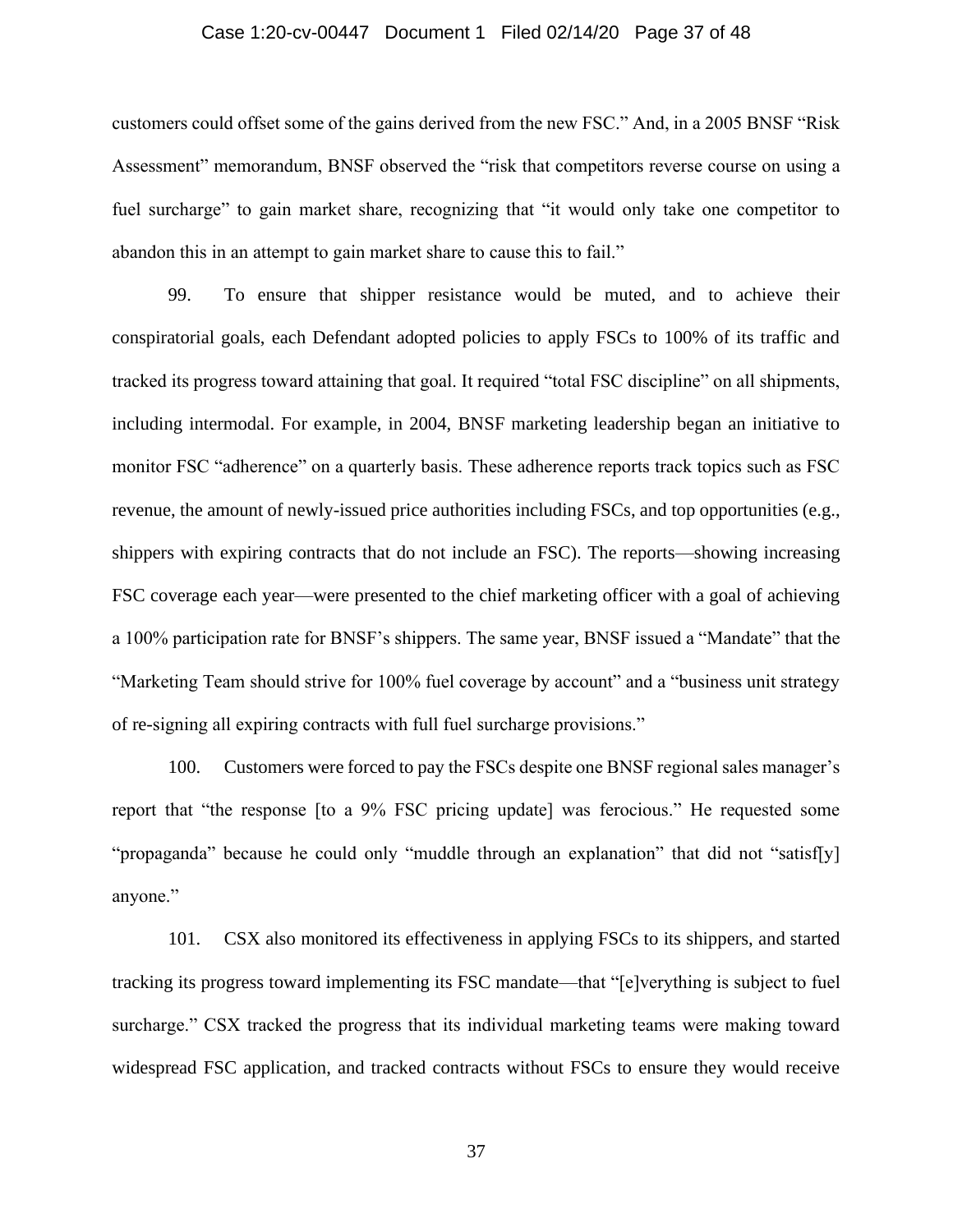#### Case 1:20-cv-00447 Document 1 Filed 02/14/20 Page 38 of 48

FSCs upon renewal. Its carload policy was indistinguishable from its intermodal policy. A 2006 CSX analysis projected increased coverage of its intermodal FSC on the presumption that "100% of contracts that come due will be renewed with full fuel surcharge."

102. Starting in early 2004, UP engaged in similar analyses. An analysis of UP's FSC coverage was also performed for the chief marketing officer—who had requested "each of the business teams to be looking for ways to expand fuel surcharge coverage in 2004." An internal presentation stated that UP had "adopted a standard Intermodal fuel surcharge policy that is applied universally to all of our customers as their contracts expire. No exceptions."

103. NS also tracked its ever-expanding FSC coverage and NS's Don Seale instructed division heads to identify "the largest remaining contracts (including annual revenue involved) that do not have fuel surcharge application" to "see how much we plan to move this upward in 2006 and 2007." An NS intermodal VP said, "Seniors are going to continue to push us aggressively" to avoid FSC exceptions. NS's VP of intermodal marketing reported in 2006 that there were only "a handful" of intermodal customers not paying the standard FSC and that efforts were being made to bring these customers onto the standard program. At this time, only one NS intermodal customer did not pay any fuel surcharge at all and NS expected to apply one when the agreement was renewed the next year.

104. Defendants policed the conspiracy by exchanging FSC coverage data. For example, at a meeting in fall of 2003 CSX-BNSF meeting attended by CSX's Director of Market Strategy John Couch and EVP of Sales and Marketing Clarence Gooden, BNSF told CSX the percentage of its carload and intermodal business having either an FSC or escalator clause. Subsequent to that meeting, Gooden asked Couch how CSX's coverage compared to BNSF's. After a meeting between BNSF and NS in late 2004, BNSF sent NS's SVP of Marketing Services Don Seale a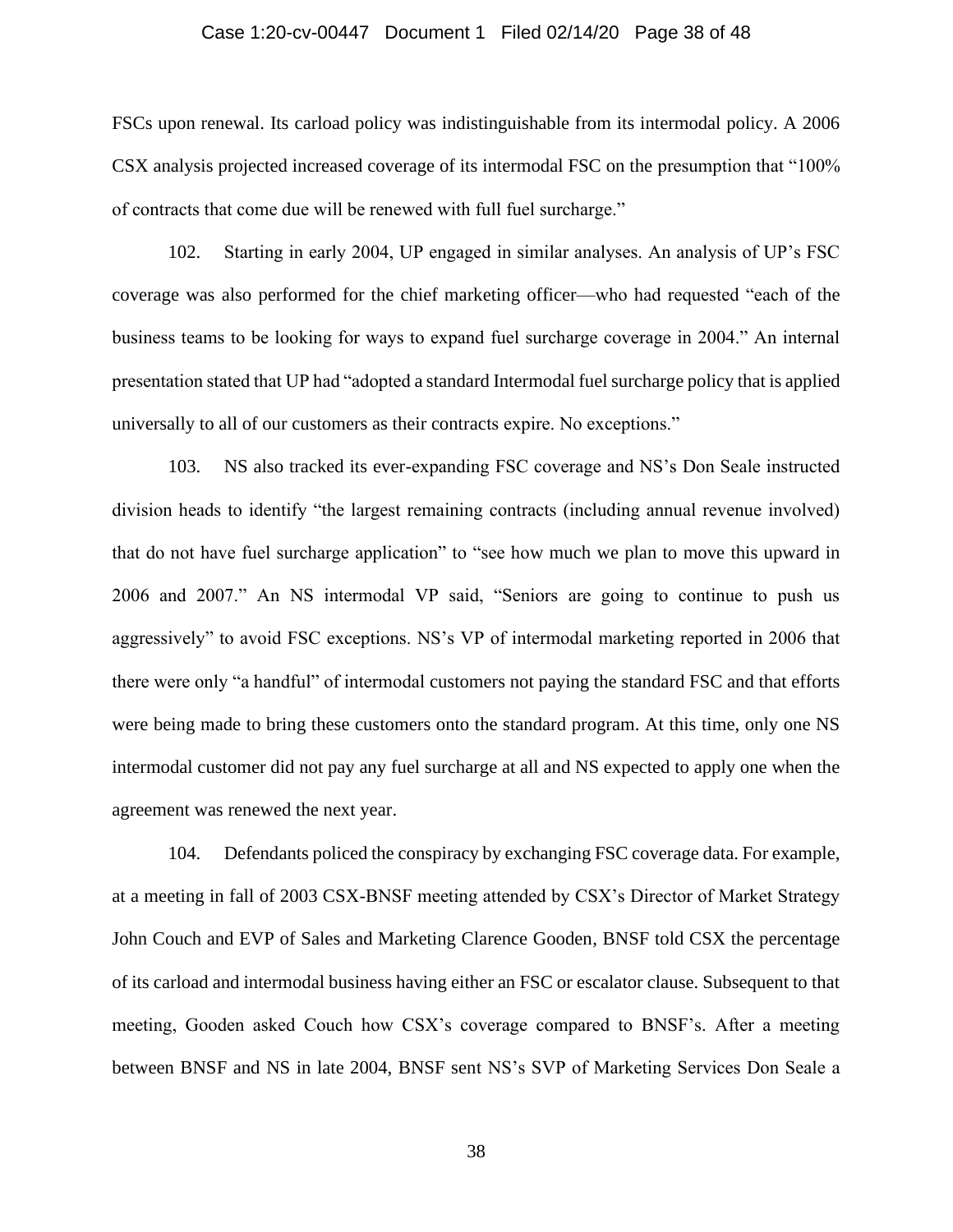#### Case 1:20-cv-00447 Document 1 Filed 02/14/20 Page 39 of 48

report addressing FSC coverage for "all [BNSF] traffic (not solely with NS) that moved under the price authority in the past twelve months."

105. In furtherance of the conspiracy, Defendants instituted strict policies against granting exceptions to the standard FSCs and declined to negotiate discounts on the FSCs and overall contract rates, even though prior to mid-2003 it had been customary for the Defendants at least to entertain such negotiations. Shippers from many different industries, some with significant economic power, tried to negotiate the FSC percentages, but were told by the Defendants (who had previously been willing to negotiate discounts on rail freight rates) that the FSCs were "not negotiable."

106. Defendants also enforced strict policies against discounting base rates to offset the standard FSCs. For example, in an internal NS email, NS's CMO (Don Seale) remarked, "I want to underscore that we should not be foregoing base rate increases in return for FSC application. That is a shell game that all product managers should not play." A 2004 presentation to BNSF's Consumer Products business unit, $3$  which includes both domestic and international intermodal traffic, identified as part of "CEO's Goals for Marketing's Fuel Surcharge Programs" that "Discounted programs unacceptable. CEO will not sign contracts not meeting the above criteria. . . . Minimize price/fuel surcharge tradeoffs."

107. As a result of these and related policies, any negotiations with their shippers about FSCs that took place started from the standard, supracompetitive FSC.

108. Even an individual Defendant's FSC formula that stayed the same during the Relevant Period as it was before Defendants conspired—like BNSF's intermodal FSC—caused

<sup>&</sup>lt;sup>3</sup> BNSF has four business units: Agricultural Products, Coal, Consumer Products, and Industrial Products.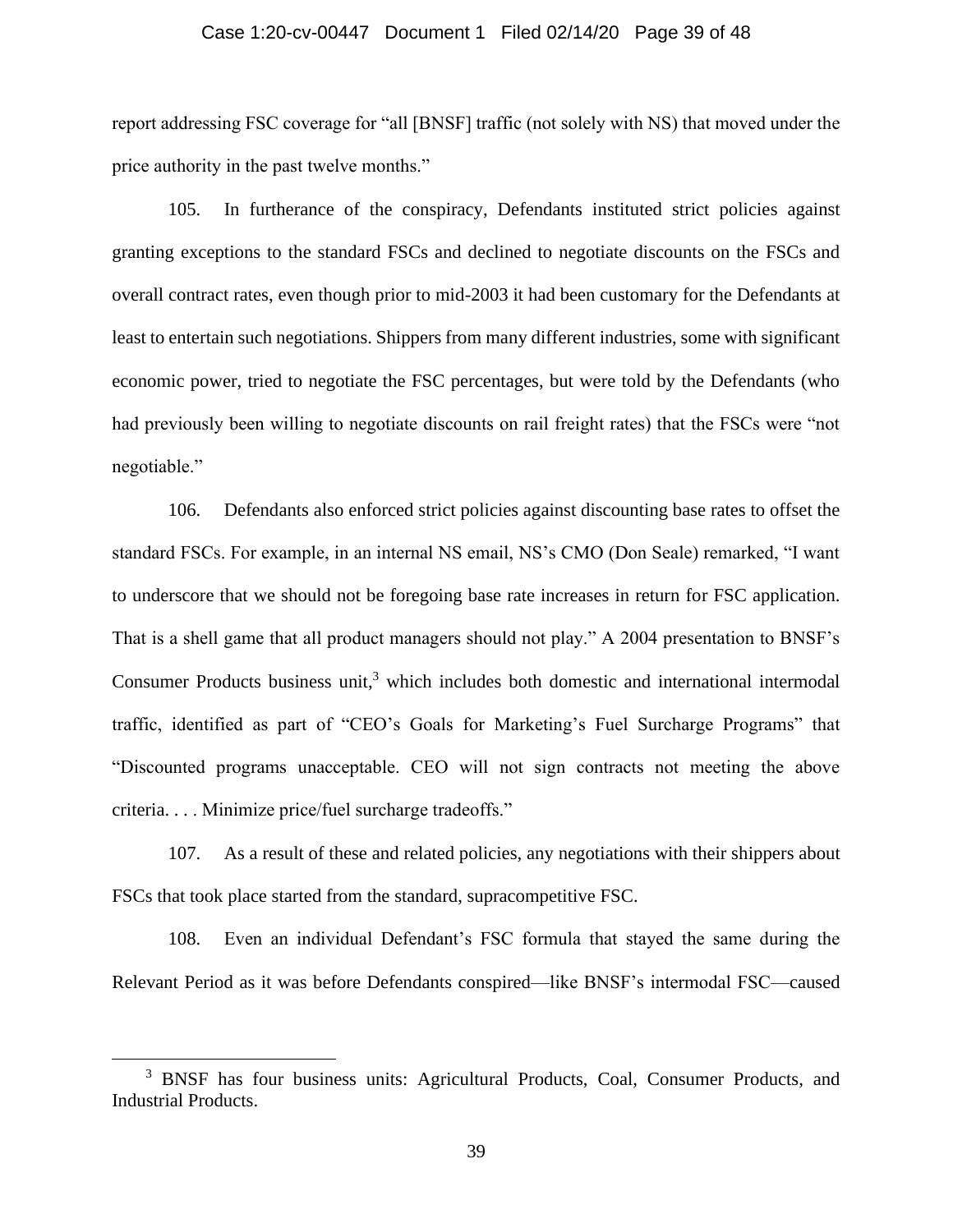#### Case 1:20-cv-00447 Document 1 Filed 02/14/20 Page 40 of 48

shippers to pay supracompetitive prices because the conspiracy allowed Defendants to collect surcharges that were theretofore uncollectable due to customer resistance, Defendants' waiver, or competitive pressures. By uniformly applying and enforcing their FSCs, Defendants collected FSCs they would have been unable to collect from shippers but for their conspiracy.

109. In addition, Defendants applied their standard FSCs uniformly to all traffic and commodities. For example, in October of 2005, NS advised UP as follows: "We only have 1 fuel surcharge mechanism which applies to all commodities. Our corporate directive is to stay with the standard language and avoid modifying it."

110. And Defendants imposed standard FSCs on all shippers without regard to whether the shipper had access to alternative modes of transportation. In written testimony submitted to Congress, NS's Chairman Moorman recognized that even so-called "captive" shippers—shippers without access to alternative modes of transportation—have leverage in negotiating a better rate/serve package on traffic at single served facilities. He explained:

Most large companies have multiple rail-served facilities with some of the facilities served by one railroad, some facilities served by another railroad and some facilities served by two railroads. The customer uses its traffic at the dually served facilities to negotiate a better rate/service package on traffic at the single served facilities. That is one source of leverage. Another source is product competition. For example, assume we are the sole serving carrier at a chemical plant that ships to numerous receivers. When the receiver can use another product in lieu of the one produced at our solely served facility, we will lose the business. . . . Another major source of competition is geographic competition. . . . In short, even where there is only one railroad serving a facility, there are market factors at play. These competitive constraints are real.

111. Before the conspiracy, captive shippers could negotiate out of the FSCs. But during

the conspiracy they could not.

# **EFFECT OF THE CONSPIRACY ON "K" LINE**

112. UP's negotiation of its 2008 intermodal contract with "K" Line and KAM illustrates the conspiracy's effect on "K" Line and other shippers.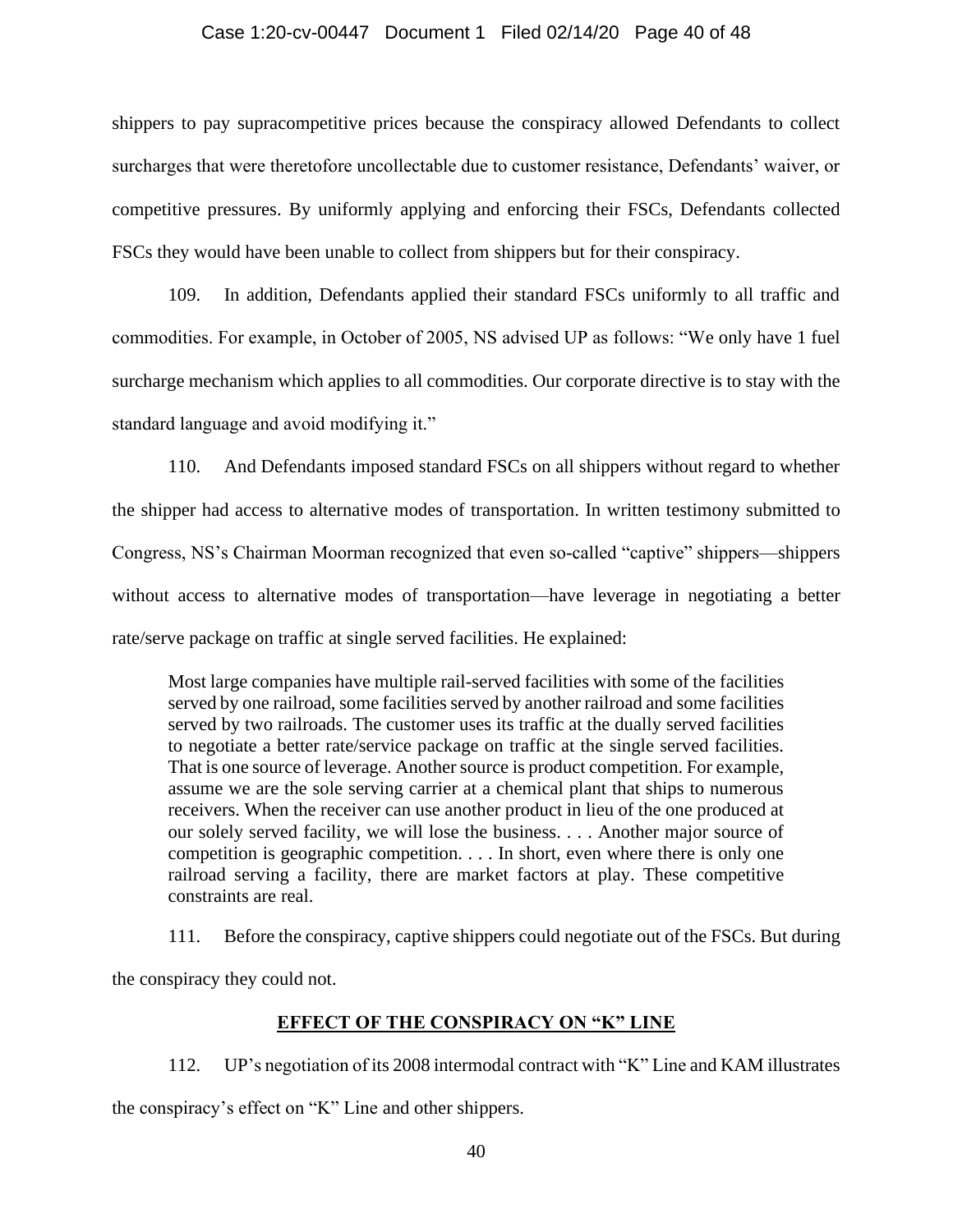#### Case 1:20-cv-00447 Document 1 Filed 02/14/20 Page 41 of 48

113. In 2006, "K" Line met with UP management to discuss the terms of a potential new multi-year contract that would begin in 2008. During that meeting, UP indicated that it would not agree to a new contract unless "K" Line and KAM accepted UP's demand to include an aggressive FSC formula that would result in double-digit percentage increases in "K" Line and KAM's rail payments.

114. UP further represented that it had required other intermodal shippers to agree to similarly high FSCs.

115. "K" Line and KAM had little choice but to accede to UP's demands. As noted above, by March 2004, Defendants had synchronized their carload FSC policies. And, by October 2004, Defendants had synchronized their intermodal FSC policies.

116. In an effort to avoid the massive cost increases required by UP, "K" Line and KAM attempted to negotiate a contract with BNSF—the other of the two Western Railroads. But, due to Defendants' conspiracy, "K" Line and KAM's efforts to negotiate around the problem bore no fruit. As a result, "K" Line and KAM were forced to agree to a new five-year deal with UP that included the FSC formula that UP had demanded.

117. The impact on "K" Line and KAM was substantial. For instance, under their existing contract with UP, "K" Line and KAM owed an FSC of 5.1% in March 2003. In comparison, "K" Line estimated that, under the new contract, it would be required to pay an FSC of around 23-24%.

#### **THE STB DECISION**

118. On January 25, 2007, the STB, which regulates certain aspects of the railroad industry, issued an administrative decision concluding that the railroads' practice of computing FSCs as a percentage of base rate for rate-regulated rail freight transport was an "unreasonable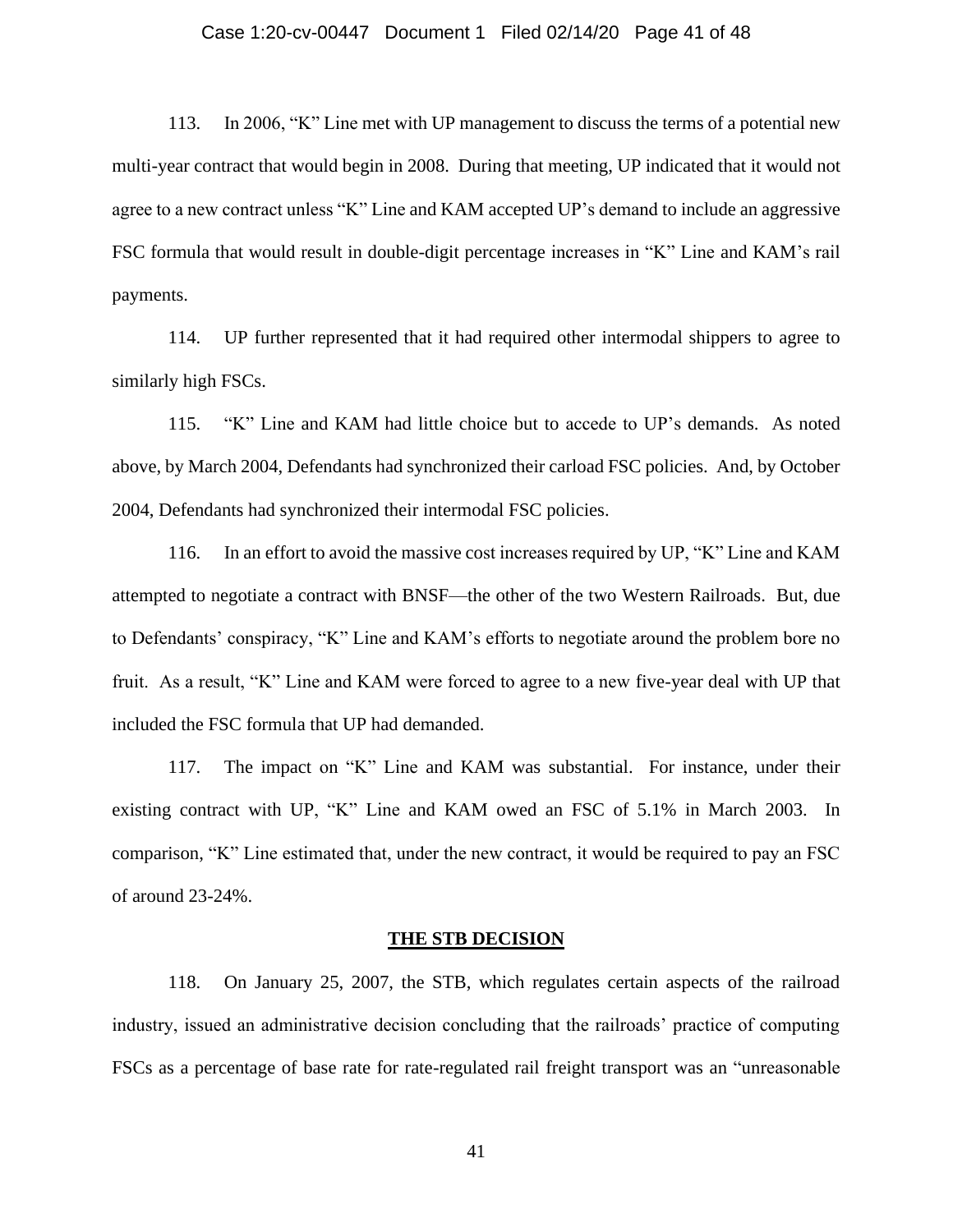## Case 1:20-cv-00447 Document 1 Filed 02/14/20 Page 42 of 48

practice," because the FSCs are not tied to the fuel consumption associated with the individual movements to which they are applied. *Rail Fuel Surcharges*, STB Ex Parte No. 661 (Jan. 25, 2007). In its ruling, the STB explained that:

After considering all of the comments, we affirm the preliminary conclusion in the August decision that it is an unreasonable practice to compute fuel surcharges as a percentage of the base rates. Because railroads rely on differential pricing, under which rates are dependent on factors other than costs, a surcharge that is tied to the level of the base rate, rather than to fuel consumption for the movement to which the surcharge is applied, cannot fairly be described as merely a cost recovery mechanism. Rather, a fuel surcharge program that increases all rates by a set percentage stands virtually no prospect of reflecting the actual increase in fuel costs for handling the particular traffic to which the surcharge is applied. Two shippers may have traffic with identical fuel costs, but if one starts out with a higher base rate (because, for example, it has fewer transportation alternatives), it will pay dramatically more in fuel surcharges.

*See Surface Transportation Board Decision, Rail Fuel Surcharges* (STB Ex Parte No. 661, January

26, 2007) at 6.

119. The STB's decision addressed rate-regulated rail freight traffic only (which is not the subject of this Complaint). The STB expressly stated that its jurisdiction did not reach rail freight traffic under private contract or otherwise exempted from rate regulation.

120. As detailed above, pursuant to their conspiracy, Defendants applied the same unreasonable FSC practices addressed by the STB to the private rail freight transportation contracts, and other unregulated freight transport, at issue in this case.

# **THE CONSPIRACY SUCCEEDS**

121. Defendants reaped huge, supracompetitive profits as a result of the success of their conspiracy. Through their agreement to coordinate on FSCs, Defendants realized billions of dollars in revenues during the Relevant Period in excess of their actual increase in fuel costs from the specific customers on whom they imposed the FSC.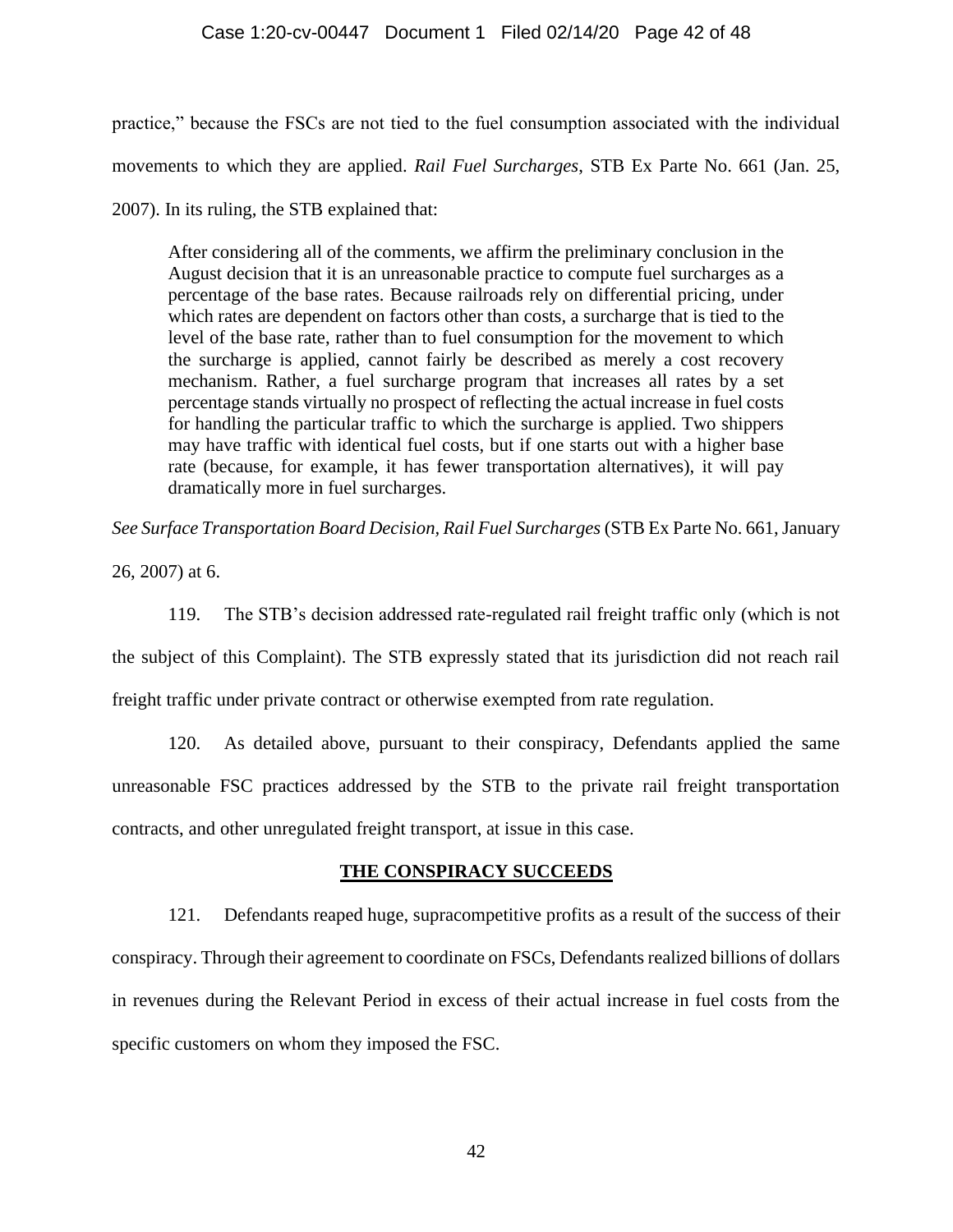#### Case 1:20-cv-00447 Document 1 Filed 02/14/20 Page 43 of 48

122. Defendants recognized that their coordinated FSCs in fact resulted in significant over-recovery of fuel price increases. NS, for example, recognized by July 2004 that "[c]urrent FSC revenues exceed the relative increase in fuel costs when compared to the \$23 WTI base," and Don Seale of NS testified that in 2005, NS's "increase in Fuel Surcharge revenue exceeded the increase in its diesel fuel, gasoline, and lubricant expenses."

123. UP senior management instructed that fuel surcharges were not intended to be set at "some 'trying to make whole' value" and UP's CFO saw "nothing wrong with recovering at a rate greater than 100%." An October 2005 presentation shows UP estimated greater than 100% of incremental fuel cost recovery through FSCs for each of its six business groups.

124. BNSF's average cost for diesel fuel in 3rd Quarter 2003 was \$0.846 per gallon and its average cost of diesel fuel for 3rd Quarter 2004 was \$0.988 per gallon. Thus, BNSF's cost of fuel increased 14.4% from 3rd Quarter 2003 to 2004. In contrast, the FSC charged by BNSF based on the HDF 3rd Quarter 2003 price was \$1.46 per gallon and \$1.83 per gallon in 3rd Quarter 2004, amounting to a 25.3% increase. As a result of this disparity in increase percentages, shippers purchasing from BNSF paid 11% more than the actual price BNSF paid for fuel from 3rd Quarter 2003 to 2004. Shippers of unregulated freight from the other Defendants similarly overpaid during this and other periods, particularly since the inflated percentage increase was applied to the entire rate at issue not merely to the fuel cost component of that rate.

125. This over-recovery applied to intermodal and carload traffic alike. BNSF recognized that Defendants' coordination of fuel surcharges for intermodal shipments made them a "'profit-center' . . . for the customers that participate." UP's finance department calculated a "recovery percentage" of 188% for its intermodal group for the first quarter of 2005.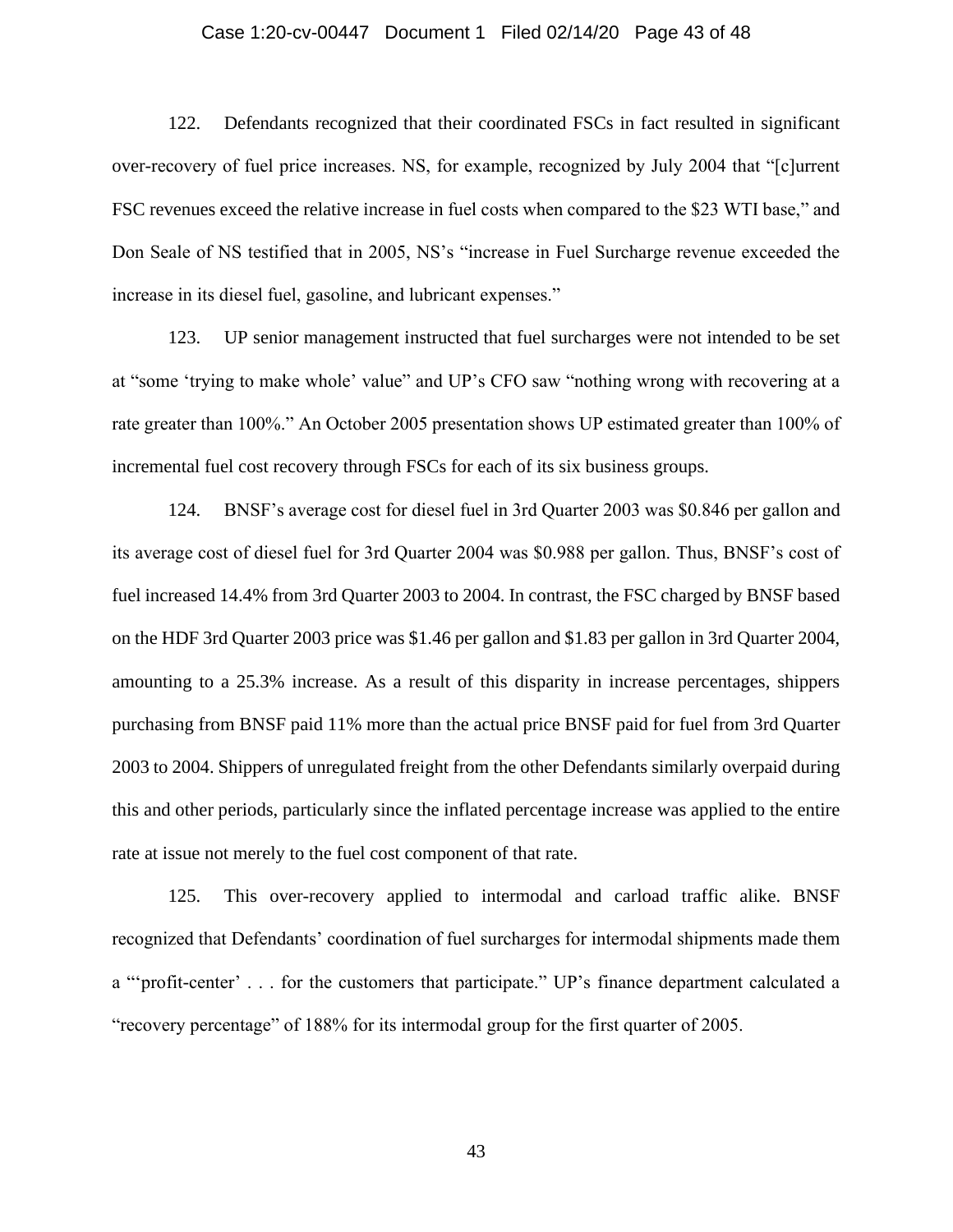#### Case 1:20-cv-00447 Document 1 Filed 02/14/20 Page 44 of 48

126. By calculating FSCs as a percentage of the shipping rate, Defendants deflected attention from the cost savings they achieved through fuel efficiency gains. As explained in a 2007 AAR publication, Defendants' fuel efficiency is "constantly improving." BNSF, for example, disclosed in 2005 that it had achieved a 9% improvement in fuel efficiency over the prior ten years. In 2006, the railroads could, on average, move one ton of freight 423 miles on one gallon of diesel fuel.

127. As a result, Defendants' conspiracy worked as planned to help to remove the competitive pressures that had kept their rates down for years. As the head of UP, James Young, admitted in 2007, "three, four years ago [the FSCs] were really non-existent," and "it's only been the last couple of years that . . . the financial returns in this business has [sic] started to move in the right direction."

128. Following Defendants' agreement to coordinate their FSCs, Defendants' total revenues skyrocketed during the Relevant Period, with the Defendants reporting record revenues and profits virtually every year. As noted above, Defendants themselves attributed these record figures in large part to FSCs.

129. As result of Defendants' conspiracy they were able to reverse the "destructive pricing for rail share" that led to their conspiracy. In the 2009 STB study referenced above, the STB concluded that "inflation-adjusted rail rates increased in 2005, 2006, and 2007," representing "*a significant change from prior years*, given that inflation-adjusted rail rates declined in every year but one from 1985 through 2004." The STB concluded that while rising fuel costs contributed to the rate increases "*even after factoring out rising fuel costs, railroad rates have risen in the last three years after falling for decades*."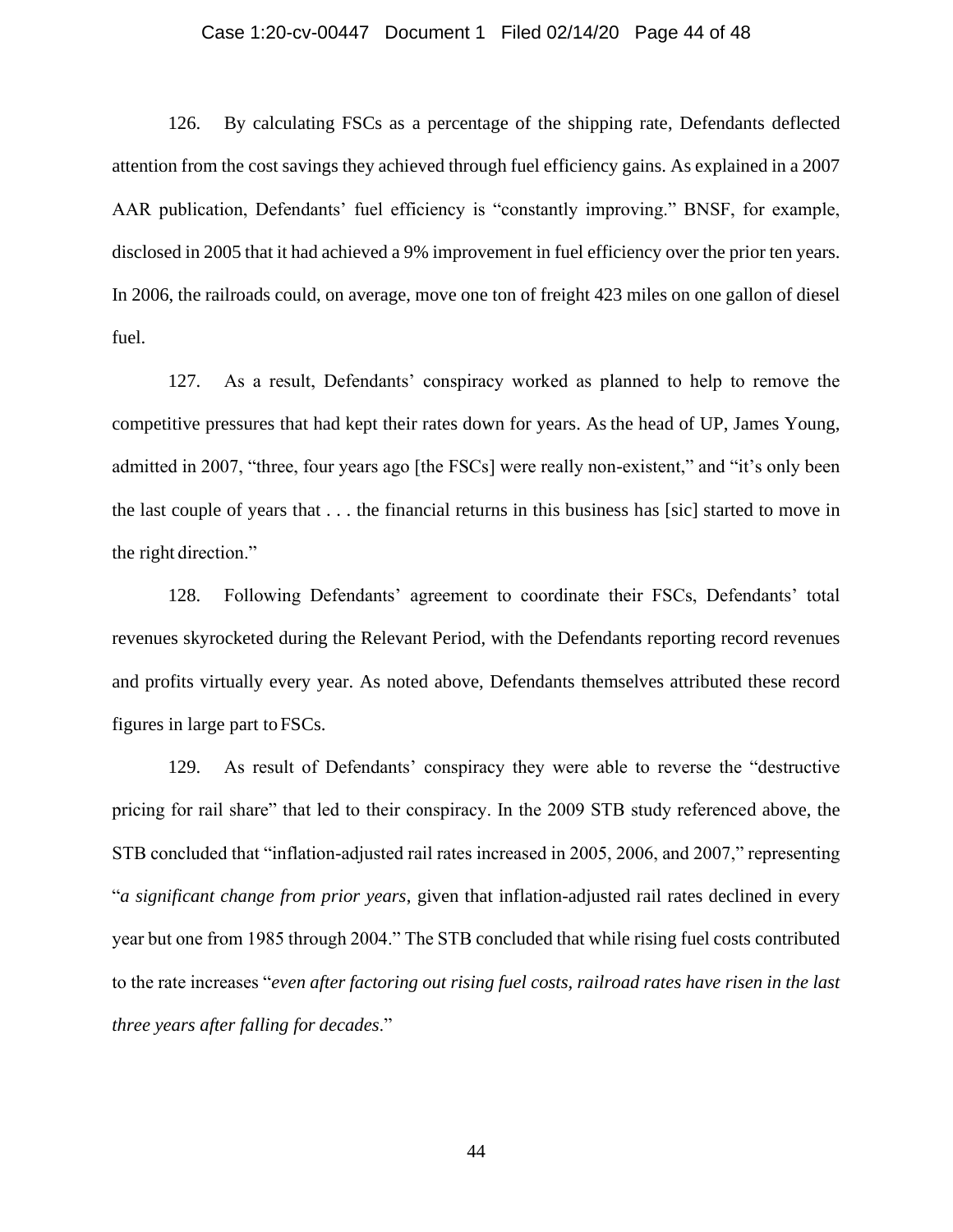#### Case 1:20-cv-00447 Document 1 Filed 02/14/20 Page 45 of 48

130. And a 2010 Senate Commerce Committee Report conducted a "review of the largest four railroads' Securities and Exchange Commission (SEC) filings," which it found "show[ed] just how profitable the large rail companies have become over the last decade. Figure 1 demonstrates that the four largest U.S. rail carriers have nearly doubled their collective profit margin in the last ten years to 13%." The referenced Figure 1 demonstrates that Defendants' profits spiked following their collective imposition of the new FSC regime described above:



Figure 1 - Combined Profit Margins (Net Income/Revenue) for BNSF, Union Pacific, CSX, and Norfolk Southern, 2000-09 (Source: SEC filings)

## **COUNT I (Violation of Section 1 of The Sherman Act and Section 4 of the Clayton Act)**

131. Plaintiffs incorporate by reference the allegations in the paragraphs above as if they were fully set forth herein.

132. Defendants entered into and engaged in a contract, combination, or conspiracy in unreasonable restraint of trade in violation of Section 1 of the Sherman Act and Section 4 of the Clayton Act.

133. The contract, combination, or conspiracy resulted in an agreement, understanding, or concerted action between and among Defendants in furtherance of which Defendants fixed,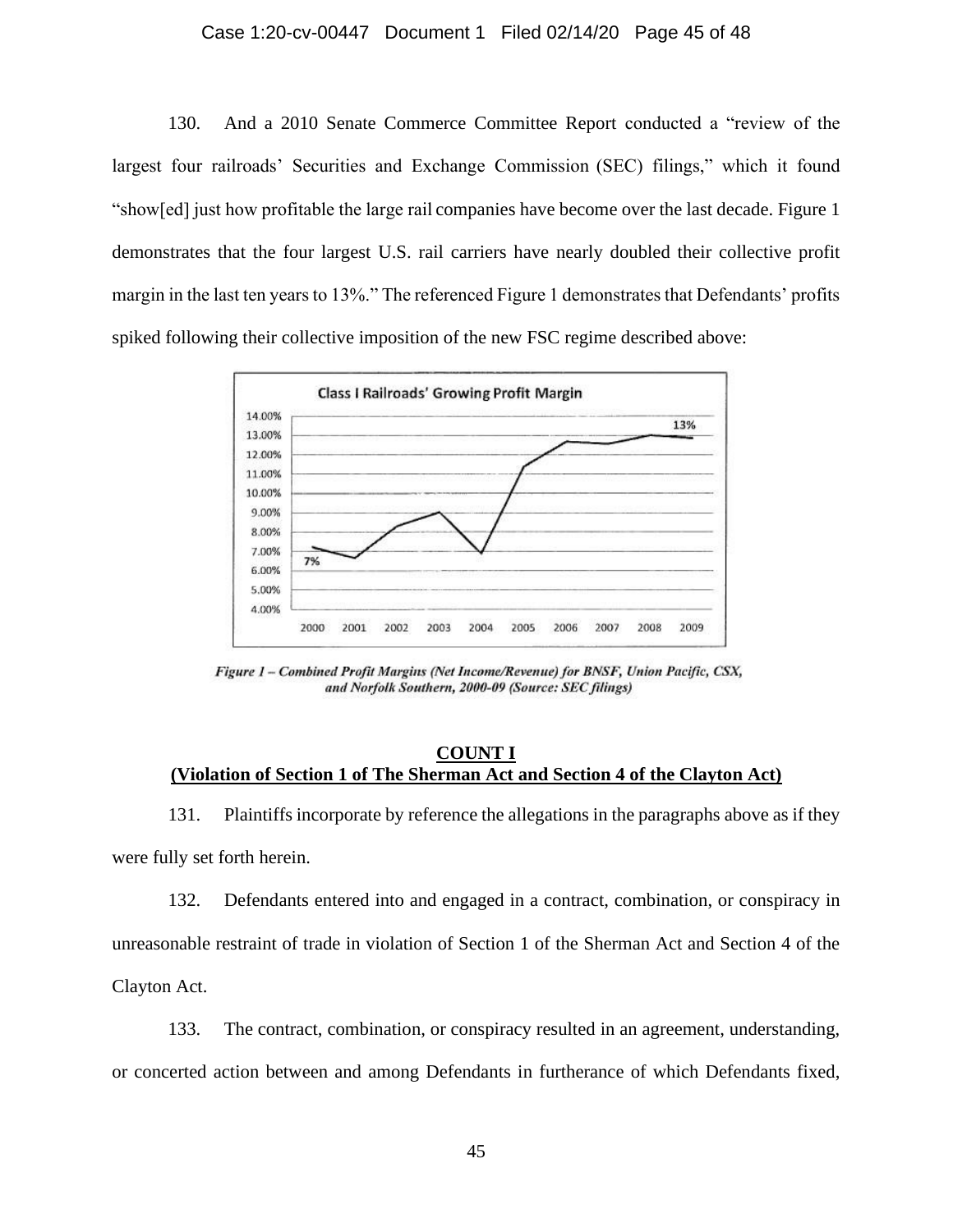#### Case 1:20-cv-00447 Document 1 Filed 02/14/20 Page 46 of 48

maintained, and standardized prices for FSCs for rail freight transportation handled through private contracts and other means exempt from regulation. Such contract, combination or conspiracy constitutes a per se violation of the federal antitrust laws and is, in any event, an unreasonable and unlawful restraint of trade.

134. Defendants' contract, combination, agreement, understanding, or concerted action occurred within the flow of, and substantially affected, interstate and international commerce.

135. Defendants' unlawful conduct was through mutual understandings or agreements by, between, and among Defendants.

136. The contract, combination, or conspiracy has had the following effects:

- a. Prices charged to each Plaintiff for FSCs applied to unregulated rail freight transportation were fixed and/or maintained at supracompetitive levels;
- b. Each Plaintiff has been deprived of the benefits of free, open, and unrestricted competition in the market for rail freight transportation services; and
- c. Competition in establishing the prices paid, customers of, and territories for rail freight transportation services has been unlawfully restrained, suppressed, and eliminated.

137. As a proximate result of the conspiracy described herein, each Plaintiff paid FCSs in connection with those unregulated rail freight transportation services that they would not have paid in the absence of the conspiracy; and the prices each Plaintiff paid to Defendants during the Relevant Period for those unregulated rail freight transportation services on which FSCs were imposed were greater than the prices each Plaintiff would have paid absent the conspiracy alleged herein.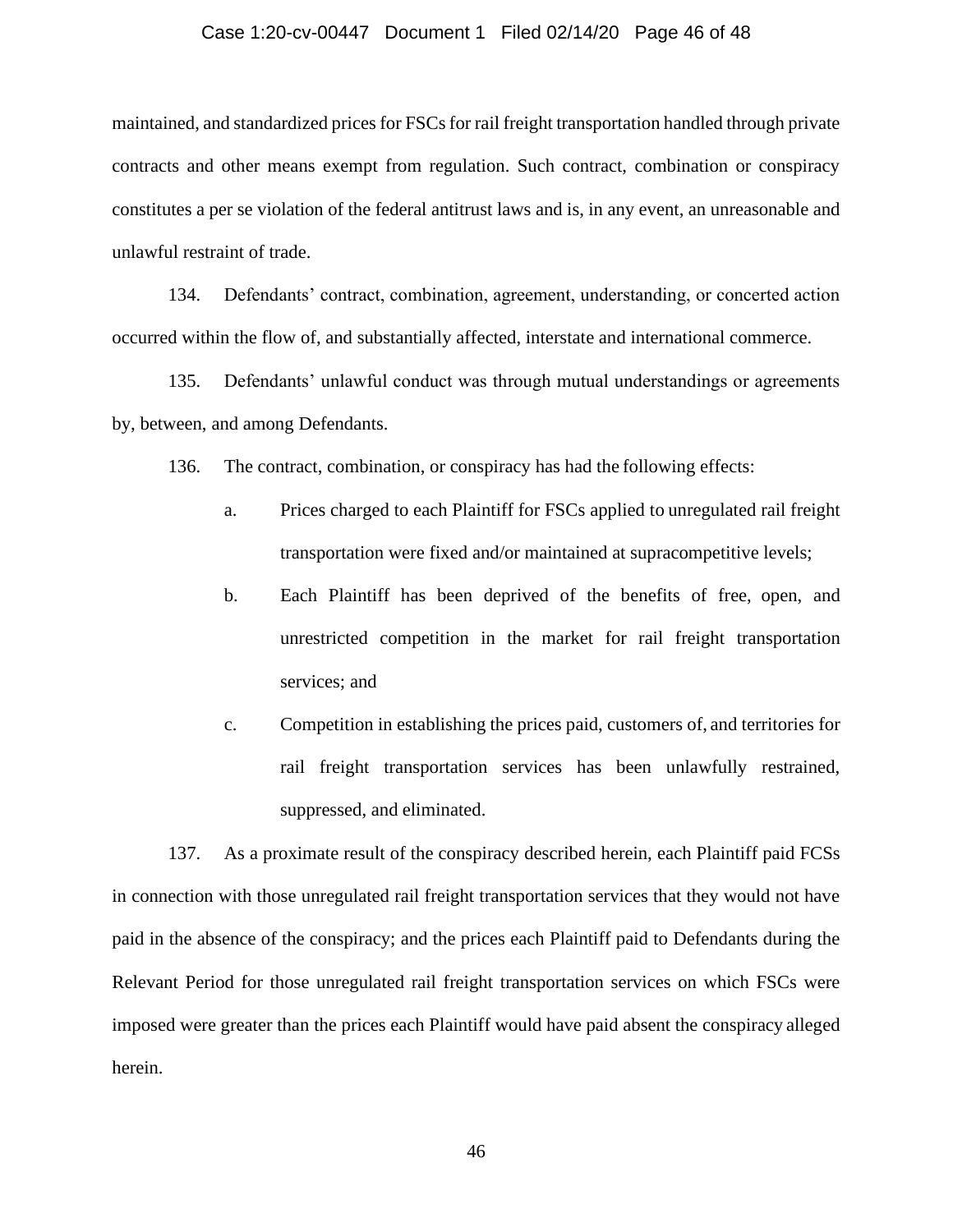# Case 1:20-cv-00447 Document 1 Filed 02/14/20 Page 47 of 48

138. Each Plaintiff has therefore been injured in its business and property by reason of Defendants' antitrust violations.

WHEREFORE, Plaintiffs pray for relief as follows:

- a. That the unlawful contract, combination, and conspiracy alleged in Count I be adjudged and decreed to be an unreasonable restraint of trade or commerce in violation of Section 1 of the Sherman Act;
- b. That Plaintiffs recover compensatory damages, as provided by law, determined to have been sustained by Plaintiffs, and that judgment be entered against Defendants on behalf of Plaintiffs;
- c. That Plaintiffs recover treble damages, as provided by law;
- d. That Plaintiffs recover their costs of the suit, including attorneys' fees, as provided by law; and
- e. For such further relief as the Court may deem just and proper.

## **DEMAND FOR JURY TRIAL**

Pursuant to Rule 38(a) of the Federal Rules of Civil Procedure, Plaintiffs demand a jury trial as to all issues triable by a jury.